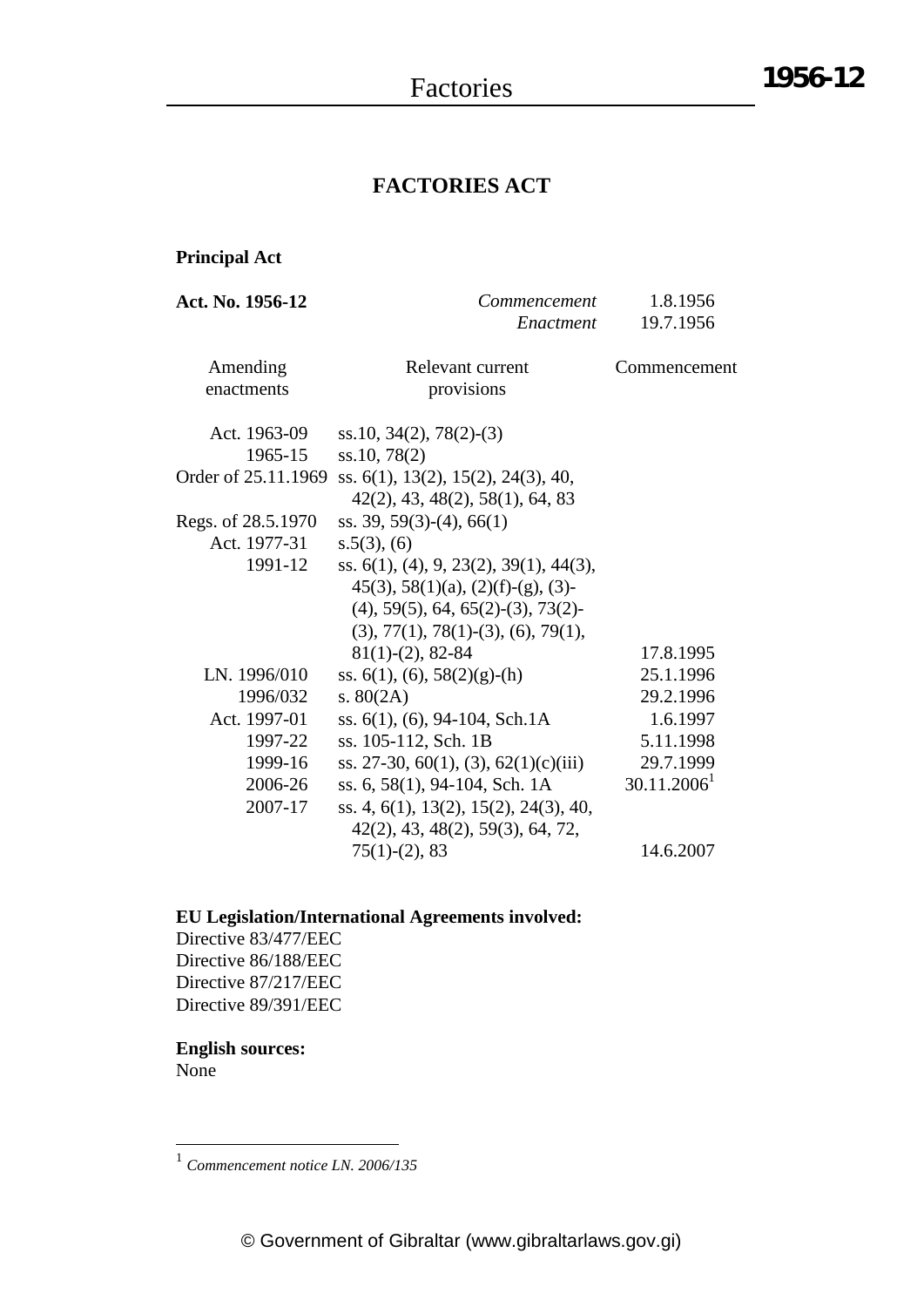### **ARRANGEMENT OF SECTIONS.**

Section

# **PART I.**

#### PRELIMINARY.

- 1. Short title.
- 2. General application of Act.
- 3. Application to factories belonging to the Crown.
- 4. Power to exempt in case of public emergency.

### **PART II.**

#### INTERPRETATION.

- 5. Interpretation of expression"factory".
- 6. Definitions.

#### **PART III.** NOTIFICATION OF FACTORIES.

- 7. *Omitted.*
- 8. Notification regarding new factory.
- 9. Penalty.

# **PART IV.**

#### HEALTH (GENERAL PROVISIONS).

- 10. Cleanliness.
- 11. Overcrowding.
- 12. Ventilation.
- 13. Lighting.
- 14. Drainage of floors.
- 15. Sanitary conveniences.
- 16. *Repealed.*
- 17. *Repealed.*

#### **PART V.**

### SAFETY (GENERAL PROVISIONS).

- 18. Prime movers.
- 19. Transmission machinery.
- 20. Other machinery.
- 21. Provisions as to unfenced machinery.
- 22. Construction and maintenance of fencing.
- 23. Construction and disposal of new machinery.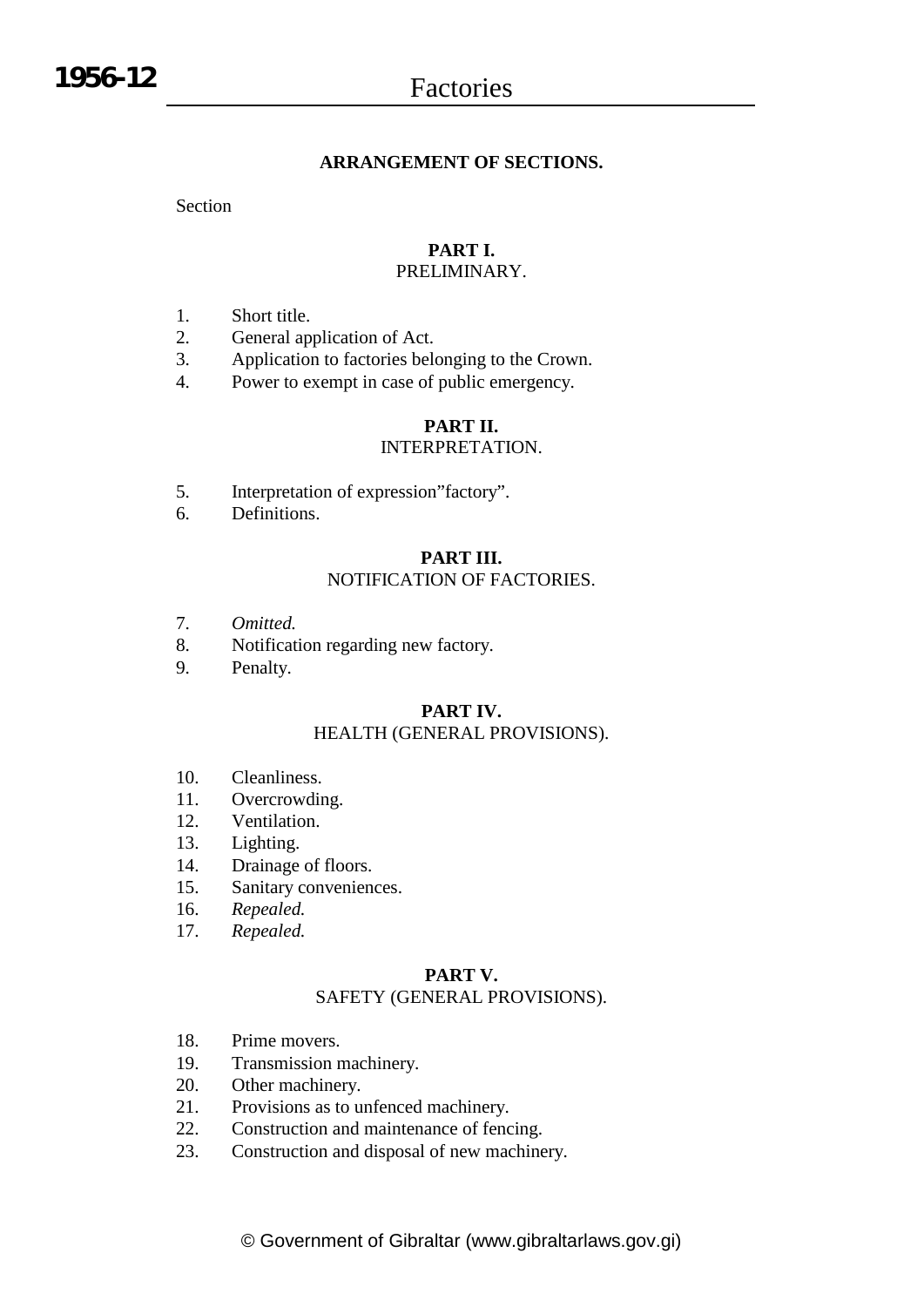- 24. Vessels containing dangerous liquids.
- 25. Self-acting machines.
- 26. Training and supervision of inexperienced workers.
- 27. *Repealed.*
- 28. *Repealed.*
- 29. *Repealed.*
- 30. *Repealed.*
- 31. Safe means of access and safe place of employment.
- 32. Precautions in places where dangerous fumes are liable to be present.
- 33. Precautions with respect to explosive or inflammable dust, gas, vapour or substance.
- 34. Steam boilers.
- 35. Steam receivers and steam containers.
- 36. Air receivers.
- 37. Exceptions as to steam boilers, steam receivers and steam containers, and air receivers.
- 38. Precautions as to water-sealed gasholders.
- 39. Means of escape in case of fire.
- 40. Regulations as to means of escape and fire fighting equipment.
- 41. Safety provisions in case of fire.
- 42. Instructions as to use of means of escape in case of fire.
- 43. Power of Government to require special safety arrangements for the prevention of accidents.
- 44. Power of court to make orders as to dangerous conditions and practices.
- 45. Power of court to make orders as to dangerous factory.
- 46. Appeal from orders made on complaint.

# **PART VI.**

#### WELFARE (GENERAL PROVISIONS).

- 47. Supply of drinking water.
- 48. Washing facilities.
- 49. Accommodation for clothing.
- 50. Facilities for sitting.
- 51. First aid.

#### **PART VII.**

### HEALTH, SAFETY AND WELFARE (SPECIAL PROVISIONS AND REGULATIONS).

- 52. Removal of dust or fumes.
- 53. Prohibition of use of white phosphorus in the manufacture of matches.
- 54. Meals in certain dangerous trades.
- 55. Protective clothing and appliances.
- 56. Protection of eyes in certain processes.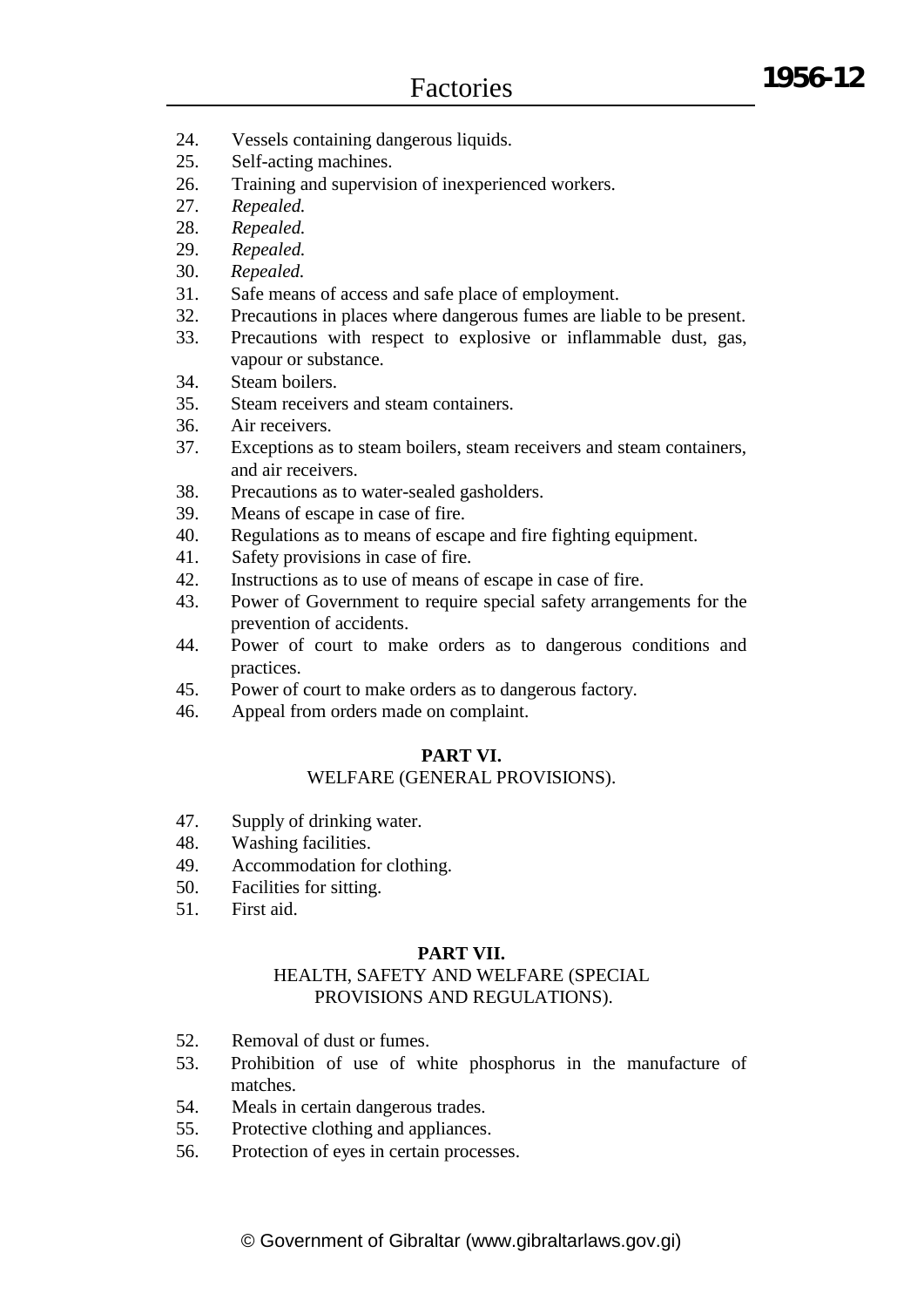- 57. Laundries.
- 58. Power to make regulations for health, safety and welfare.
- 59. Power to take samples.

# **PART VIII.**

# SPECIAL APPLICATIONS AND EXTENSIONS.

- 60. Premises where part of building is separate factory.
- 61. Owner of machine liable in certain cases instead of occupier.
- 62. Docks, wharves, quays and warehouses.
- 63. Premises in which steam boilers are used.
- 64. Power to extend application of provisions of Act.

# **PART IX.**

### MISCELLANEOUS.

- 65. Posting of abstract of Act, regulations and notices.
- 66. General register.
- 67. Preservation of registers and records.
- 68. Periodical return of persons employed.
- 69. Duties of persons employed.
- 70. Prohibition of deductions from wages.

# **PART X.**

# NOTIFICATION AND INVESTIGATION OF ACCIDENTS AND OCCUPATIONAL DISEASES.

- 71. Notification of accidents.
- 72. Power to extend to dangerous occurrences provisions as to notification of accidents.
- 73. Notification of occupational diseases.
- 74. Inquest in case of death by accident or occupational disease.
- 75. Power of Government to require formal investigation of accidents and dangerous occurrences.

#### **PART XI.**

### ADMINISTRATION.

- 76. Administration of Act.
- 77. Appointment of inspectors and other officers.
- 78. Powers of inspectors.
- 79. Power of inspector to conduct proceedings before the magistrates' court.

# **PART XII.**

OFFENCES, PENALTIES AND LEGAL PROCEEDINGS.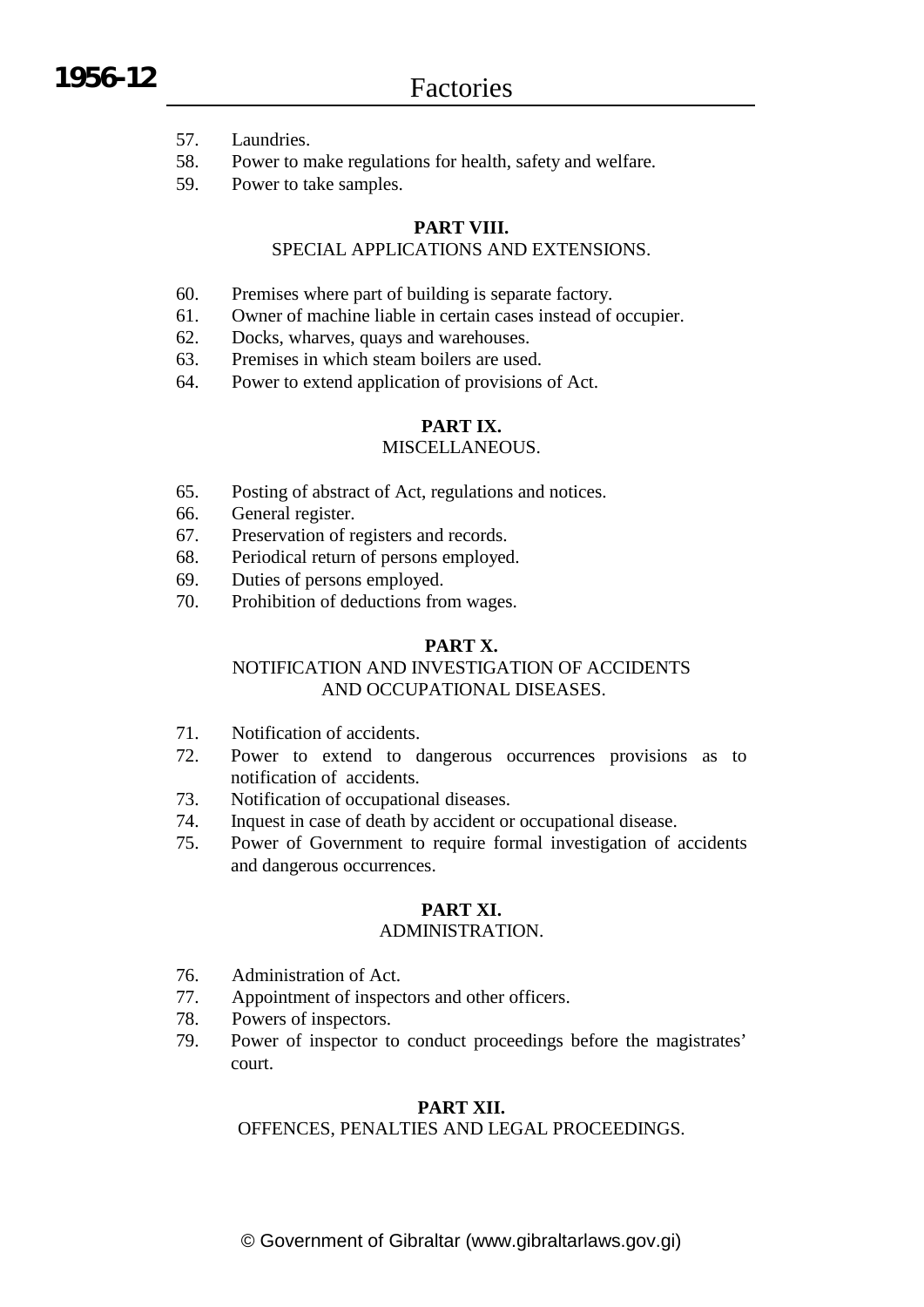- 80. Offences.
- 81. Penalty for offences for which no express penalty provided.
- 82. Power of court to order cause of contravention to be remedied.
- 83. Penalty in case of death or injury.
- 84. Forgery of certificates, false entries and false declarations.
- 85. Penalty on persons actually committing offence for which occupier is liable.
- 86. Power of occupier or owner to exempt himself from liability on conviction of the actual offender.
- 87. Proceedings against persons other than occupiers or owners.
- 88. Prosecution of offences.
- 89. Appeal from orders made on complaint.
- 90. Special provisions as to evidence.
- 91. Service and sending of documents, etc.
- 92. Power to modify agreements.
- 93. Power to apportion expenses.

#### **PART XIII.**

*Repealed*

*94 – 104 repealed*

#### **PART XIV.**

#### PREVENTION AND REDUCTION OF ASBESTOS FIBRE DISCHARGES.

- 105. Interpretation.
- 106. Relevant authorisations.
- 107. Prevention and reduction of pollution by asbestos discharges into the natural environment.
- 108. Airborne discharges.
- 109. Manufacture of asbestos cement.
- 110. Manufacture of asbestos paper and board.
- 111. Monitoring for compliance: effluent.
- 112. Monitoring for compliance: airborne discharges.

#### **SCHEDULE 1.**

Particulars to be submitted by occupier or intending occupier of a factory.

#### **SCHEDULE 1A.**

*Repealed*

#### **SCHEDULE 1B.**

Method of sampling analysis of air discharges.

### **SCHEDULE 2.**

Processes requiring provision of suitable goggles or effective screens.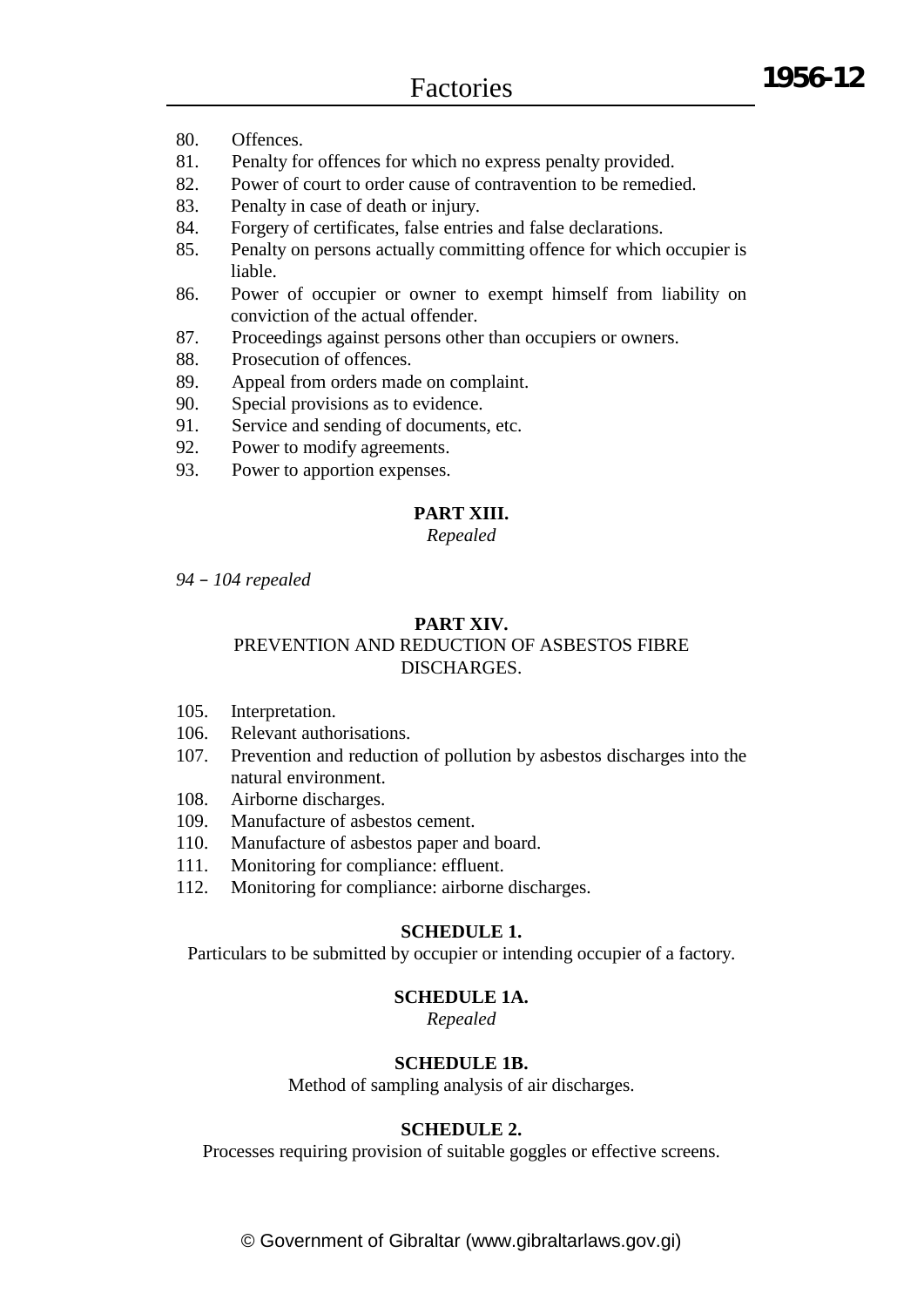# **SCHEDULE 3.**

Particulars to be submitted by occupier of premises (other than a factory) in which a steam boiler is used.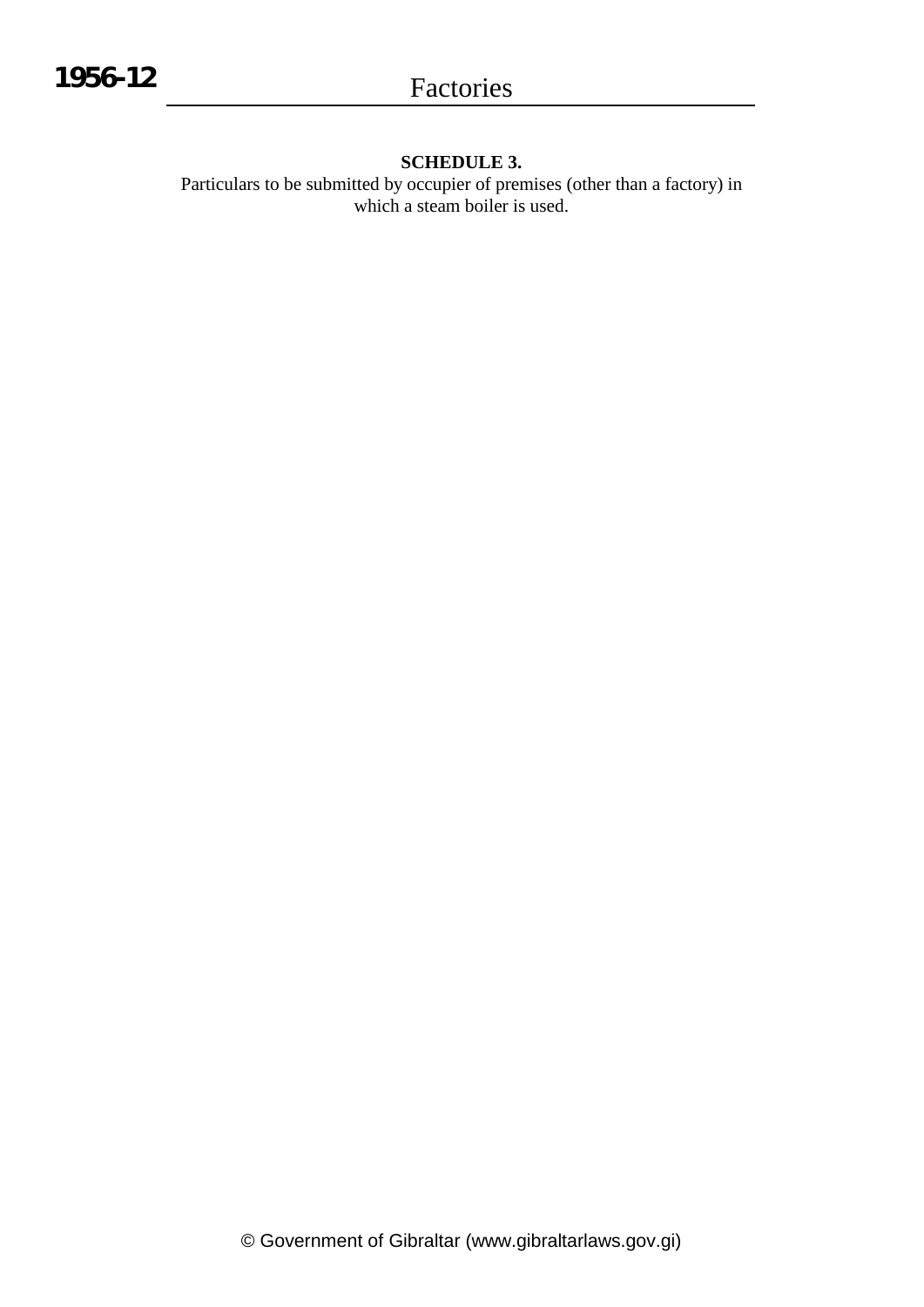### AN ACT TO MAKE PROVISION FOR THE HEALTH, SAFETY AND WELFARE OF PERSONS EMPLOYED IN FACTORIES AND OTHER PLACES, AND FOR MATTERS INCIDENTAL THERETO AND CONNECTED THEREWITH.

# **PART I.**

### PRELIMINARY.

#### **Short title.**

1. This Act may be cited as the Factories Act.

# **General application of Act.**

2. Save as in this Act otherwise expressly provided, the provisions of this Act shall apply only to factories, as defined by this Act, but shall, except where the contrary intention appears, apply to all such factories.

# **Application to factories belonging to the Crown.**

3.(1) This Act shall apply to factories in Gibraltar belonging to or in the occupation of the Crown in right of its Government of the United Kingdom or in right of its Government of Gibraltar:

Provided that this Act shall not apply to any such factory in which no persons who are not members of the Armed Forces of the Crown are employed.

(2) *Repealed.*

#### **Power to exempt in case of public emergency.**

4. The Government may, at any time for operational or security reasons, by order, to the extent and during the period named in the order, exempt from this Act either factories generally or any class or description of factory.

# **PART II.**

#### INTERPRETATION.

# **Interpretation of expression"factory".**

5.(1) Subject to provisions of this Act the expression"factory" means any premises in which, or within the close or curtilage or precincts of which, persons are employed in manual labour in any process for or incidental to any of the following purposes, namely–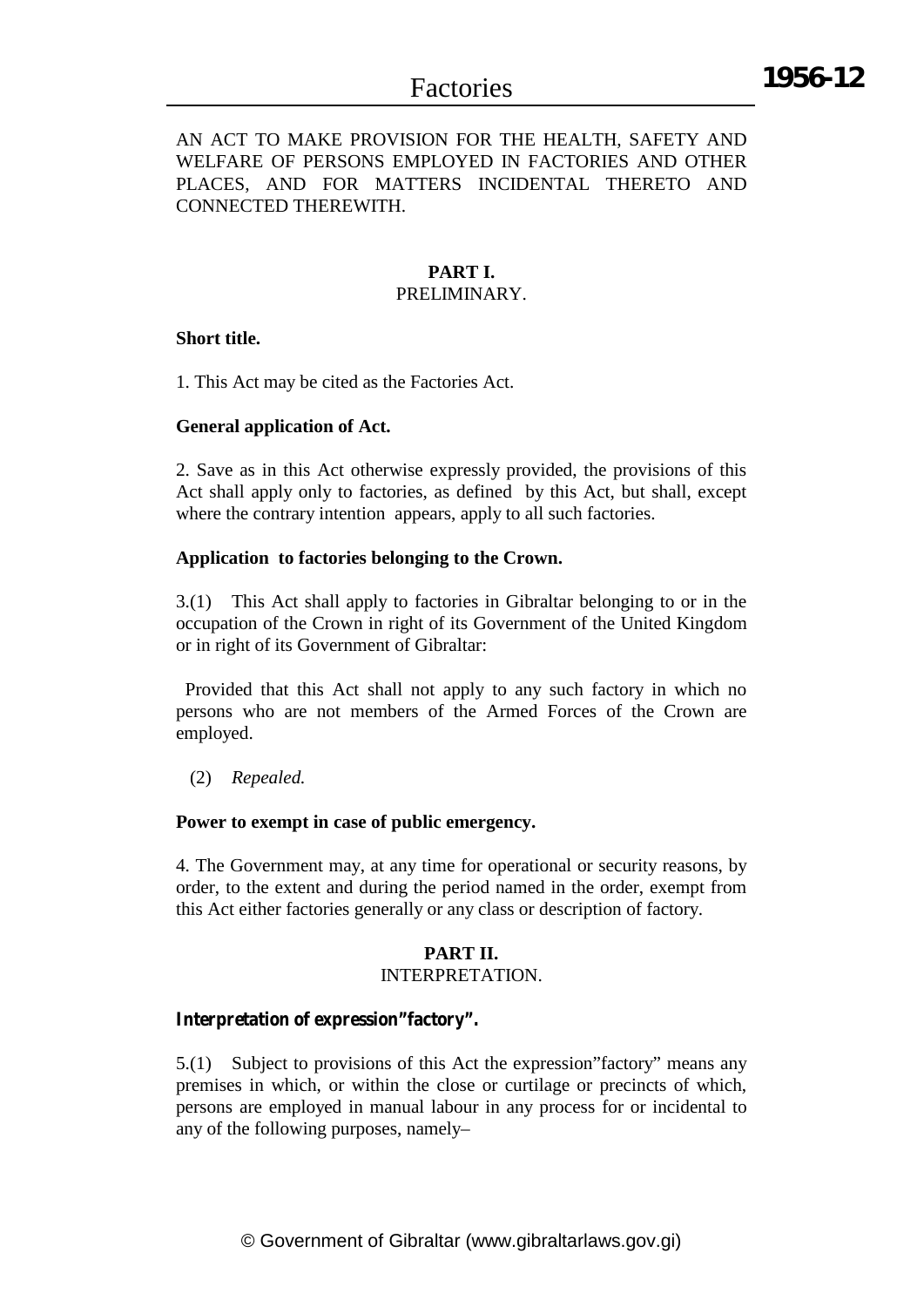- (a) the making of any article or of part of any article; or
- (b) the altering, repairing, ornamenting, finishing, cleaning or washing, or the breaking up or demolition of any article; or
- (c) the adapting for sale of any article,

being premises in which, or within the close or cutilage or precincts of which, the work is carried on by way of trade or for purposes of gain and to or over which the employer of the persons employed therein has the right of access or control:

And (whether or not they are factories by reason of the foregoing definition) the expression"factory" also includes the following premises in which persons are employed in manual labour, that is to say–

- (i) any yard or dry dock (including the precincts thereof) in which ships or vessels are constructed, reconstructed, repaired, refitted, finished or broken up;
- (ii) any premises in which the business of sorting any articles is carried on as a preliminary to the work carried on in any factory or incidentally to the purposes of any factory;
- (iii) any premises in which the business of washing or filling bottles or containers or packing articles is carried on incidentally to the purposes of any factory;
- (iv) any laundry carried on as ancillary to another business or incidentally to the purposes of any public institution;
- (v) any premises in which the construction, reconstruction or repair of vehicles or other plant for use for transport purposes is carried on as ancillary to a transport undertaking, or other industrial or commercial undertaking, not being any premises used for the purpose of housing vehicles where only cleaning, washing, running repairs or minor adjustments are carried out;
- (vi) any premises in which printing by letterpress, lithography, photogravure or other similar process, or bookbinding is carried on by way of trade or for purposes of gain or incidentally to another business so carried on;
- (vii) any premises in which the making, adaptation or repair of dresses, scenery or properties is carried on incidentally to the production, exhibition or presentation by way of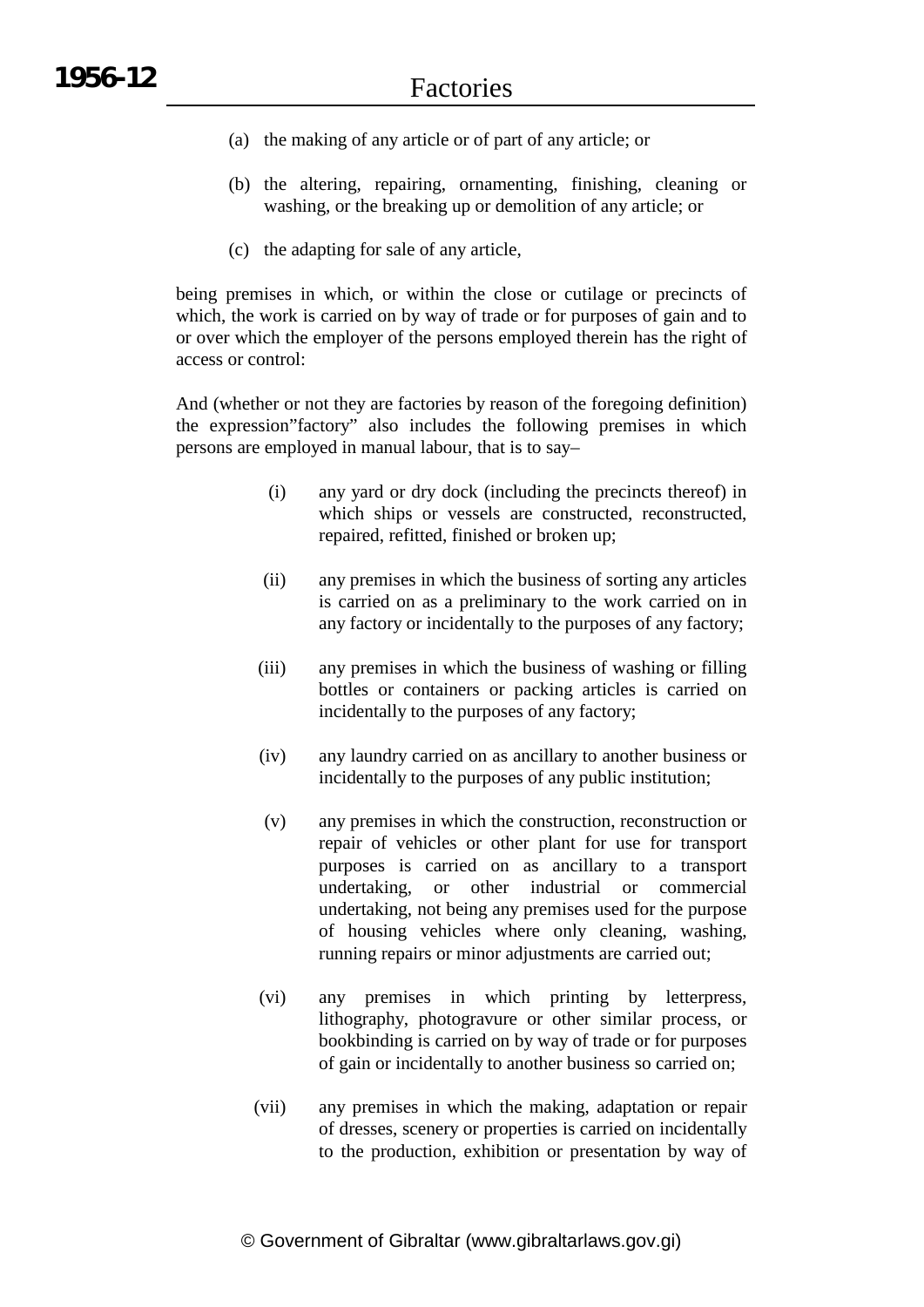**1956-12**

trade or for purposes of gain of cinematograph films or theatrical performances not being a stage or dressing room of a theatre in which only occasional adaptation or repairs are made;

- (viii) any premises in which the business of making or mending nets is carried on incidentally to the fishing industry;
	- (ix) any premises in which mechanical power is used in connection with the making or repair of articles of metal or wood incidentally to any business carried on by way of trade or for purposes of gain.
	- (x) any premises in which articles are made or prepared incidentally to the carrying on of building operations or works of engineering construction, not being premises in which such operations or works are being carried on;
	- (xi) any premises used for the storage of gas in a gasholder having a storage capacity of not less than 5,000 cubic feet;
- (xii) any premises in which persons are regularly employed in or in connection with the generating of electrical energy for supply by way of trade, or for supply for the purposes of any industrial or commercial undertaking or of any public building or public institution, or for supply to streets or other public places;
- (xiii) any premises in which mechanical power is used for the purposes of or in connection with a public water supply;
- (xiv) any sewage works in which mechanical power is used and any pumping station used in connection with any sewage works.

(2) Any line or siding (not being part of a railway), which is used in connection with and for the purposes of a factory, shall be deemed to be part of the factory; and if any such line or siding is used in connection with more than one factory belonging to different occupiers, the line or siding shall be deemed to be a separate factory.

(3) Any workplace in which, with the permission of or under agreement with the owner or occupier, one or more persons carry on any work which could constitute the workplace if the persons working therein were in the employment of the owner or occupier, shall be deemed to be a factory for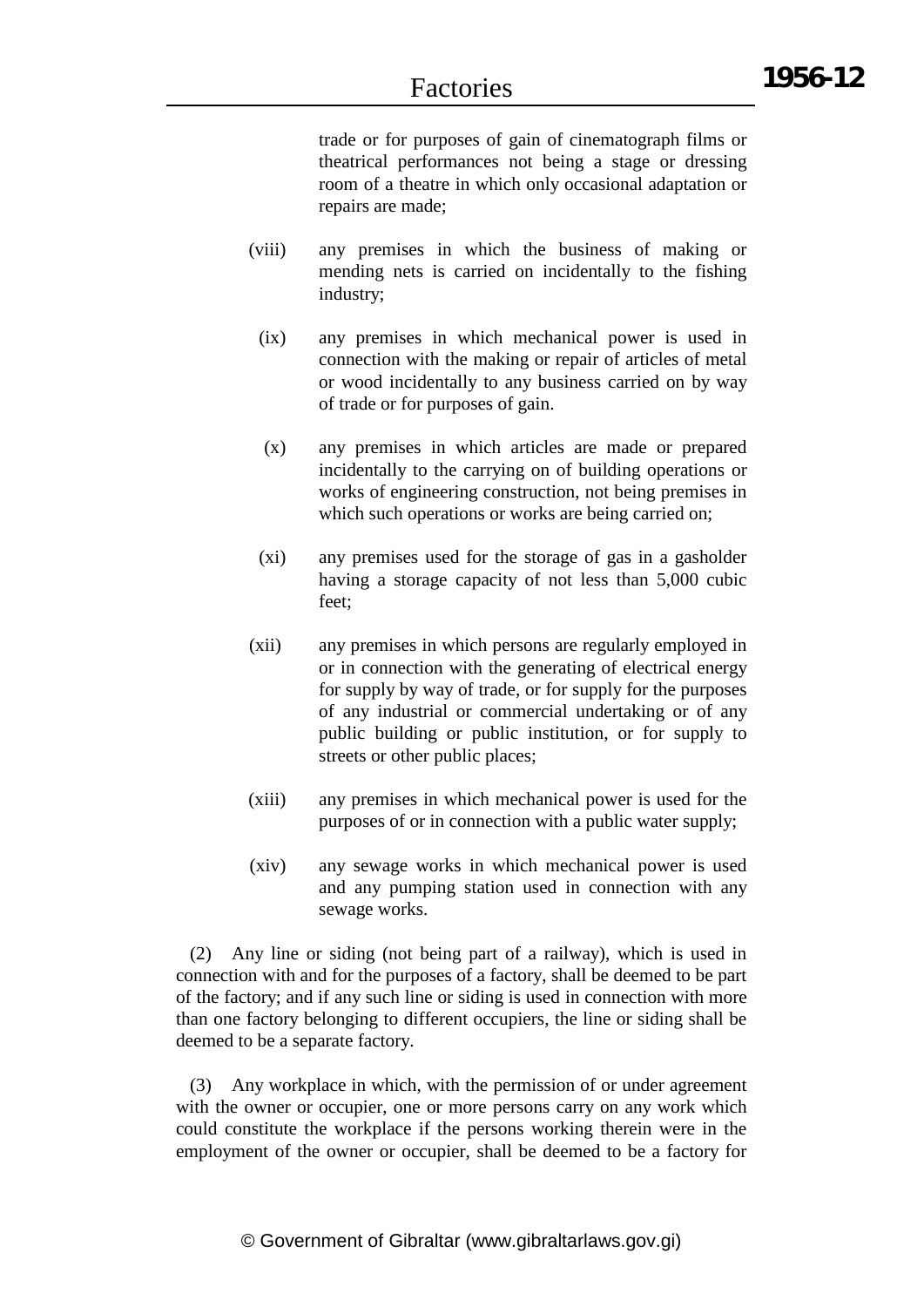the purposes of this Act, and, in the case of any such workplace, the provisions of this Act shall apply as if the owner or occupier of the workplace were the occupier of the factory and the persons working therein were persons employed in the factory.

(4) Where a place situate within the close, curtilage, or precincts forming a factory is solely used for some purpose other than the process carried on in the factory, that place shall not be deemed to form part of the factory for the purposes of this Act, but shall, if otherwise it would be a factory, be deemed to be a separate factory.

(5) Premises shall not be excluded from the definition of a factory by reason only that they are open air premises.

(6) Any premises belonging to or in the occupation of the Crown shall not be deemed not to be a factory by reason only that the work carried on thereat is not carried on by way of trade or for purposes of gain.

#### **Definitions.**

6. (1) In this Act, unless the context otherwise requires–

"article" includes any solid, liquid or gas, or any combination thereof;

"bodily injury" includes injury to health;

- "building operation" means the construction, structural alteration, repair or maintenance of a building (including repainting, redecoration, and external cleaning of the structure), the demolition of a building, and the preparation for, and laying the foundation of, an intended building, but does not include any operation which is a work of engineering construction within the meaning of this Act;
- "class or description", in relation to factories, includes a group of factories described by reference to locality;
- "Director" means the person appointed by the Government to administer the provisions of this Act;
- "driving-belt" includes any driving strap or rope;

"fume" includes gas or vapour;

"general register" means the register kept in accordance with the requirements of section 66;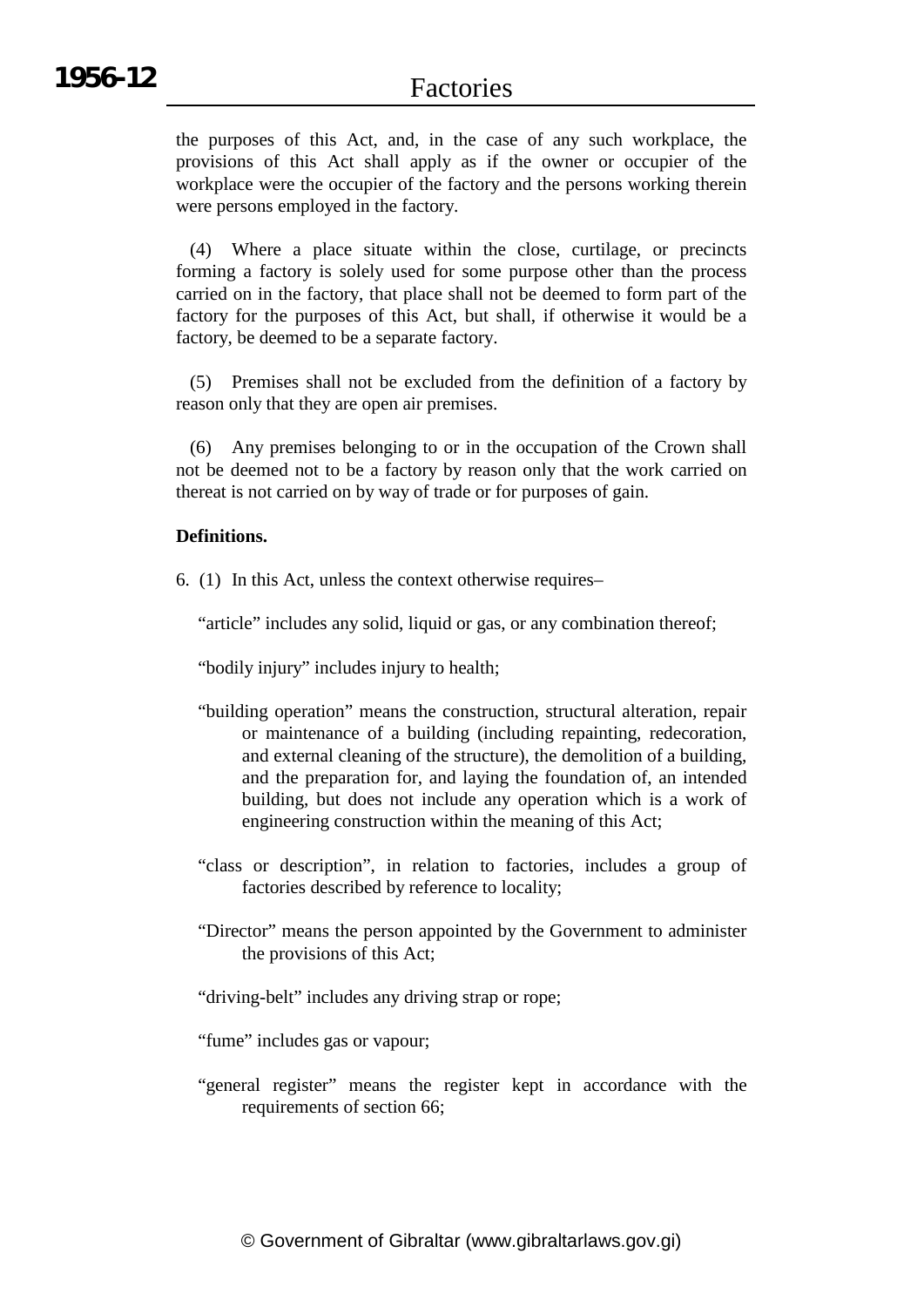"harbour" means the port and harbour of Gibraltar and so much of the high sea adjacent thereto as is subject to the dominion of the Crown of England or the jurisdiction of the Admiralty of England;

"inspector" means an inspector appointed under this Act;

"machinery" includes any driving-belt;

- "maintained" means maintained in an efficient state, in efficient working order, and in good repair;
- "Minister" means the Minister charged with responsibility for employment;
- "occupational disease" means a disease prescribed under the provisions of section 31 of the Social Security (Employment Injuries Insurance)  $Act^1$ ;
- "owner" means the person for the time being receiving the rents or profits of the premises in connection with which the word is used, whether on his own account or as agent or trustee for any other person, or who would so receive the same if the premises were leased;
- "place of work" means the location at which any person engaged under a contract of service or for services carries on an activity under such contract whether or not for profit or any category of such place as may be prescribed in relation to any provision of this Act and "work" means work under a contract of service or for services, that is to say, as an employee or as a self employed person, other than work, whether under a contract of service or for services, as a domestic servant or on a ship (whether or not registered in Gibraltar), and the expression "at work" shall be construed accordingly;
- "prime mover" means every engine, motor or other appliance which provides mechanical energy derived from steam, water, wind, electricity, the combustion of fuel or other source;

"process" includes the use of any locomotive;

"railway" means any railway used for the carriage of passengers, goods or other traffic, and includes any works used in connection with and for the purposes of the railway;

<sup>1</sup> **1952-10**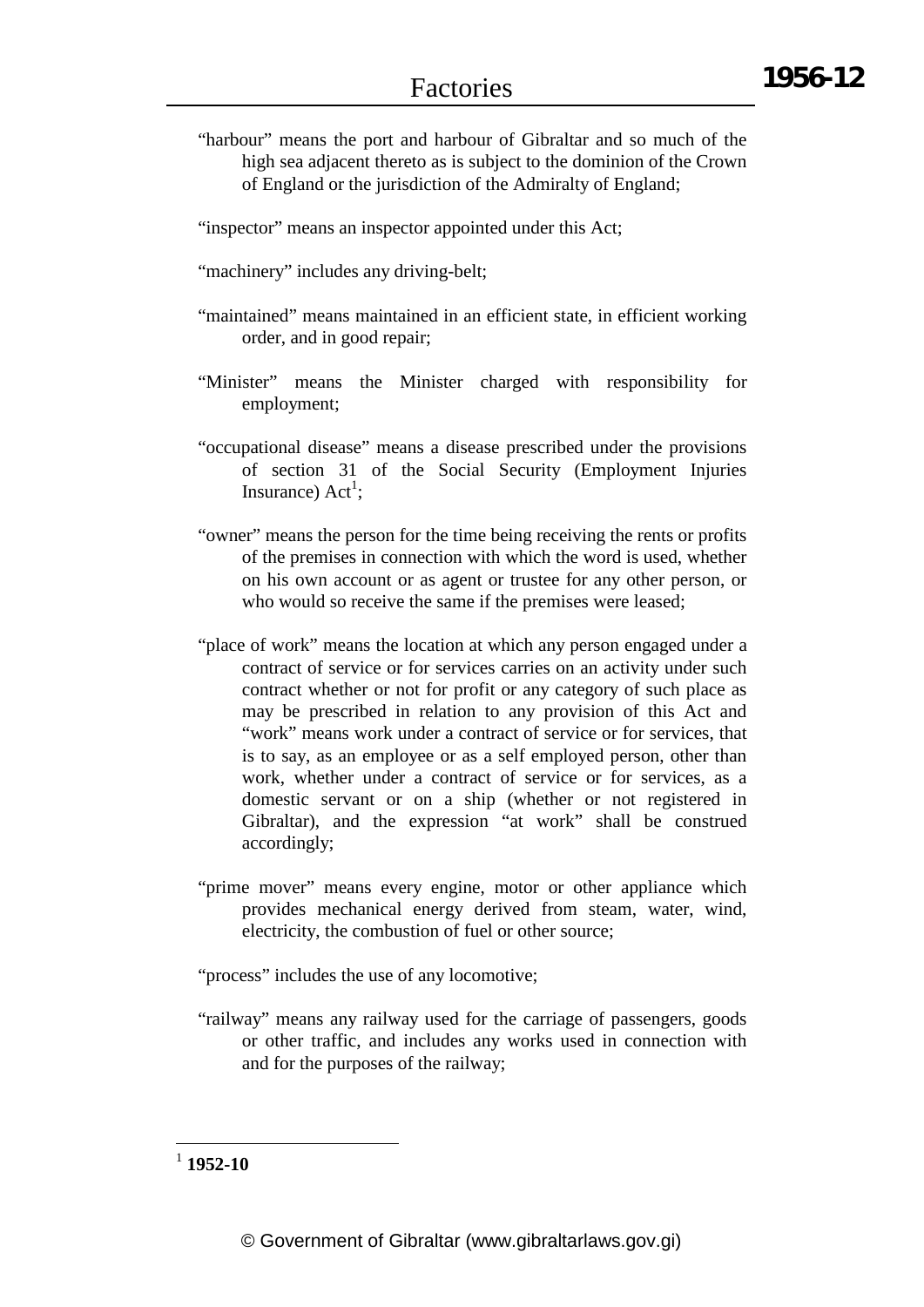- "representative" in relation to an employee means any person elected, chosen or designated in accordance with any law or practice to represent employees where problems arise relating to the safety and health protection of such employees at work;
- "relevant statutory provision" means any law having as its intention the implementation of any Community obligation concerned with the regulation of places of work for ensuring the safety, health and welfare of employed persons;

"sanitary convenience" means closets and urinals;

- "ship" includes every description of vessel used in navigation not propelled by oars;
- "steam boiler" means any closed vessel in which for any purpose steam is generated under pressure greater than atmospheric pressure, and includes any economizer used to heat water being fed to any such vessel, and any superheater used for heating steam;
- "transmission machinery" means every shaft, wheel, drum, pulley, system of fast and loose pulleys, coupling, clutch, driving-belt or other device by which the motion of a prime mover is transmitted to or received by any machine or appliance;
- "vessel" includes any ship or boat, or other description of vessel used in navigation;
- "work of engineering construction" means the construction of any railway or siding, and the construction, structural alteration or repair (including repointing and repainting); or the demolition of any dock, harbour, tunnel, bridge, viaduct, waterworks, reservoir, pipe-line, aqueduct, sewer, sewage works, or gasholder, and shall include such other works as may be specified by the Government by order.
- (2) *Omitted.*

(3) For the purposes of this Act a factory shall not be deemed to be a factory in which mechanical power is used by reason only that mechanical power is used for the purpose of heating, ventilating or lighting the workrooms or other parts of the factory.

(4) For the purposes of this Act, an apprentice and a cadet, being a person engaged under a contract of service in part or whole for the purpose of receiving training shall be deemed to be a person employed.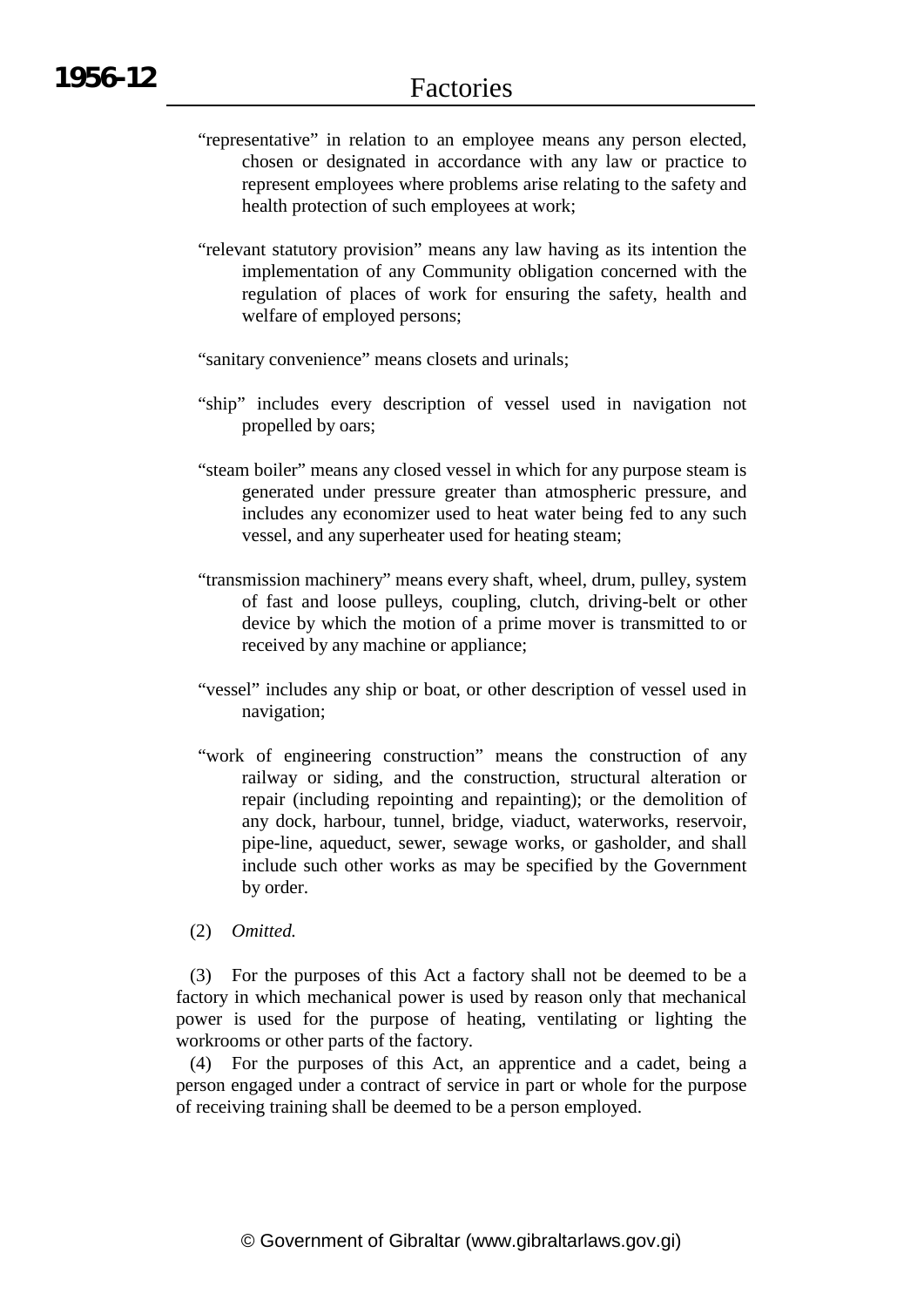(5) Where in any section of this Act reference is made to the date of commencement of this Act such date shall, unless the context otherwise requires, be deemed to be the date on which that section came into operation.

- (6) In this Act any reference to–
	- (a) an employer includes a reference to a self-employed person and any duty imposed by this Act on an employer in respect of his employees shall extend to a self-employed person in respect of himself;
	- (b) an employee includes a reference to a self-employed person;

and where any duty is placed by this Act on an employer in respect of his employees, that employer shall, so far as is reasonably practicable, be under a like duty in respect of any other person at work who may be affected by the work carried on by him.

#### **PART III.** NOTIFICATION OF FACTORIES.

### **7.** *Omitted.*

#### **Notification regarding new factory.**

8.(1) Every person shall not less than one month before he begins to occupy or to use any premises as a factory serve on the Director a written notice containing the particulars set out in Schedule 1.

(2) Notwithstanding anything in subsection (1) a person may begin to occupy or to use any premises as a factory less than one month after the notice required by that subsection has been served if the Director gives written permission, and a person may also begin to occupy a factory less than one month after the notice has been

served or before serving the notice, if he takes over from another person without changing the nature of the work and the notice is served as soon as practicable and in any case within one month of his taking over.

#### **Penalty.**

9. A person who fails to serve on the Director a written notice under section 7, or who begins to occupy, or to use any premises as a factory before he is entitled to do so under section 8(1), or who, being entitled under section 8(2), to occupy a factory before giving notice fails to give the required notice within the time allowed, is guilty of an offence and is liable on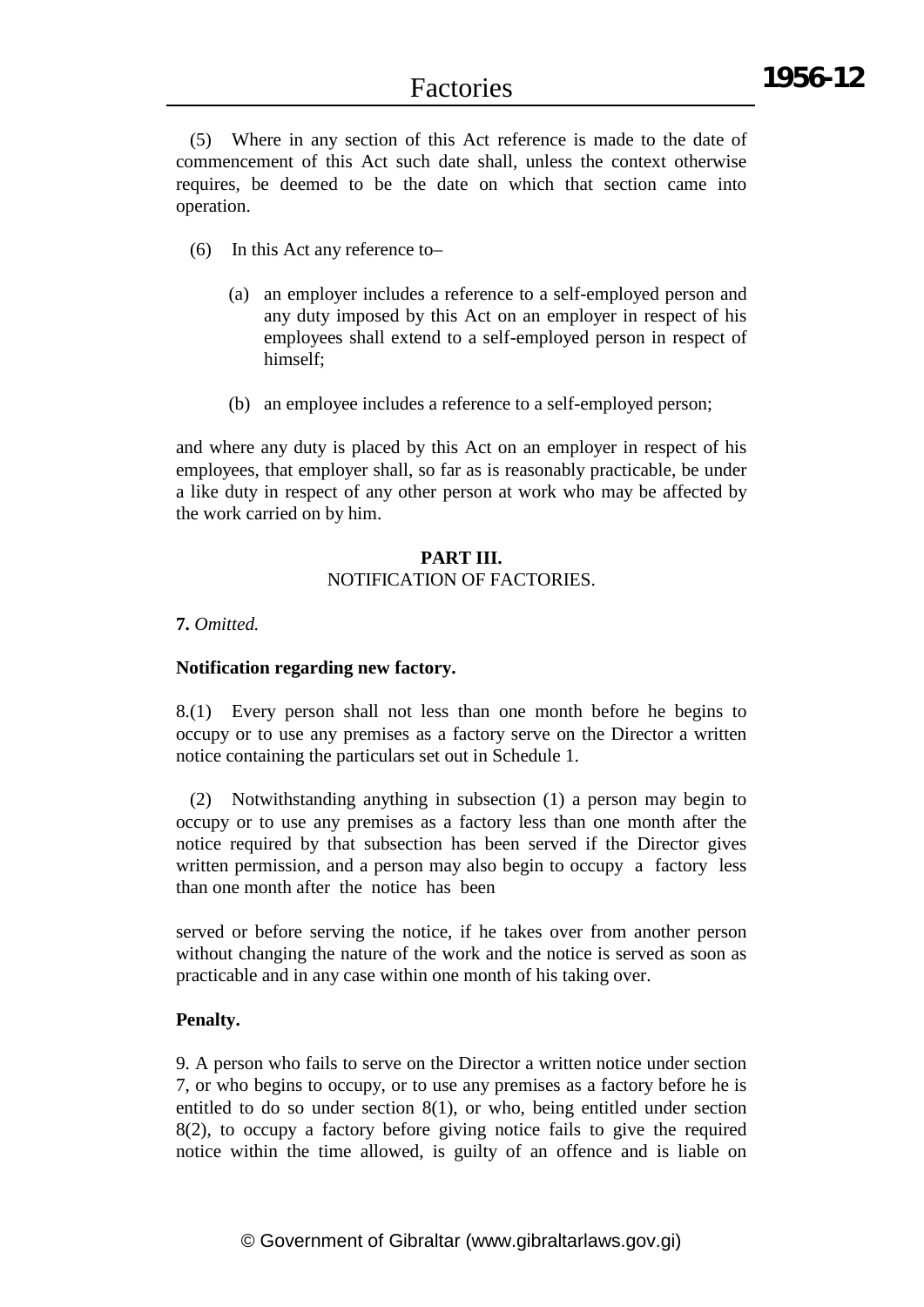conviction to a fine at level 4 on the standard scale for the first, and one quarter of the amount at level 4 on the standard scale for each subsequent day during which he occupies the factory or uses the premises as a factory, as aforesaid, or during which he fails to give the notice after the expiration of the time allowed, as the case may be.

#### **PART IV.**

#### HEALTH (GENERAL PROVISIONS).

#### **Cleanliness.**

10. Every factory shall be kept in a clean state, and free from effluvia arising from any drain, sanitary convenience or nuisance, and without prejudice to the generality of the foregoing provisions–

- (a) accumulations of dirt and refuse shall be removed daily by a suitable method from the floors and benches of workrooms, and from the staircases and passages;
- (b) the floor of every workroom shall be cleaned at least once every week by washing or, if it is effective and suitable, sweeping or by any other method;
- (c) all inside walls and partitions, and all ceilings or tops of rooms, and all walls, sides and tops of passages and staircases shall–
	- (i) where they have a smooth impervious surface, at least once in every period of twelve months be washed with hot water and soap or cleaned by other suitable method;
	- (ii) where they are kept painted with oil paint or varnished, be repainted or revarnished at least once in every period of five years, and at least once in every period of twelve months be washed with hot water and soap or cleaned by other suitable method;
	- (iii) where they are kept painted with emulsion paint, be repainted at least once in every period of three years, and at least once in every period of twelve months be washed with hot water and soap or cleaned by other suitable method;
	- (iv) in other cases, be kept whitewashed or colour-washed, and the whitewashing or colour-washing shall be repeated at least once in every period of twelve months;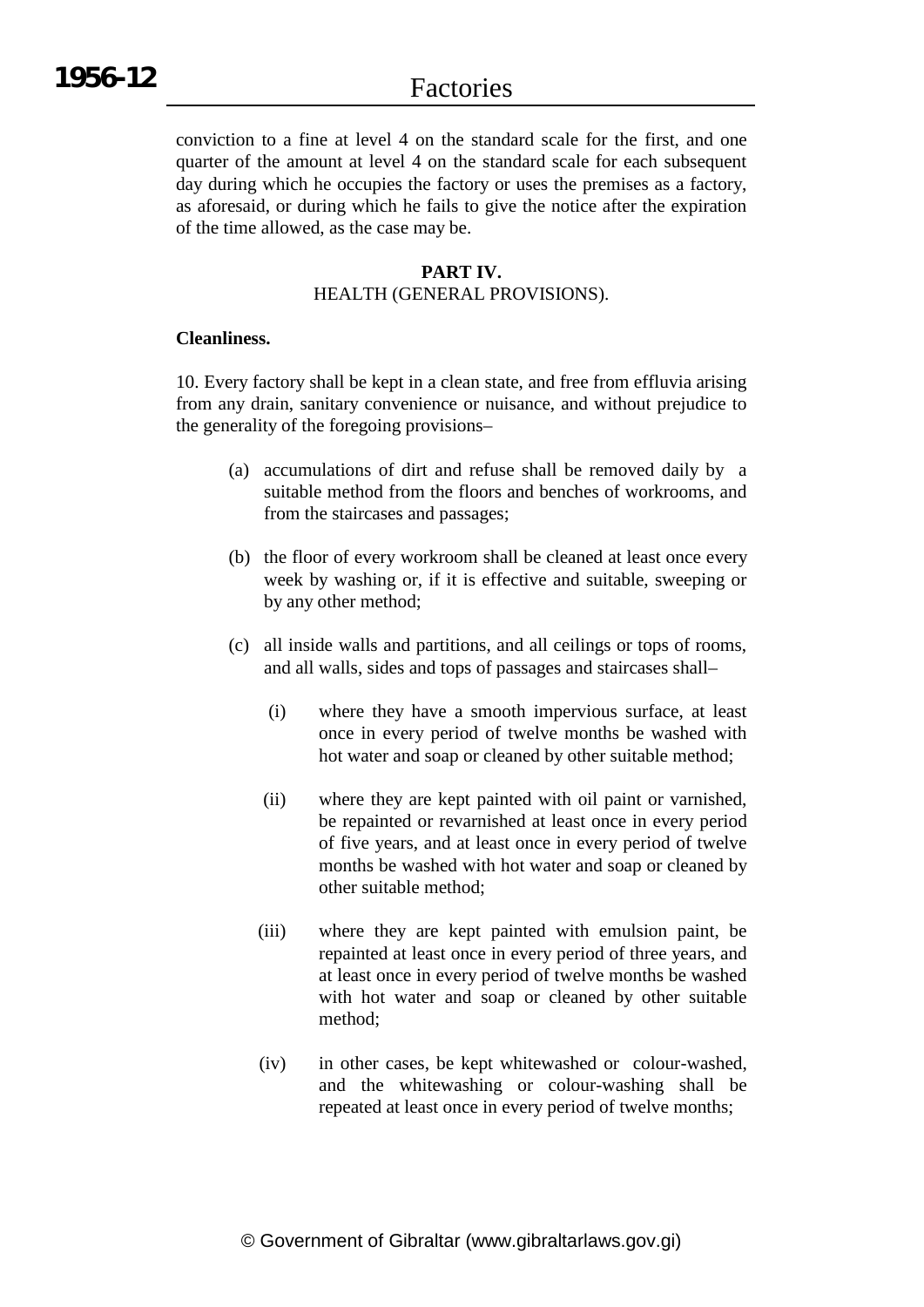Provided that where it appears to the Director that in any class or description of factory or part thereof any of the foregoing provisions of this section are not required for the purpose of keeping the factory in a clean state, or are by reason of special circumstances inappropriate or inadequate for such purpose, he may, if he thinks fit, by certificate in writing direct that all or any of such provisions shall not apply to any factory, or part of a factory, of that class or description subject to any conditions specified in the certificate.

### **Overcrowding.**

11.(1) A factory shall not, while work is carried on, be so overcrowded as to cause risk of injury to the health of the persons employed therein.

(2) Without prejudice to the generality of the foregoing provision, a factory shall be deemed to be so overcrowded if the number of persons employed at a time in any workroom is such that the amount of cubic space allowed for every person employed is less than three hundred and fifty cubic feet.

#### (3) *Omitted*.

(4) In calculating, for the purposes of this section, the amount of cubic space in any room, no space more than fourteen feet from the floor shall be taken into account and where a room contains a gallery, the gallery shall be treated for the purposes of this subsection as if it were partitioned off from the remainder of the room and formed a separate room.

#### **Ventilation.**

12. Effective and suitable provision shall be made for securing and maintaining by the circulation of fresh air in each workroom the adequate ventilation of the room, and for rendering harmless, so far as practicable, all fumes, dust and other impurities that may be injurious to health generated in the course of any process or work carried on in the factory.

#### **Lighting.**

13.(1) Effective provision shall be made for securing and maintaining sufficient and suitable lighting, whether natural or artificial, in every part of a factory in which persons are working or passing.

(2) The Government may by regulations prescribe a standard of sufficient and suitable lighting for factories or for any class of factory or parts thereof or for any process.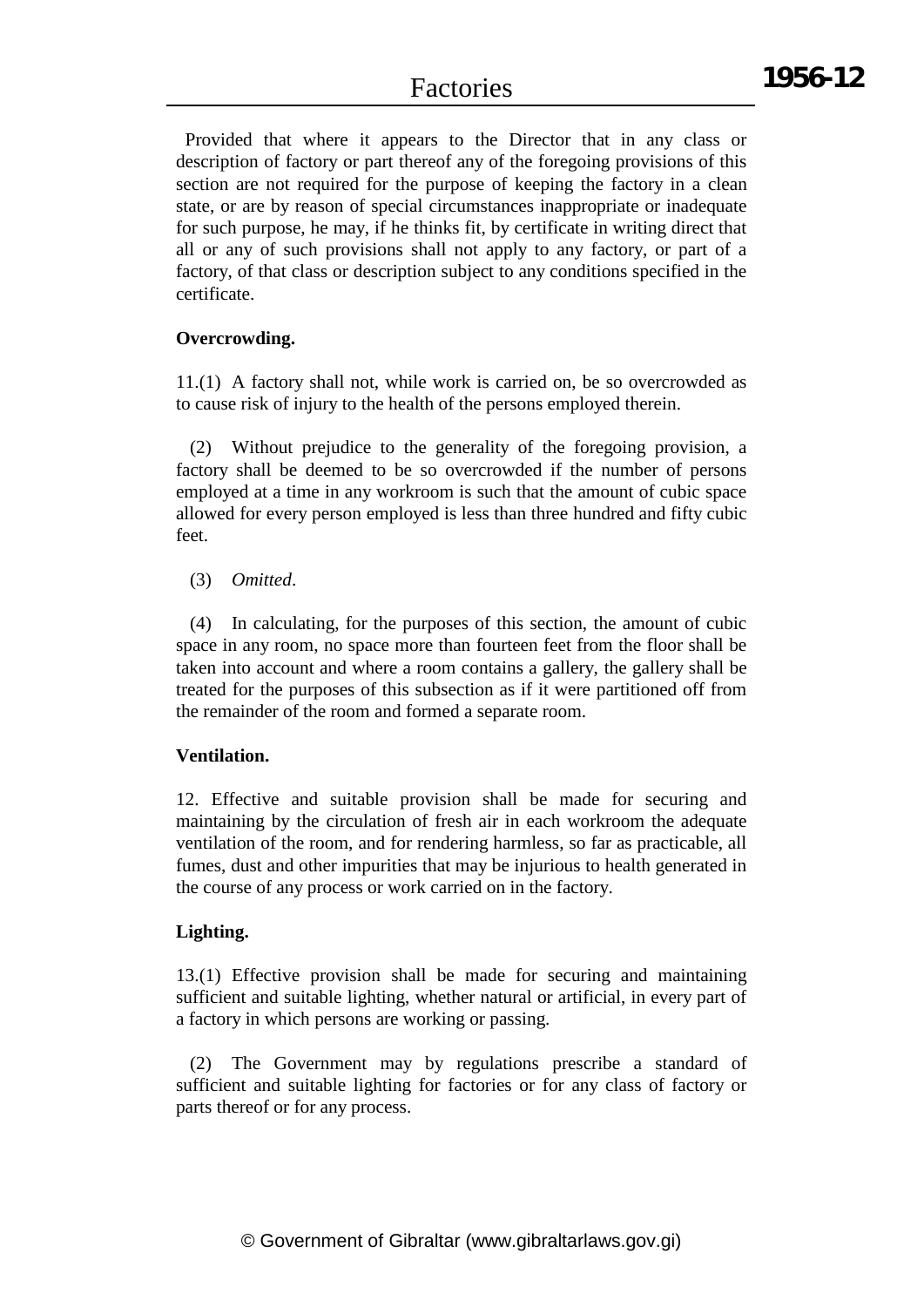(3) All glaze windows and skylights used for the lighting of workrooms shall, so far as practicable, be kept clean on both the inner and outer surfaces and free from obstruction:

Provided that this subsection shall not affect the whitewashing or shading of windows and skylights for the purpose of mitigating heat or glare.

### **Drainage of floors.**

14. Where any process is carried on which renders the floor liable to be wet to such an extent that the wet is capable of being removed by drainage, effective means shall be provided and maintained for draining off the wet.

#### **Sanitary conveniences.**

15.(1) Sufficient and suitable sanitary conveniences for the persons employed in the factory shall be provided, maintained and kept clean, and effective provision shall be made for lighting the conveniences.

(2) The Government may make regulations determining for factories or for any class or description of factory what is sufficient and suitable provision for the purpose of this section.

- 16. *Repealed.*
- 17. *Repealed.*

#### **PART V.** SAFETY (GENERAL PROVISIONS).

#### **Prime movers.**

18.(1) Every flywheel directly connected to any prime mover and every moving part of any prime mover, except any prime mover mentioned in subsection (2), shall be securely fenced, whether the flywheel or prime mover is situated in an engine-house or not.

(2) Every part of electric generators, motors and rotary converters, and every flywheel directly connected thereto, shall be securely fenced unless it is in such a position or of such construction as to be as safe to every person, employed or working on the premises as it would be if securely fenced.

#### **Transmission machinery.**

19.(1) Every part of the transmission machinery shall be securely fenced unless it is in such position or of such construction as to be as safe to every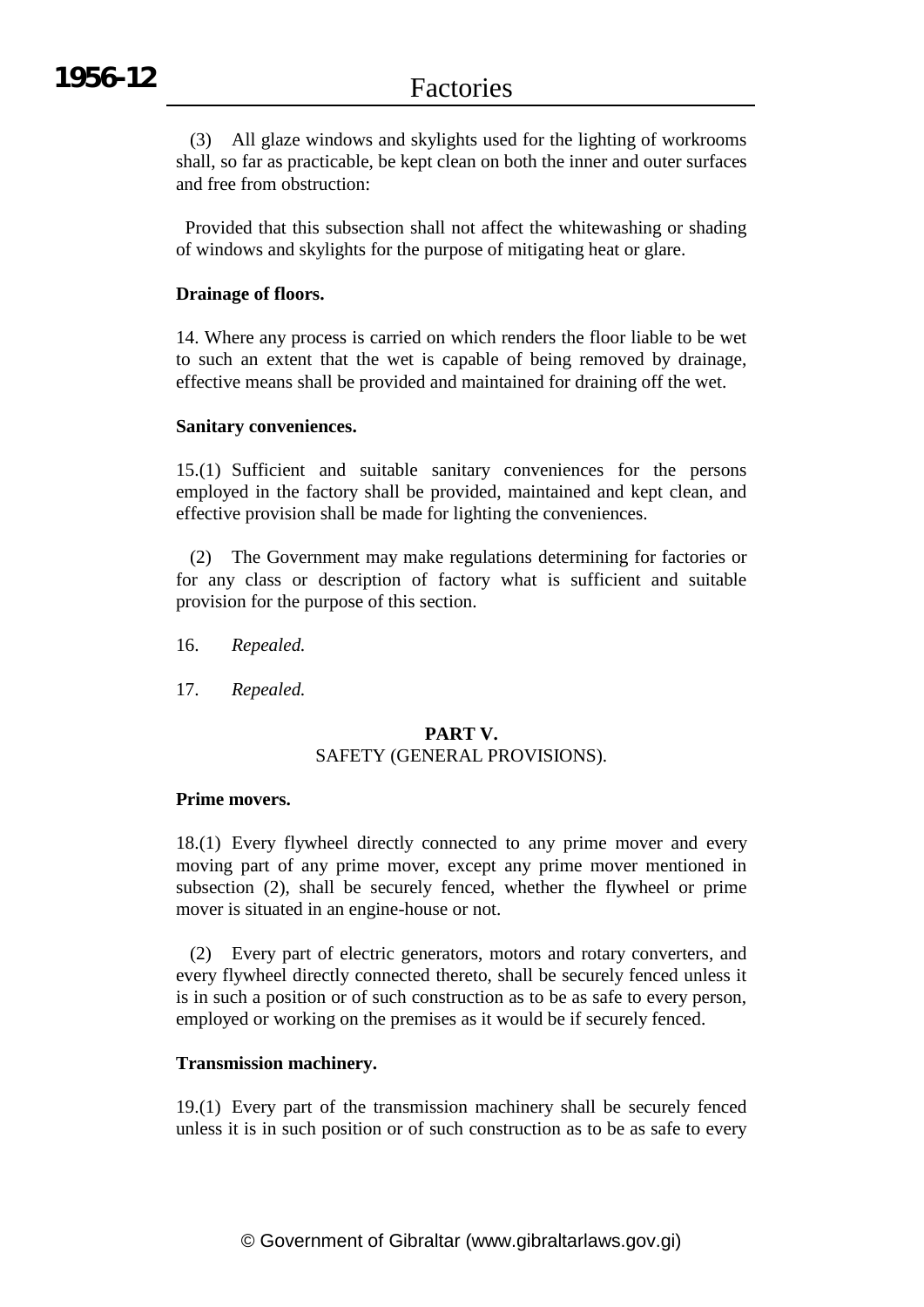person employed or working on the premises as it would be if securely fenced.

(2) Efficient devices or appliances shall be provided and maintained in every room or place where work is carried on by which the power can promptly be cut off from the transmission machinery in that room or place.

(3) No driving-belt when not in use shall be allowed to rest or ride upon a revolving shaft which forms part of the transmission machinery.

(4) Suitable striking gear or other efficient mechanical appliances shall be provided and maintained and used to move driving-belts to and from fast and loose pulleys which form part of the transmission machinery, and any such gear or appliances shall be so constructed, placed and maintained as to prevent the driving-belt from creeping back on to the fast pulley.

(5) Where the Director is satisfied that owing to special circumstances the fulfillment of any of the requirements of subsections (2), (3) and (4) is unnecessary or impracticable, he may direct that that requirement shall not apply in those circumstances.

#### **Other machinery.**

20.(1) Every dangerous part of any machinery, other than prime movers and transmission machinery, shall be securely fenced unless it is in a position or of such construction as to be as safe to every person employed or working on the premises as it would be if securely fenced:

Provided that in so far as the safety of a dangerous part of any machinery cannot by reason of the nature of the operation be secured by means of a fixed guard, the requirements of this subsection shall be deemed to have been complied with if a device is provided which automatically prevents the operator from coming into contact with that part.

(2) Any part of a stock-bar which projects beyond the headstock of a lathe shall be securely fenced unless it is in such a position as to be as safe to every person employed or working on the premises as it would be if securely fenced.

(3) Every machine intended to be driven by mechanical power shall be provided with an efficient starting and stopping appliance, the control of which shall be in such a position as to be readily and conveniently operated by the person operating the machine.

#### **Provisions as to unfenced machinery.**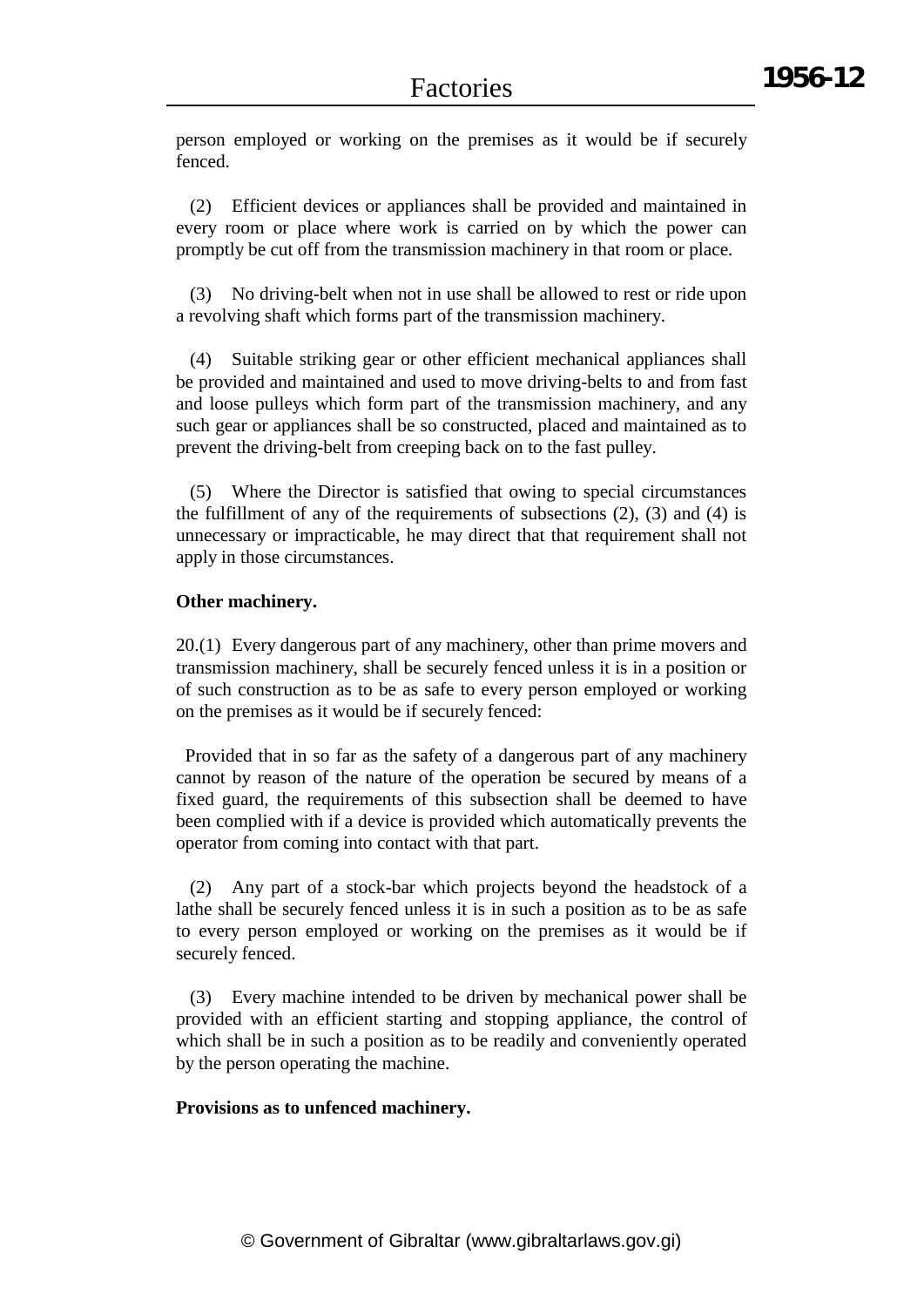21. In determining, for the purposes of the foregoing provisions of this Part, whether any part of the machinery is in such a position or of such construction as to be as safe to every person employed or working on the premises as it would be if securely fenced–

- (a) no account shall be taken of any person carrying out, while the part of machinery is in motion, an examination thereof or any lubrication or adjustment shown by such examination to be immediately necessary, being an examination, lubrication or adjustment which it is necessary to carry out while the part of machinery is in motion; and
- (b) in the case of any part of transmission machinery used in any process in any factory with respect to which the Director has declared, by certificate in writing, that he is satisfied that, owing to the continuous nature of such process, the stopping of that part would seriously interfere with the carrying on of the process in such factory, no account shall be taken of any person carrying out in the factory, by such methods and in such circumstances and subject to such conditions as may be specified in the certificate, any lubrication or any mounting or slipping of belts:

Provided that paragraphs (a) and (b) of this section shall only apply where–

- (1) the examination, lubrication or other operation is carried out by a male person who–
	- (i) has attained the age of eighteen years; and
	- (ii) has been appointed by the occupier of the factory, by certificate attached to the general register, to carry out such examination, lubrication or other operation, and has been furnished by the occupier with a signed copy of such certificate; and
	- (iii) has been sufficiently trained for the purposes of the work entailed by, and is acquainted with the dangers of moving machinery arising in connection with, such examination, lubrication or other operation; and
	- (iv) has been provided by the occupier with, and is wearing, a close-fitting single-piece overall suit in good repair, which is fastened by means having no exposed loose ends and had no external pockets other than a hip pocket; and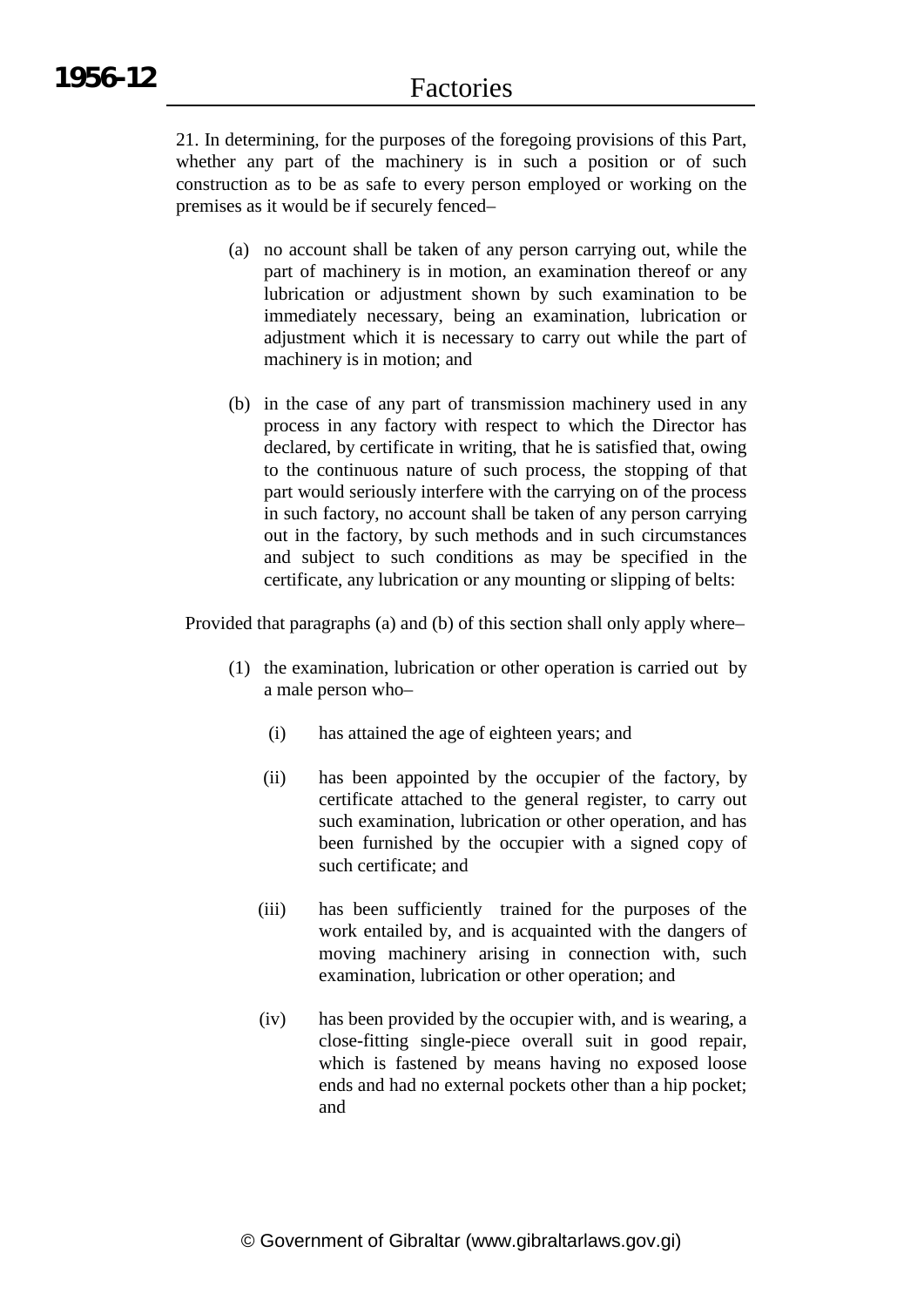- (2) another person, instructed as to the steps to be taken in case of emergency, is immediately available within sight or hearing of any person carrying out such examination, lubrication or other operation; and
- (3) any ladder in use for the carrying out of such examination, lubrication or other operation is securely fixed or lashed, or is firmly held by a person stationed at the foot of the ladder.

#### **Construction and maintenance of fencing.**

22. All fencing or other safeguards provided in pursuance of the foregoing provisions of this Part shall be of substantial construction, and constantly maintained and kept in position while the parts required to be fenced or safeguarded are in motion or in use, except when any such parts are necessarily exposed for examination and for any lubrication or adjustment shown by such examination to be immediately necessary, and all the conditions specified in the proviso to section 21 are complied with.

#### **Construction and disposal of new machinery.**

23.(1) In the case of any machine in a factory being a machine intended to be driven by mechanical power–

- (a) every set-screw, bolt or key on any revolving shaft, spindle, wheel or pinion shall be so sunk, encased or otherwise effectively guarded as to prevent danger; and
- (b) all spur and other toothed or friction gearing, which does not require frequent adjustment while in motion, shall be completely encased unless it is so situated as to be as safe as it would be if completely encased.

(2) A person who constructs or causes to be constructed or sells, or lets on hire, or as agent of the seller or hirer causes or procures to be sold or let on hire, or imports for use, knowing it to be for use in a factory in Gibraltar, any machine intended to be driven by mechanical power which does not comply with the requirements of this section is guilty of an offence and is liable on conviction to a fine at level 5 on the standard scale.

(3) Nothing in this section shall apply to any machine constructed in or imported into Gibraltar before the date fixed for this Act to come into operation.

#### **Vessels containing dangerous liquids.**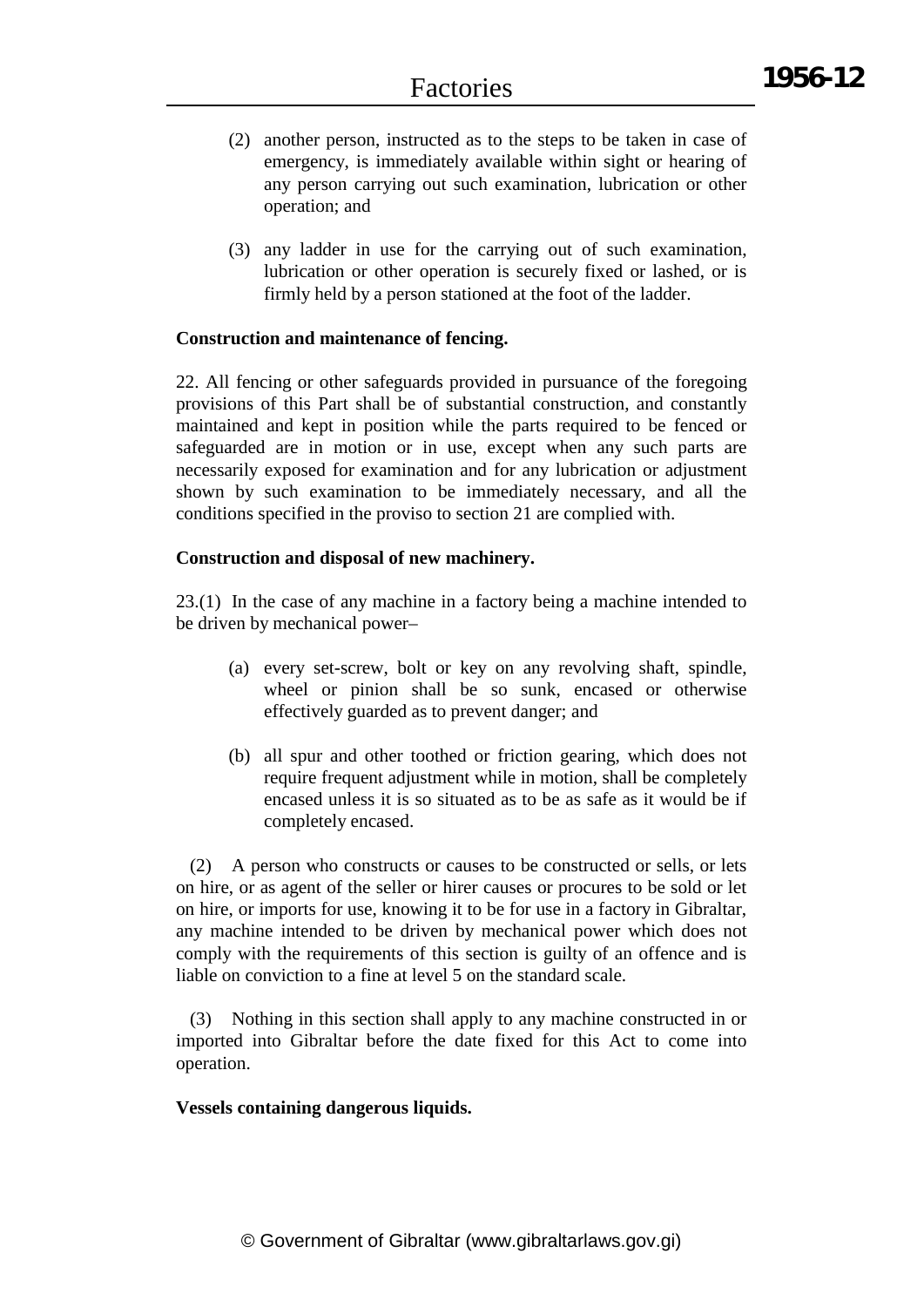24.(1) Every fixed vessel, structure, sump or pit of which the edge is less than three feet above the adjoining ground or platform shall, if it contains any scalding, corrosive or poisonous liquid, either be securely covered or be securely fenced to at least that height, or where by reason of the nature of the work neither secure covering nor secure fencing to that height is practicable, all practicable steps shall be taken by covering, fencing or other means to prevent any person from falling into the vessel, structure, sump or pit.

(2) As respects any such plant as aforesaid, a warning notice, indicating the nature of the danger, and in a form readily understood by the persons employed, shall be marked on or attached to the plant or, if this is not reasonably practicable, be posted nearby.

(3) The Government may by Order exempt from the requirements of this section any class of vessel, structure, sump or pit in the case of which he is satisfied that the requirements are unnecessary or inappropriate.

### **Self-acting machines.**

25. No traversing part of any self-acting machine and no material carried thereon shall, if the space over which it runs is a space over which any person is liable to pass, whether in the course of his employment or otherwise, be allowed on its outward or inward traverse to run within a distance of eighteen inches from any fixed structure not being part of the machine.

#### **Training and supervision of inexperienced workers.**

26. No person shall be employed at any machine or in any process, being a machine or process liable to cause bodily injury, unless he has been fully instructed as to the dangers likely to arise in connection therewith and the precautions to be observed, and–

- (a) has received a sufficient training in work at the machine or in the process; or
- (b) is under adequate supervision by a person who has a thorough knowledge and experience of the machine or process.

#### 27 to 30 *Repealed.*

#### **Safe means of access and safe place of employment.**

31.(1) All floors, steps, stairs, passages and gangways shall be of sound construction and properly maintained.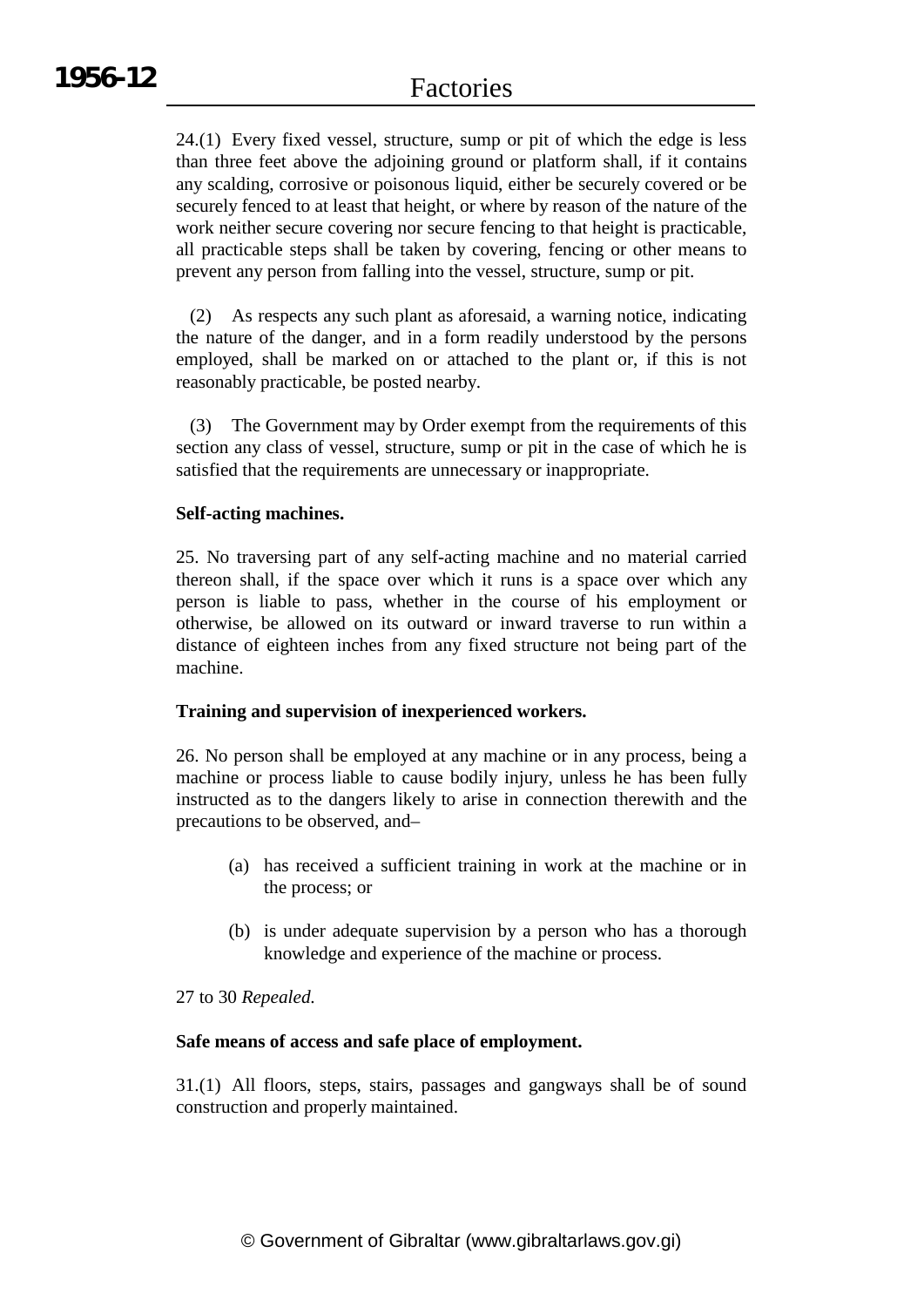(2) For every staircase in a building or affording a means of exit from a building, a substantial hand-rail shall be provided and maintained, which, if the staircase has an open side, shall be on that side, and, in the case of a staircase having two open sides, or in the case of a staircase which, owing to the nature of the construction thereof or the conditions of the surface of the steps or other special circumstances is specially liable to cause accidents, such a hand-rail shall be provided and maintained on both sides. Any open side of a staircase shall also be guarded by the provision and maintenance of a lower rail or other effective means.

(3) All openings in floors shall be securely fenced, except in so far as the nature of the work renders such fencing impracticable.

(4) There shall, so far as is reasonably practicable, be provided and maintained safe means of access to every place at which any person has at any time to work.

(5) All ladders shall be soundly constructed and properly maintained.

(6) Sufficient clear and unobstructed space shall be maintained at every machine while in motion to enable the work to be carried on without unnecessary risk.

(7) Where any person is at work at a place from which he will be liable to fall a distance of more than ten feet, then, unless the place is one which affords secure foothold and, where necessary, secure hand-hold, means shall be provided, so far as is reasonably practicable, by fencing or otherwise for ensuring his safety.

(8) Every teagle opening or similar doorway used for hoisting or lowering goods or materials, whether by mechanical power or otherwise, shall be securely fenced, and shall be provided with a secure hand-hold on each side of the opening or doorway. The fencing shall be properly maintained and shall, except when the hoisting or lowering of goods or materials is being carried on at such opening or doorway, be kept in position.

#### **Precautions in places where dangerous fumes are liable to be present.**

32.(1) Where work has to be done inside any chamber, tank, vat, pit, pipe, flue or similar confined space, in which dangerous fumes are liable to be present–

(a) the confined space shall be provided with adequate means of egress; and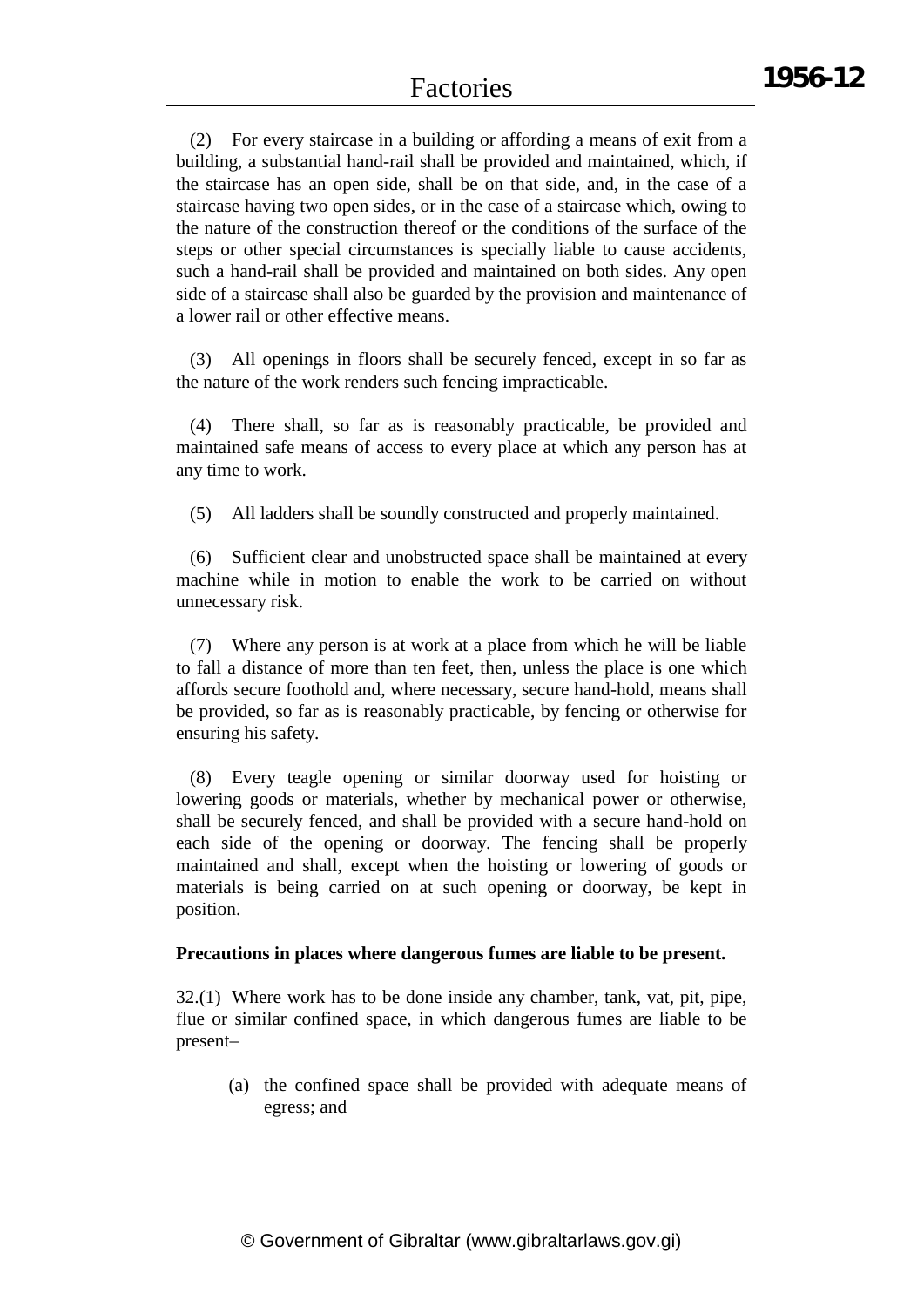- (b) no person shall enter the confined space for any purpose unless the following requirements are complied with–
	- (i) all practicable steps shall be taken to remove any fumes which may be present and to prevent any ingress of fumes, and, unless it has been ascertained by a suitable test that the space is free from dangerous fumes, the person entering shall wear a belt to which there is securely attached a rope of which the free end is held by a person outside; or
	- (ii) the person entering shall wear a suitable breathing apparatus; and
- (c) suitable breathing apparatus and a suitable reviving apparatus and suitable belts and ropes shall be provided and maintained so as to be readily accessible; and
- (d) a sufficient number of the persons employed shall be trained and practised in the use of such apparatus and in the method of restoring respiration.

(2) Without prejudice to subsection (1), a person shall not enter or remain in any chamber, tank, vat, pit, pipe, flue or similar confined space for any purpose unless either–

- (a) he is ensured of a supply of air adequate for respiration and to render harmless any fumes; or
- (b) he is wearing a suitable breathing apparatus.

### **Precautions with respect to explosive or inflammable dust, gas, vapour or substance.**

33.(1) Where, in connection with any grinding, sieving, or other process giving rise to dust, there may escape into any workroom dust of such a character and to such an extent as to be liable to explode on ignition, all practicable steps shall be taken to prevent such an explosion by enclosure of the plant used in the process, and by removal or prevention of accumulation of the dust, and by exclusion or effective enclosure of possible sources of ignition.

(2) Where there is present in any plant used in any such process dust of such a character and to such an extent as to be liable to explode on ignition, then, unless the plant is so constructed as to withstand the pressure likely to be produced by any such explosion, all practicable steps shall be taken to restrict the spread and effects of such an explosion by the provision, in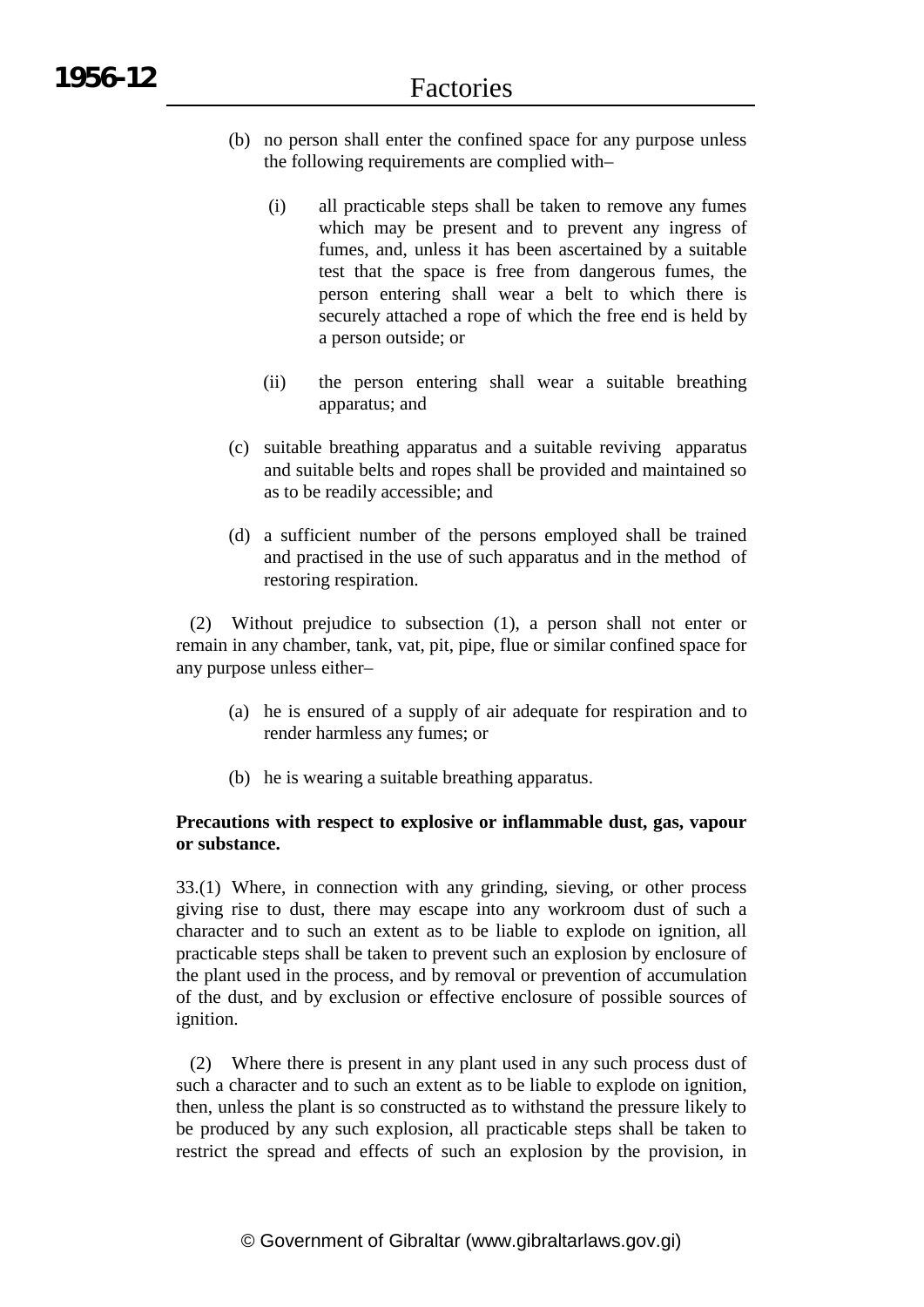connection with the plant, of chokes, baffles and vents, or other equally effective appliances.

(3) No plant, tank or vessel which contains or has contained any explosive or inflammable substance shall be subjected to any welding, brazing or soldering operation or to any cutting operation which involves the application of heat, until all practicable steps have been taken to remove the substance and any fumes arising therefrom, or to render them non-explosive or non-inflammable; and if any plant, tank or vessel has been subjected to any such operation, no explosive or inflammable substance shall be allowed to enter the plant, tank or vessel until the metal has cooled sufficiently to prevent any risk of igniting the substance.

(4) The Director may by certificate in writing grant, subject to any conditions specified in the certificate, exemption from compliance with any of the requirements of subsection (3) in any case where he is satisfied that compliance with the requirement is unnecessary or impracticable.

### **Steam boilers.**

34.(1) Every steam boiler and all its fittings and attachments shall be of good construction, sound material, adequate strength and free from patent defect, and shall be properly maintained.

- (2) Every steam boiler, whether separate or one of a range–
	- (a) shall have attached to it–
		- (i) a suitable safety valve (separate from and incapable of being isolated by any stop-valve), which shall be so adjusted as to prevent the boiler being worked at a pressure greater than the maximum permissible working pressure and shall be fixed directly to, or as close as practicable to, the boiler;
		- (ii) a suitable stop-valve connecting the boiler to the steam pipe;
		- (iii) a correct steam pressure gauge, connected to the steam space and easily visible by the boiler attendant, which shall indicate the pressure of steam in the boiler and have marked upon it, in a distinctive colour, the maximum permissible working pressure;
		- (iv) at least one water gauge, of transparent material or other type approved by the Director to show the water level in the boiler, and, if the gauge is of the glass tubular type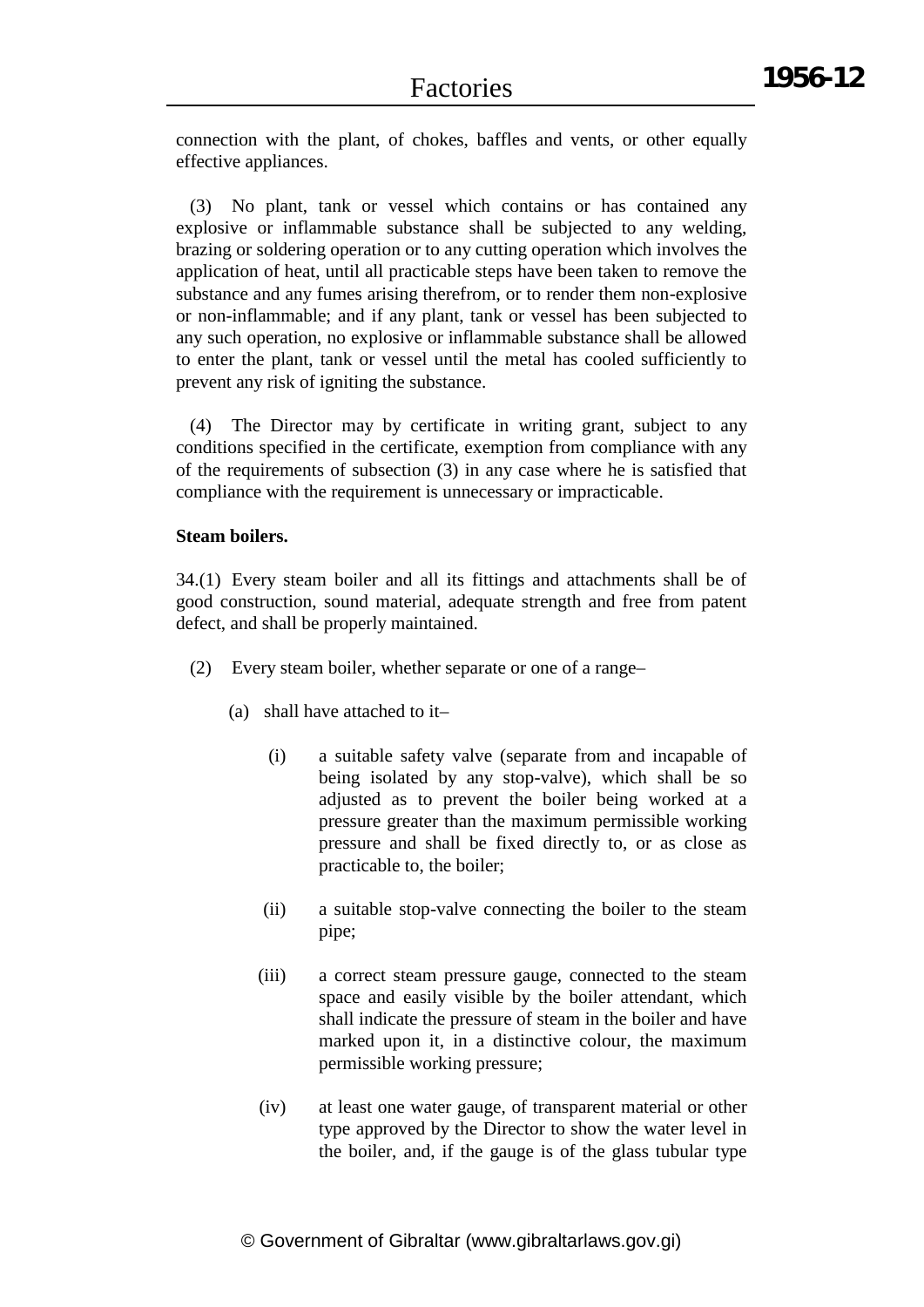and the working pressure in the boiler normally exceeds forty pounds per square inch, the gauge shall be provided with an efficient guard but not so as to obstruct the reading of the gauge;

- (v) where it is one of two or more boilers, a plate bearing a distinctive number which shall be easily visible; and
- (b) shall be provided with means for attaching a test pressure gauge; and
- (c) unless externally fired shall be provided with a suitable fusible plug or an efficient low-water alarm device:

Provided that subparagraph (ii) of paragraph (a) shall not apply with respect to economizers, and subparagraphs (iii), (iv) and (v) of paragraph (a), and paragraphs (b) and (c), shall not apply with respect to either economizers or superheaters.

(3) For the purposes of subsection (2), a lever valve shall not be deemed a suitable safety valve unless the weight is secured on the lever in the correct position.

(4) Every steam boiler attendant shall be properly instructed as to his duties.

(5) No person shall enter or be in any steam boiler which is one of a range of two or more boilers unless–

- (a) all inlets through which steam or hot water might otherwise enter the boiler from any other part of the range are disconnected from that part; or
- (b) all valves or taps controlling such entry are closed and securely locked, and, where the boiler has a blow-off pipe in common with one or more other boilers or delivering into a common blow-off vessel or sump, the blow-off valve or tap on each such boiler is so constructed that it can only be opened by a key which cannot be removed until the valve or tap is closed and is the only key in use for that set of blow-off valves or taps.

(6) No work shall be permitted in any boiler-furnace or boilerflue until it has been sufficiently cooled by ventilation or otherwise to make work safe for the persons employed.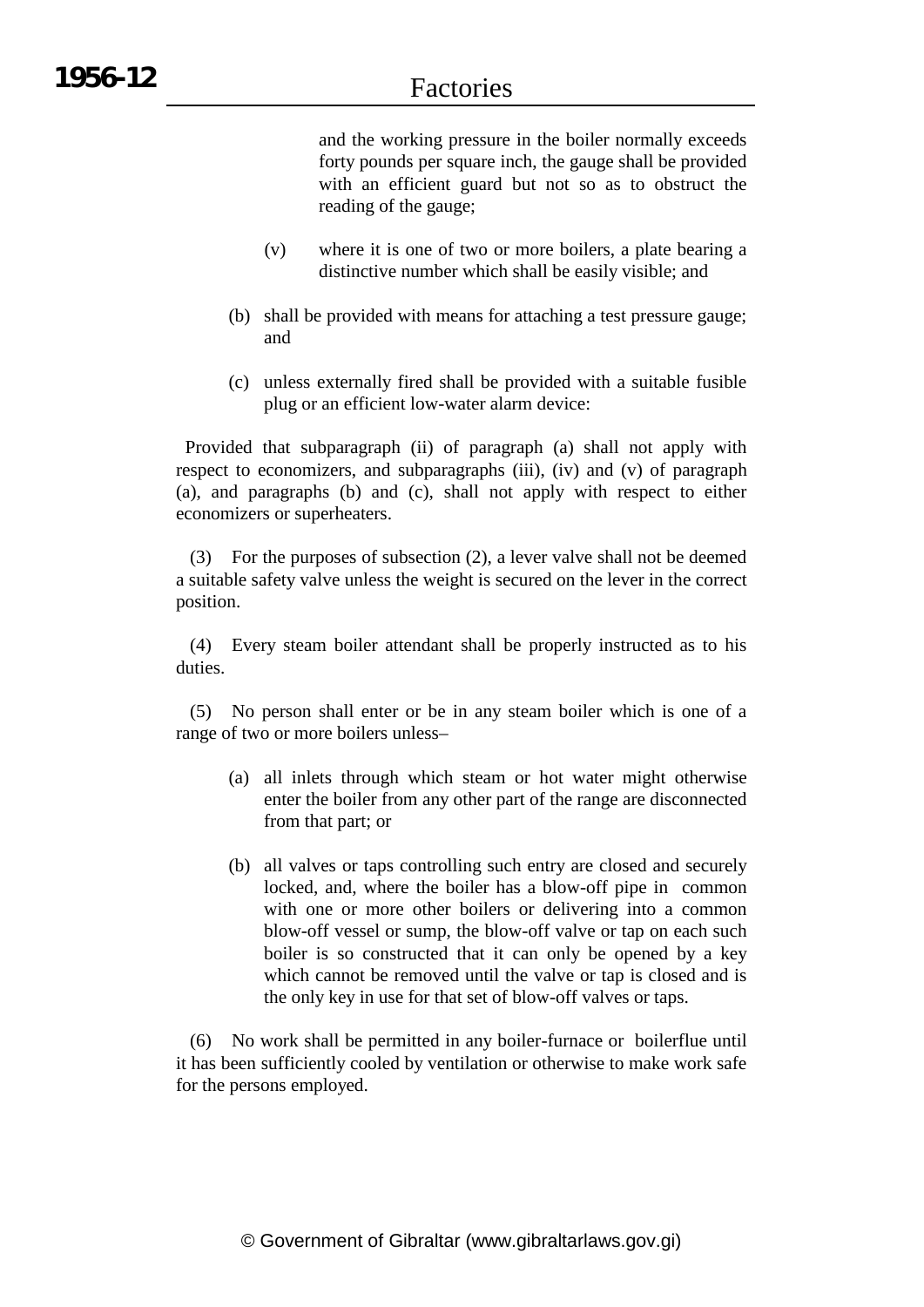(7) Every steam boiler and all its fittings and attachments shall be thoroughly examined by an authorized boiler inspector at least once in every period of fourteen months, and also after any extensive repairs:

Provided that the person making any such examination may specify in writing a period exceeding fourteen months but not exceeding eighteen months within which the next examination is to be made.

(8) Any examination in accordance with the requirements of subsection (7) shall consist, in the first place, of an examination of the boiler when it is cold and the interior and exterior have been prepared in the prescribed manner, and secondly, except in the case of an economizer or superheater, of an examination when it is under normal steam pressure, and the two parts of the examination may be carried out by different persons; the examination under steam pressure shall be made as soon as possible after the examination of the boiler when cold, and the person making the examination shall see that the safety valve is so adjusted as to prevent the boiler being worked at a pressure greater than the maximum permissible working pressure.

(9) A report of the result of every such examination, in the prescribed form and containing the prescribed particulars (including particulars of the maximum permissible working pressure), shall, as soon as practicable and in any case within twenty-eight days of the completion of the examination, be entered in or attached to the general register, and the report shall be signed by the person making the examination.

For the purposes of this subsection and the succeeding provisions of this section relating to reports of examinations, the examination of a boiler when it is cold and its examination when it is under steam pressure shall be treated as separate examinations.

(10) No steam boiler which has previously been used shall be taken into use in any factory for the first time in that factory until it has been examined and reported on in accordance with subsections (7), (8) and (9), and no new steam boiler shall be taken into use unless there has been obtained from the manufacturer of the boiler or an authorized boiler inspector a certificate specifying the maximum permissible working pressure of the boiler and stating the nature of the test to which the boiler and fittings have been submitted, and the certificate is kept available for inspection, and the boiler is so marked as to enable it to be identified as the boiler to which the certificate relates.

(11) Where the report of any examination under this section specifies conditions for securing the safe working of a steam boiler, the boiler shall not be used except in accordance with those conditions.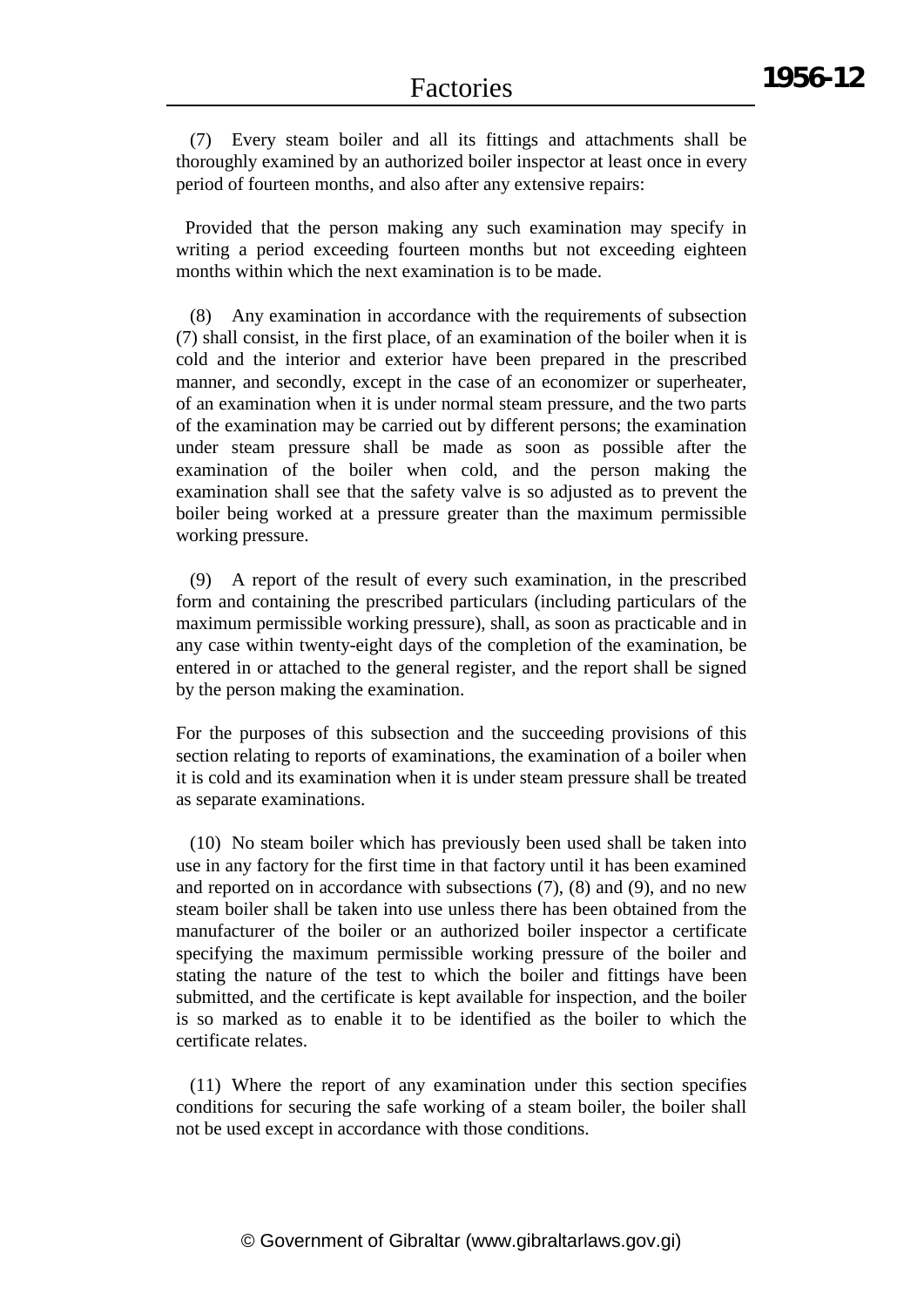(12) The person making the report of any examination under this section shall within twenty-eight days of the completion of the examination send to the Director a copy of the report in every case where the maximum permissible working pressure is reduced or the examination shows that the boiler cannot continue to be used with safety unless certain repairs are carried out immediately or within a specified time.

- (13) In this section–
- "authorized boiler inspector" means any person (whether an officer of the Government or not) who is authorized by the Director by certificate in writing, to carry out examinations of steam boilers in accordance with, and for the purposes of, this section and to issue the certificate referred to in subsection (10);
- "maximum permissible working pressure" means, in the case of a new steam boiler, that specified in the certificate referred to in subsection (10), and, in the case of a steam boiler which has been examined in accordance with the provisions of this section, that specified in the report of the last examination.

(14) This section shall not apply to any boiler belonging to the Crown in right of its Government in the United Kingdom.

#### **Steam receivers and steam containers.**

35.(1) Every steam receiver and all its fittings shall be of good construction, sound material, adequate strength, and free from patent defect, and shall be properly maintained.

(2) Every steam receiver, not so constructed and maintained as to withstand with safety the maximum permissible working pressure of the boiler or the maximum pressure which can be obtained in the pipe connecting the receiver with any other source of supply, shall be fitted with–

- (a) a suitable reducing valve or other suitable automatic appliance to prevent the safe working pressure of the receiver being exceeded; and
- (b) a suitable safety valve so adjusted as to permit the steam to escape as soon as the safe working pressure is exceeded, or a suitable appliance for cutting off automatically the supply of steam as soon as the safe working pressure is exceeded; and
- (c) a correct steam pressure gauge, which must indicate the pressure of steam in the receiver in pounds per square inch; and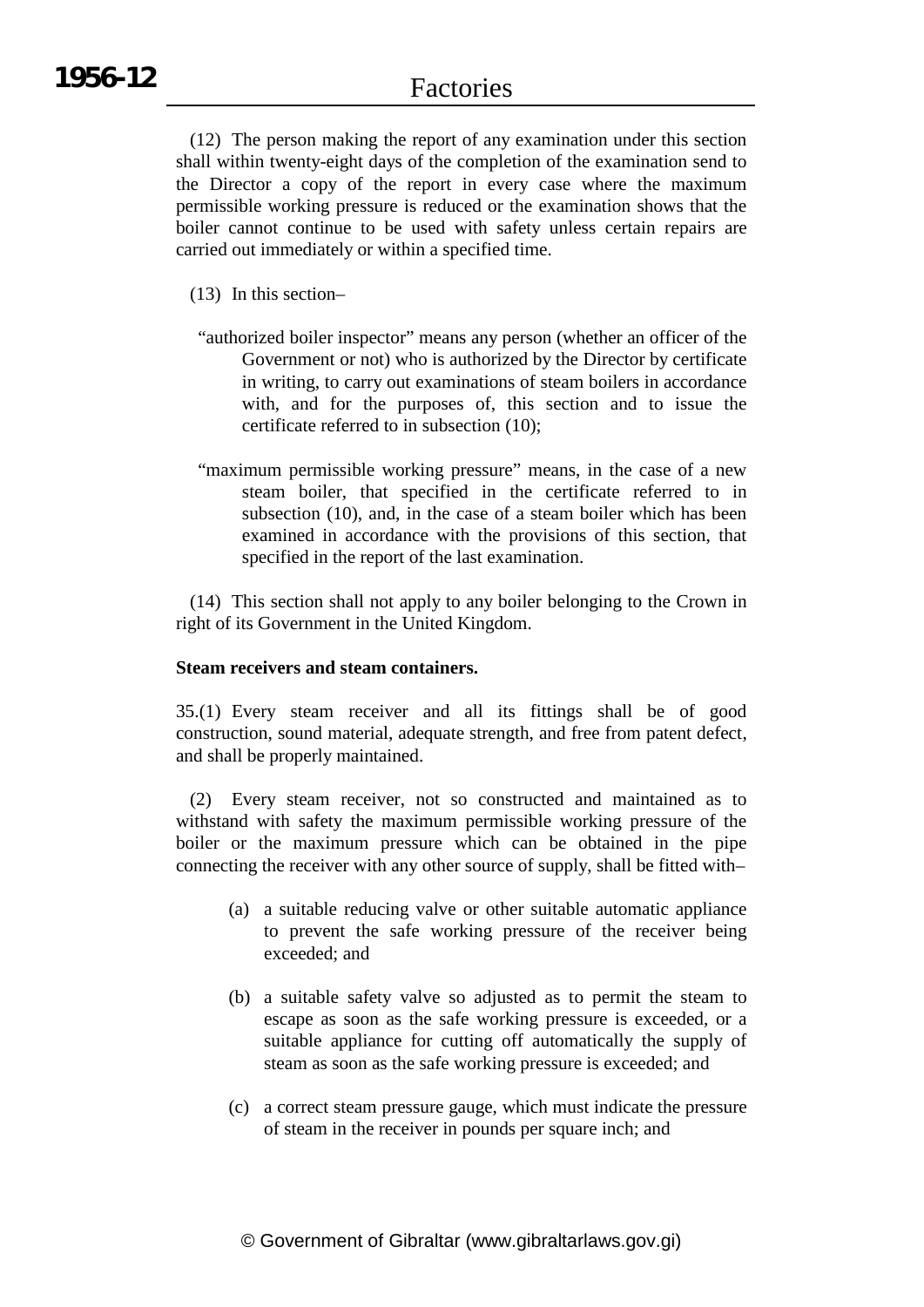- (d) a suitable stop valve; and
- (e) except where only one steam receiver is in use, a plate bearing a distinctive number which shall be easily visible.

The safety valve and pressure gauge shall be fitted either on the steam receiver or on the supply pipe between the receiver and the reducing valve or other appliance to prevent the safe working pressure being exceeded.

(3) For the purpose of the provisions of subsection (2), except paragraph (e), any set of receivers supplied with steam through a single pipe and forming part of a single machine may be treated as one receiver, and for the purpose of those provisions, except paragraphs (d) and (e), any other set of receivers supplied with steam through a single pipe may be treated as one receiver:

Provided that this subsection shall not apply to any such set of receivers unless the reducing valve or other appliance to prevent the safe working pressure being exceeded is fitted on the single pipe.

(4) Every steam receiver and all its fittings shall be thoroughly examined by an authorized boiler inspector, so far as the construction of the receiver permits, at least once in every period of twenty-six months.

(5) A report of the result of every such examination, in the prescribed form and containing the prescribed particulars (including particulars of the safe working pressure), shall be entered in or attached to the general register, and the report shall be signed by the person making the examination.

(6) No steam receiver which has previously been used shall be taken into use in any factory for the first time in that factory until it has been examined and reported on in accordance with subsections (4) and (5), and no new steam receiver shall be taken into use unless there has been obtained from the manufacturer of the receiver, or from an authorized boiler inspector, a certificate specifying the safe working pressure of the receiver and stating the nature of the tests to which the receiver and fittings have been submitted, and the certificate is kept available for inspection, and the receiver is so marked as to enable it to be identified as the receiver to which the certificate relates.

(7) Every steam container shall be so maintained as to secure that the outlet is at all times kept open and free from obstruction.

- (8) In this section–
- "authorized boiler inspector" means any person (whether an officer of the Government or not) who is authorized by the Director, by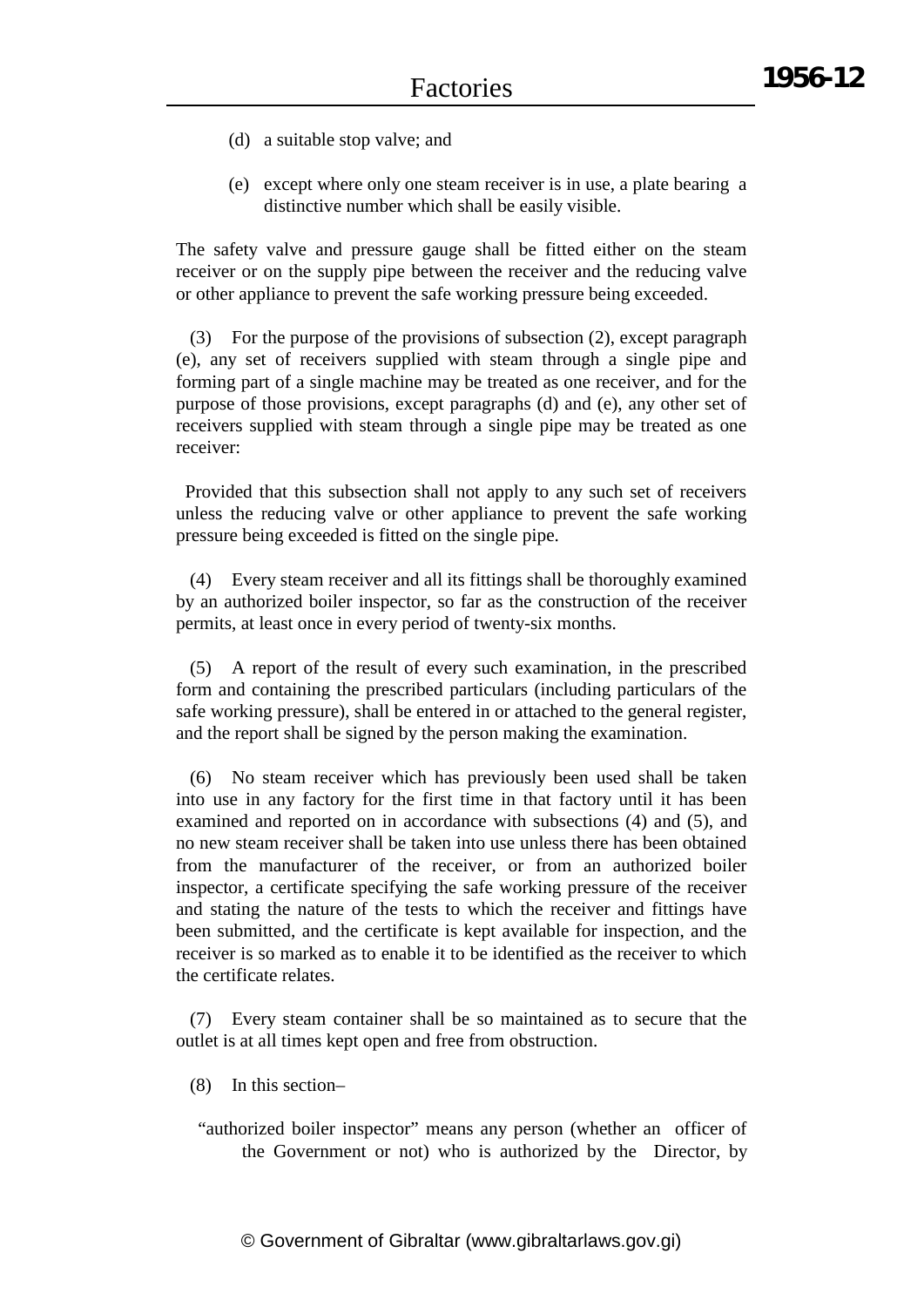certificate in writing, to carry out examinations of steam receivers in accordance with, and for the purposes of, this section and to issue the certificates referred to in subsections (5)and (6);

- "maximum permissible working pressure" has the same meaning as in section 34;
- "safe working pressure" means, in the case of a new steam receiver, that specified in the certificate referred to in subsection (6), or, in the case of a steam receiver which has been examined in accordance with the provisions of this section, that specified in the report of the last examination;
- "steam container" means any vessel (other than a steam pipe or coil) constructed with a permanent outlet into the atmosphere or into a space where the pressure does not exceed atmospheric pressure, and through which steam is passed at atmospheric pressure, or at approximately that pressure, for the purpose of heating, boiling, drying, evaporating or other similar purpose;
- "steam receiver" means any vessel or apparatus (other than a steam boiler, steam container, a steam pipe or coil, or a part of a prime mover) used for containing steam under pressure greater than atmospheric pressure.

### **Air receivers.**

- 36.(1) Every air receiver shall–
	- (a) have marked upon it, so as to be plainly visible, the safe working pressure in pounds per square inch; and
	- (b) in the case of a receiver connected with an air compressing plant, either be so constructed as to withstand with safety the maximum pressure which can be obtained in the compressor, or be fitted with a suitable reducing valve or other suitable appliance to prevent the safe working pressure of the receiver being exceeded; and
	- (c) be fitted with a suitable safety valve so adjusted as to permit the air to escape as soon as the safe working pressure is exceeded; and
	- (d) be fitted with a correct pressure gauge indicating the pressure in the receiver in pounds per square inch; and
	- (e) be fitted with a suitable appliance for draining the receiver; and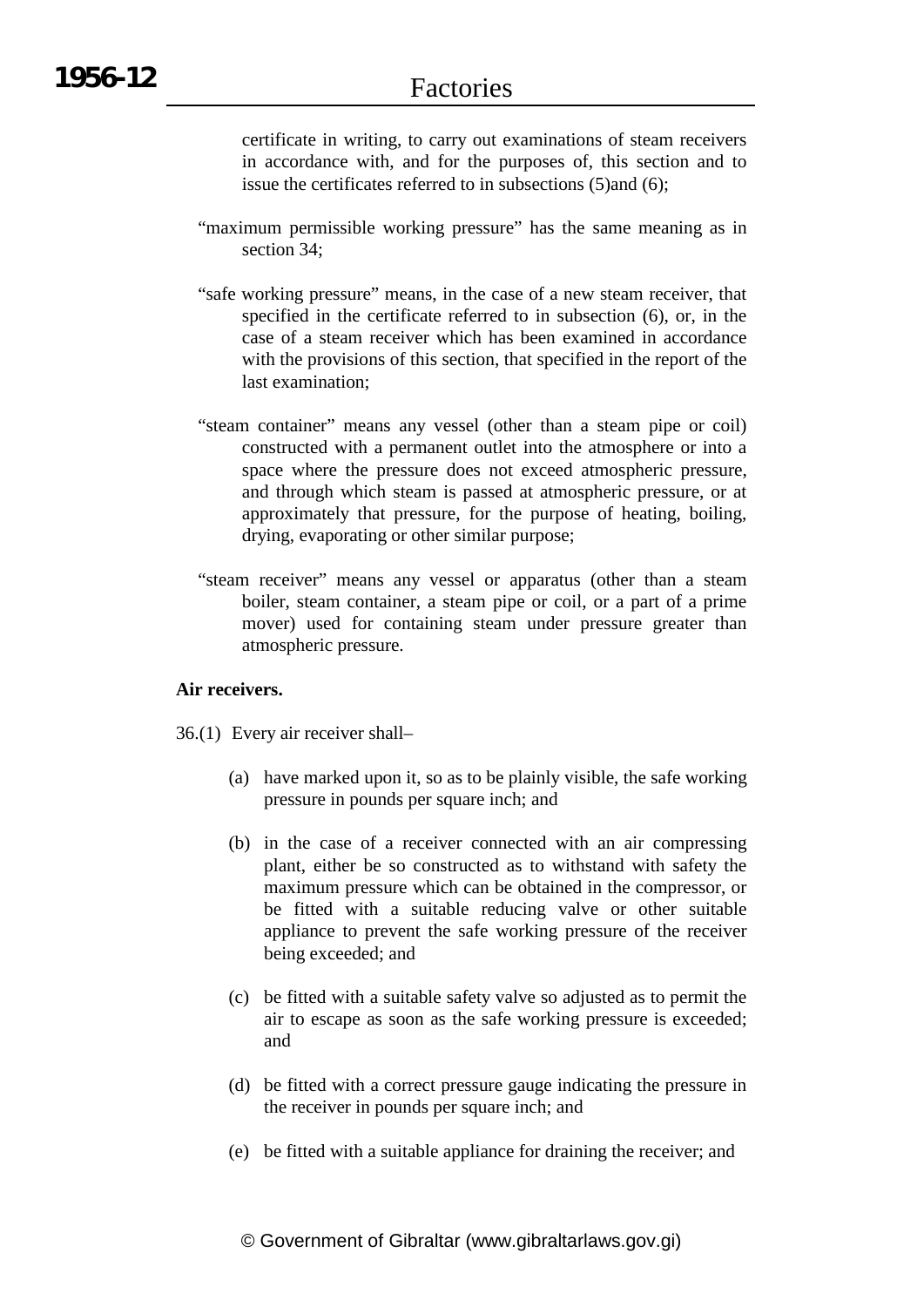- (f) be provided with a suitable manhole, handhole, or other means which will allow the interior to be thoroughly cleaned; and
- (g) in a case where more than one receiver is in use in the factory, bear a distinguishing mark which shall be easily visible.

(2) For the purpose of the provisions of subsection (1) relating to safety valves and pressure gauges, any set of air receivers supplied with air through a single pipe may be treated as one receiver:

Provided that, in a case where a suitable reducing valve or other suitable appliance to prevent the safe working pressure being exceeded is required to be fitted, this subsection shall not apply unless the valve or appliance is fitted on the single pipe.

(3) Every air receiver and its fittings shall be of sound construction and properly maintained.

(4) Every air receiver shall be thoroughly cleaned and examined at least once in every period of twenty-six months:

Provided that in the case of a receiver of solid drawn construction–

- (a) the person making any such examination may specify in writing a period exceeding twenty-six months but not exceeding four years within which the next examination is to be made; and
- (b) if it is so constructed that the internal surface cannot be thoroughly examined, a suitable hydraulic test of the receiver shall be carried out in lieu of internal examination.

Every such examination and test shall be carried out by an approved person, and a report of the result of every such examination and test, in the prescribed form and containing the prescribed particulars (including particulars of the safe working pressure), shall be entered in or attached to the general register, and the report shall be signed by the person making the examination or test.

(5) In this section–

"air receiver" means–

(a) any vessel (other than a pipe or coil, or an accessory, fitting or part of a compressor) for containing compressed air and connected with an air compressing plant;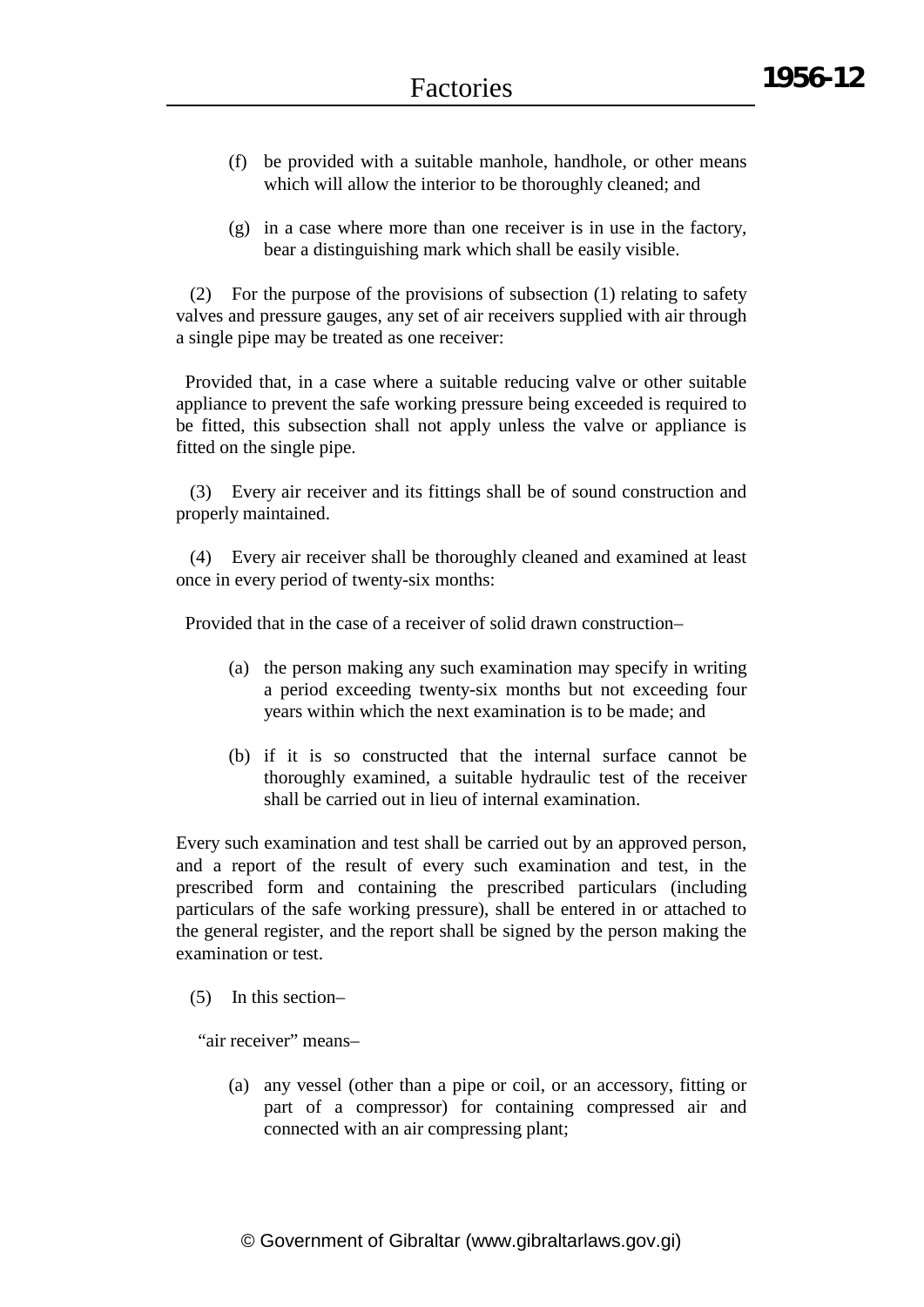- (b) any fixed vessel for containing compressed air or compressed exhaust gases and used for the purposes of starting an internal combustion engine; or
- (c) any fixed or portable vessel (not being part of a spraying pistol) used for the purpose of spraying by means of compressed air any paint, varnish, lacquer or similar material; or
- (d) any vessel in which oil is stored and from which it is forced by compressed air:

Provided that the provisions of paragraph (e) of subsection (1) shall not apply to any such vessel as is mentioned in paragraph (c) or paragraph (d) of this definition;

"approved person" means any person (whether an officer of the Government or not) who is approved by the Director, by certificate in writing, for the purpose of carrying out examinations and tests of air receivers in accordance with, and for the purposes of, this section.

### **Exceptions as to steam boilers, steam receivers and steam containers, and air receivers.**

37. The Director may by certificate in writing except from any of the provisions of sections 34, 35 and 36 any class or type of steam boiler, steam receiver, steam container or air receiver to which he is satisfied that such provision cannot reasonably be applied. Any such exception may be unqualified or may be subject to such conditions as may be contained in the certificate.

#### **Precautions as to water-sealed gasholders.**

38.(1) Every gasholder shall be of sound construction and shall be properly maintained.

(2) Every gasholder shall be thoroughly examined externally by a person authorized by the Director in writing to carry out such examinations at least once in every period of two years, and a record containing the prescribed particulars of every such examination shall be entered in or attached to the general register.

(3) In the case of a gasholder of which any lift has been in use for more than twenty years, the internal state of the sheeting shall, within two years of the coming into operation of this section and thereafter at least once in every period of ten years, be examined by a competent person by cutting samples from the crown and sides of the holder or by other sufficient means, and all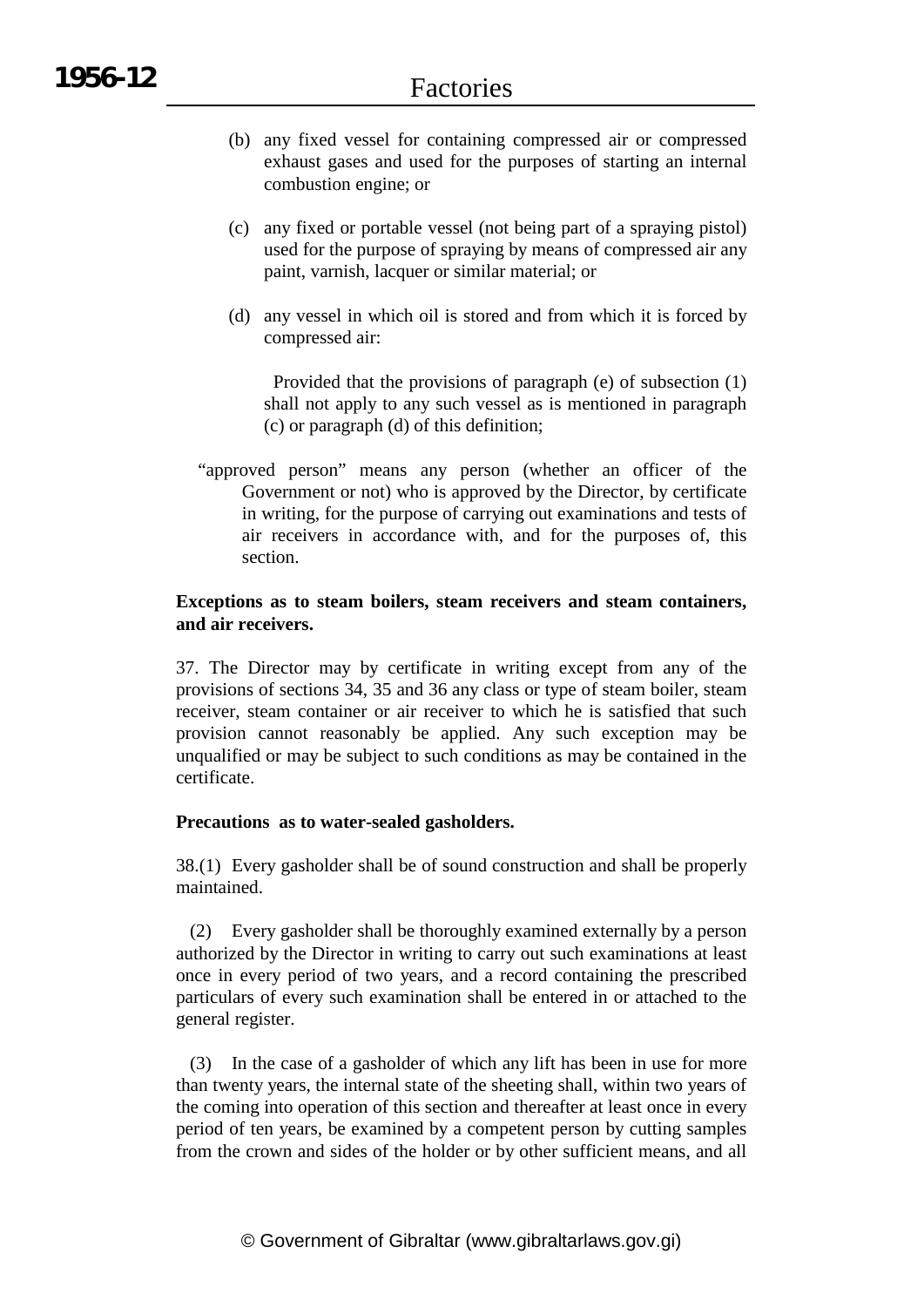samples so cut and a report on every such examination signed by the person making it shall be kept available for inspection.

(4) A record signed by the occupier of the factory or by a responsible official authorized in that behalf showing the date of the construction, as nearly as it can be ascertained, of the oldest lift of every gasholder in the factory shall be kept available for inspection.

(5) Where there is more than one gasholder in the factory, every gasholder shall be marked in a conspicuous position with a distinguishing number or letter.

(6) No gasholder shall be repaired or demolished except under the direct supervision of a person who, by his training and experience and his knowledge of the necessary precautions against risks of explosion and of persons being overcome by gas, is competent to supervise such work.

(7) In this section the expression"gasholder" means a watersealed gasholder which has a storage capacity of not less than five thousand cubic feet.

#### **Means of escape in case of fire.**

39.(1) No premises shall be used as a factory unless such premises have been certified by the Chief Fire Officer as being provided with such means of escape in case of fire for the persons employed therein as may reasonably be required in the circumstances of each case and if any premises with respect to which no such certificate is in force are used as a factory, the occupier is guilty of an offence and is liable on conviction to a fine at level 4 on the standard scale, and if the contravention in respect of which he was so convicted is continued after the conviction, he is (subject to the provisions of section 82) guilty of a further offence, and liable in respect thereof to a fine of one tenth of the amount at level 4 on the standard scale for each day on which the offence so continues.

It shall be the duty of the Chief Fire Officer to examine every factory and, on being satisfied that the factory is so provided, to give such a certificate accordingly. The certificate shall specify precisely and in detail the means of escape provided, and shall contain particulars as to the maximum number of persons employed or proposed to be employed in the factory as a whole and, if the Chief Fire Officer thinks fit, in any specified part thereof, and as to any explosive or highly inflammable material stored or used and as to other matters taken into account in granting the certificate. The certificate shall be attached by the occupier to the general register and a copy of it shall be sent by the Chief Fire Officer to the Director.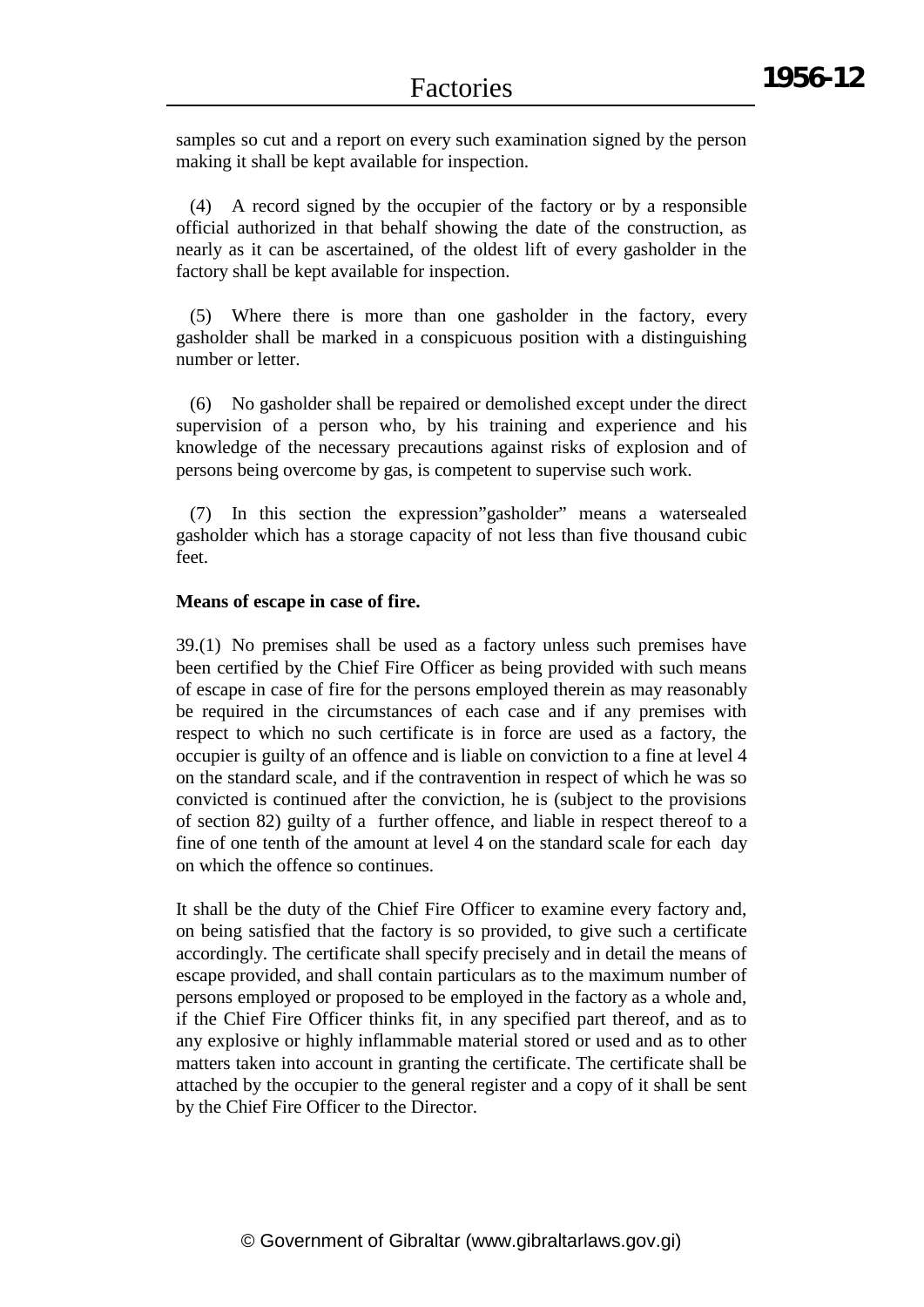(2) All means of escape specified in the certificate shall be properly maintained and kept free from obstruction.

(3) *Omitted.*

(4) If after the grant of a certificate, it is proposed to make any material extension or material structural alteration of the factory premises or to increase materially the number of persons employed in the factory or in any part specified in the certificate, or to begin to store or use explosive or highly inflammable material in the factory or materially to increase the extent of such storage or use, the occupier shall give notice in writing to the Chief Fire Officer of the proposal.

(5) If the Chief Fire Officer on receipt of the notice mentioned in subsection (4) is of opinion that the conditions in regard to escape in case of fire will be affected, or if at any time he is satisfied that by reason of changed conditions the existing means of escape have become insufficient, he may by notice in writing require the occupier to make such alterations, within such period, as may be specified in the notice.

(6) If it appears to the Chief Fire Officer that dangerous conditions in regard to escape in case of fire exist in any factory he may, by notice in writing, require the occupier to make such alterations, within such period, as may be specified in the notice.

(7) The occupier shall, within the period specified in any notice of the Chief Fire Officer under this section, carry out any alterations required by the notice, and upon their being carried out the Chief Fire Officer shall amend the certificate or issue a new certificate, and shall send a copy of the amended or new certificate to the Director and if the alterations are not so carried out, the Chief Fire Officer shall, without prejudice to the taking of other proceedings, cancel the certificate.

(8) *Repealed.*

(9) If the occupier of any factory is aggrieved by the refusal of the Chief Fire Officer to grant a certificate under this section or by being required under this section to carry out any alterations at the factory or by the cancellation of a certificate, he may appeal by way of complaint, within twenty-one days of the refusal, notice of requirement, or cancellation, to the magistrates' court, and, pending the final determination of the appeal, no offence shall be deemed to be committed under this section by reason that the premises to which the appeal relates are used as a factory without a certificate being in force with respect thereto; and the decision of the court shall be binding on the occupier.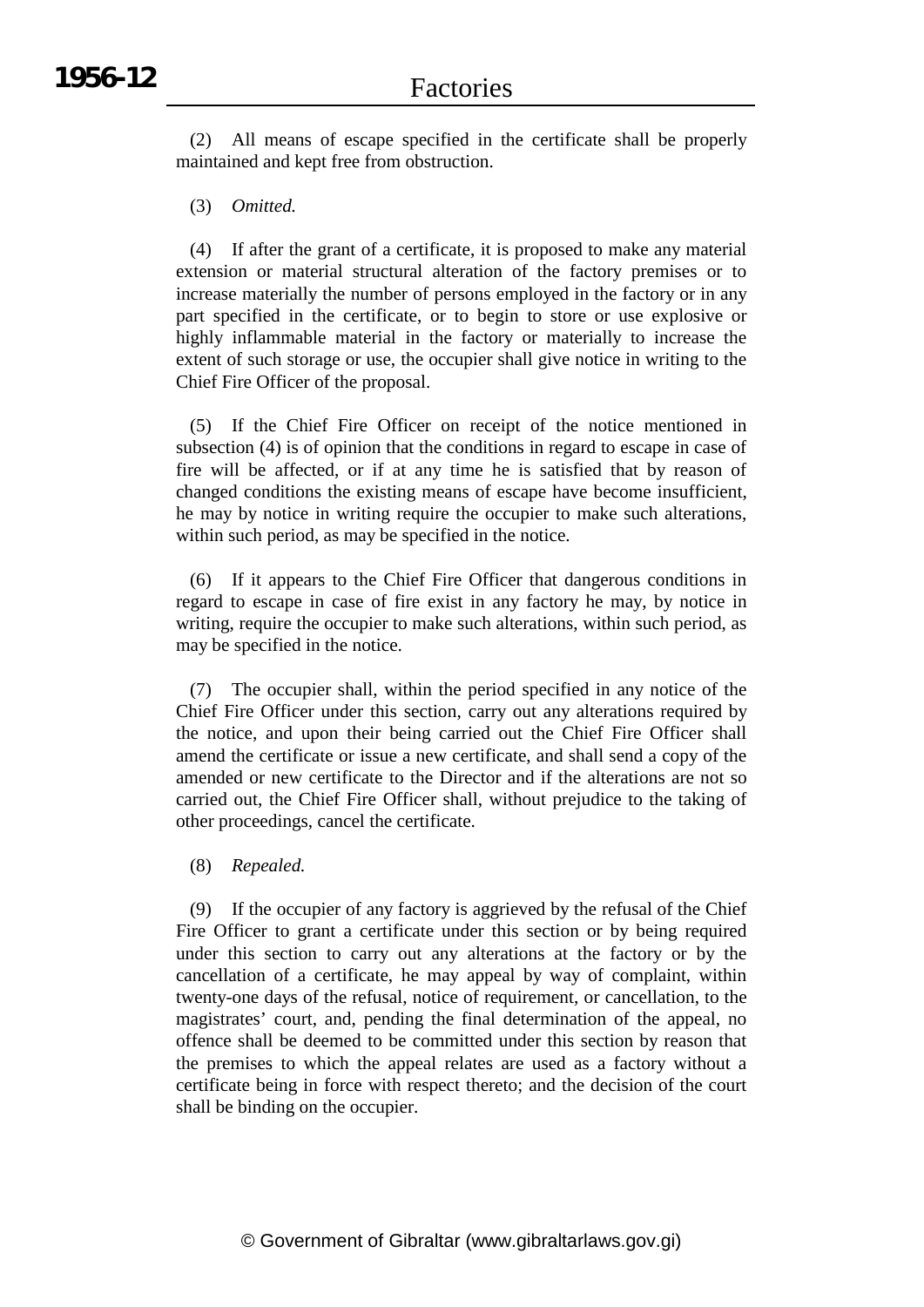(10) If it appears to the Director that the conditions in regard to escape in case of fire in any factory are so dangerous that the factory or any part thereof ought not to be used or ought not to be used for a particular process or work, until steps have been taken to remedy the danger, he may make a complaint to the magistrates' court and the court may, on being satisfied of such matters by order prohibit the use of the factory or part thereof, or its use for the particular process or work, until such works have been executed as are in the opinion of the court necessary to remedy the danger. When any works have been executed in pursuance of such an order, the Chief Fire Officer shall amend any certificate in force under this section in respect of the factory, or issue a new certificate, as the case may require, and shall send a copy of the amended or new certificate to the Director.

(11) *Repealed.*

### **Regulations as to means of escape and fire fighting equipment.**

40. The Government may make regulations as to the means of escape in case of fire and the appliances for combating and preventing the spread of fire to be provided in factories or any class or description of factory.

#### **Safety provisions in case of fire.**

41.(1) While any person is within a factory for the purpose of employment or meals, the doors of the factory, and of any room therein in which the person is, and any doors which afford a means of exit for persons employed in the factory from any building or from any enclosure in which the factory is situated, shall not be locked or fastened in such manner that they cannot be easily and immediately opened from the inside.

(2) Any doors opening on to any staircase or corridor from any room in which more than ten persons are employed, and in the case of any factory constructed or converted for use as a factory after the commencement of this Act, all other doors affording a means of exit from the factory for persons employed therein, shall, except in the case of sliding doors, be constructed to open outwards.

(3) In any factory constructed or converted for use as a factory before the coming into operation of this section, in which more than ten persons are employed in the same building above the ground floor, any door, which is not kept continuously open, at the foot of a staircase affording a means of exit from the building shall, except in the case of sliding doors, be constructed to open outwards.

(4) Every window, door or other exit affording means of escape in case of fire or giving access thereto, other than the means of exit in ordinary use,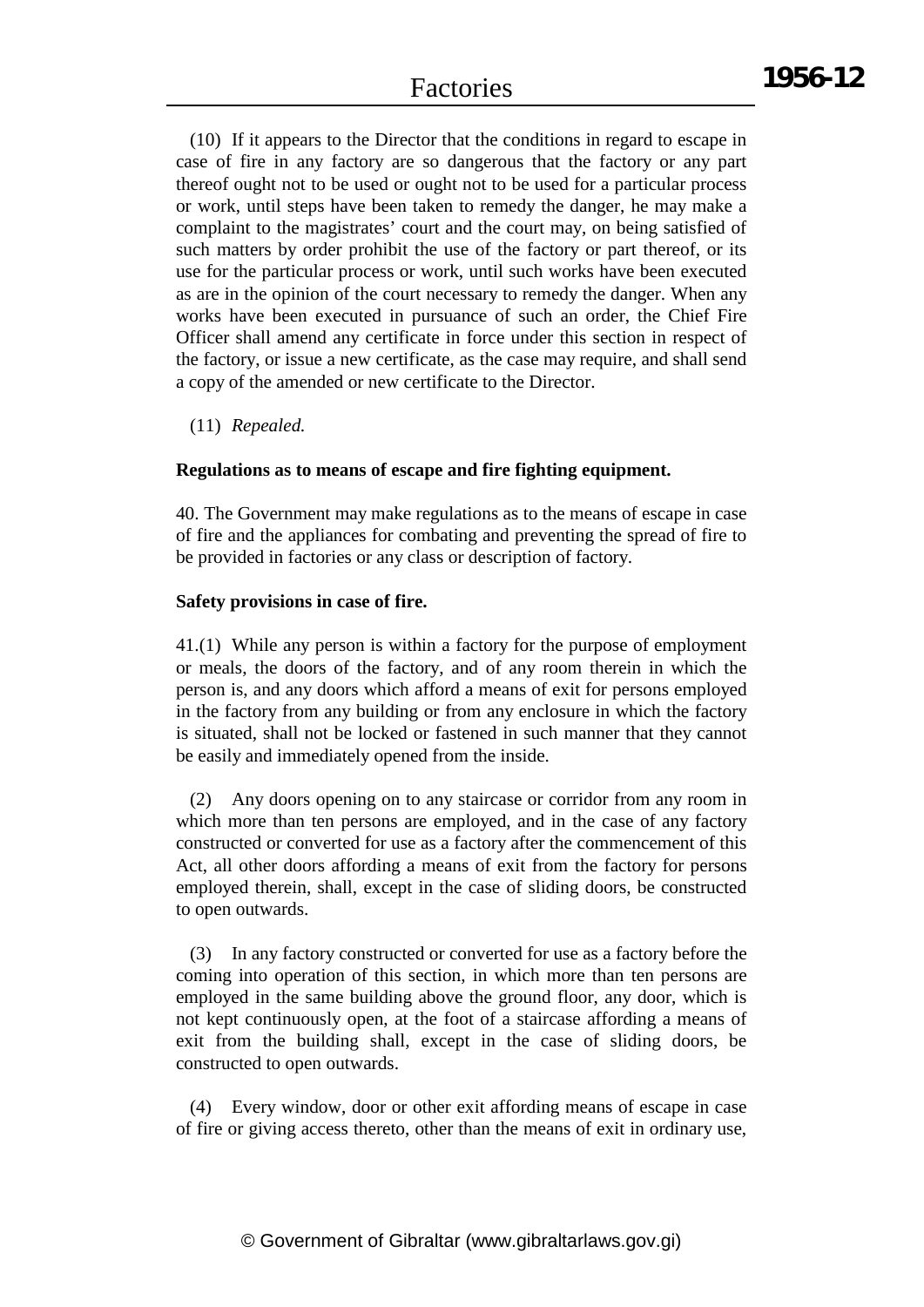shall be distinctively and conspicuously marked by a notice printed in red letters of an adequate size.

(5) All stocks of highly inflammable substance shall be kept either in a fire-resisting store or in a safe place outside any occupied building:

Provided that no such store shall be so situated as to endanger the means of escape from the factory or from any part thereof in the event of fire occurring in the store.

(6) Where in any factory more then twenty persons are employed in the same building, or explosive or highly inflammable materials are stored or used in any building in which persons are employed, effective provision shall be made for giving warning in case of fire, which shall be clearly audible throughout the building.

(7) The contents of any room in which persons are employed shall be so arranged or disposed that there is a free passageway for all persons employed in the room to a means of escape in case of fire.

#### **Instructions as to use of means of escape in case of fire.**

42.(1) Where in any factory more than twenty persons are employed in the same building above the first floor or more than twenty feet above the ground level, or explosive or highly inflammable materials are stored or used in any building where persons are employed, effective steps shall be taken to ensure that all the persons employed are familiar with the means of escape in case of fire and their use and with routine to be followed in case of fire.

(2) The Government may make regulations as to the steps to be taken for the said purposes in such factories, or any class or description thereof.

#### **Power of Government to require special safety arrangements for the prevention of accidents.**

43. Where it appears to the Government that, in view of the number and nature of accidents occurring in any factory or class or description of factory, special provision ought to be made at that factory or at factories of that class or description to secure the safety of persons employed therein, he may make special regulations requiring the occupier to make such reasonable provision by arrangements for special supervision in regard to safety, investigation of the circumstances and causes of accidents, and otherwise as may be specified in the regulations.

# **Power of court to make orders as to dangerous conditions and practices.**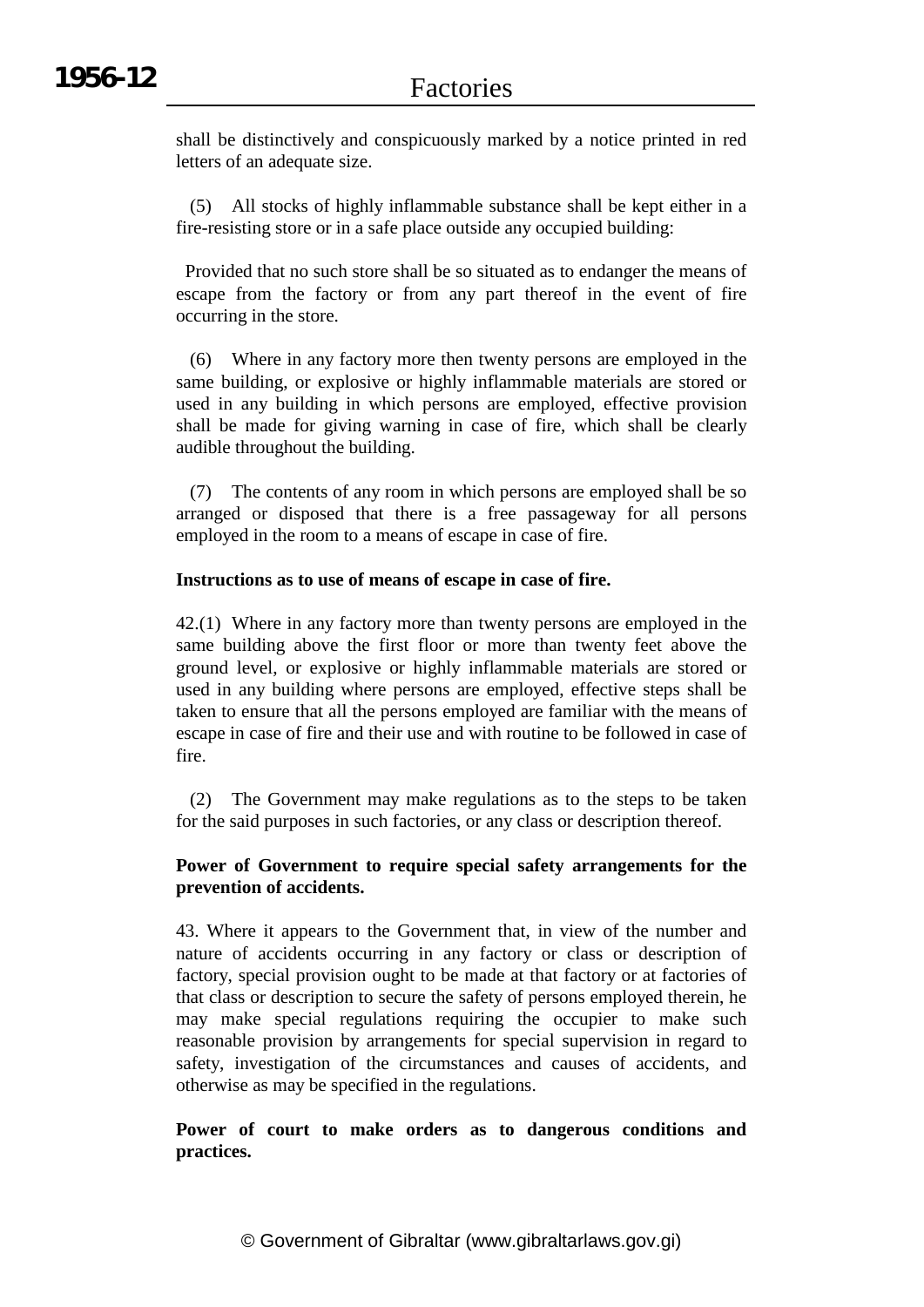44.(1) If on complaint by an inspector the magistrates' court is satisfied either–

- (a) that any part of the ways, works, machinery, or plant used in a factory is in such condition or is so constructed or is so placed that it cannot be used without risk of bodily injury; or
- (b) that any process or work is carried on or anything is or has been done in any factory in such a manner as to cause risk of bodily injury,

the court shall, as the case may require, by order–

- (i) prohibit the use of that part of the ways, works, machinery, or plant, or, if it is capable of repair or alteration, prohibit its use until it is duly repaired or altered; or
- (ii) require the occupier of the factory to take such steps as may be specified in the order for remedying the danger complained of.

(2) Where a complaint is or has been made under subsection (1), the court may, on application ex parte by the inspector, and on receiving evidence that the use of any such part of the ways, works, machinery or plant, or, as the case may be, the carrying on of any process or work or the doing of anything in such manner as aforesaid, involves imminent risk of serious bodily injury, make an interim order prohibiting, either absolutely or subject to conditions, the use, carrying on or doing thereof until the earliest opportunity for hearing and determining the complaint.

(3) In the event of a contravention, in relation to any factory, of an order of the magistrates' court made under this section, the occupier of the factory is guilty of an offence and is liable on summary conviction to imprisonment for three months and to a fine at level 5 on the standard scale, and if the contravention in respect of which he was so convicted is continued after the conviction, he is guilty of a further offence and is liable in respect thereof to imprisonment for seven days and to a fine of one tenth of the amount at level 5 on the standard scale, for each day on which the offence was so continued.

#### **Power of court to make orders as to dangerous factory.**

45.(1) The magistrates' court may, on complaint by an inspector, and on being satisfied that any factory or part of a factory is in such a condition, or is so constructed or placed, that any process or work carried on therein, or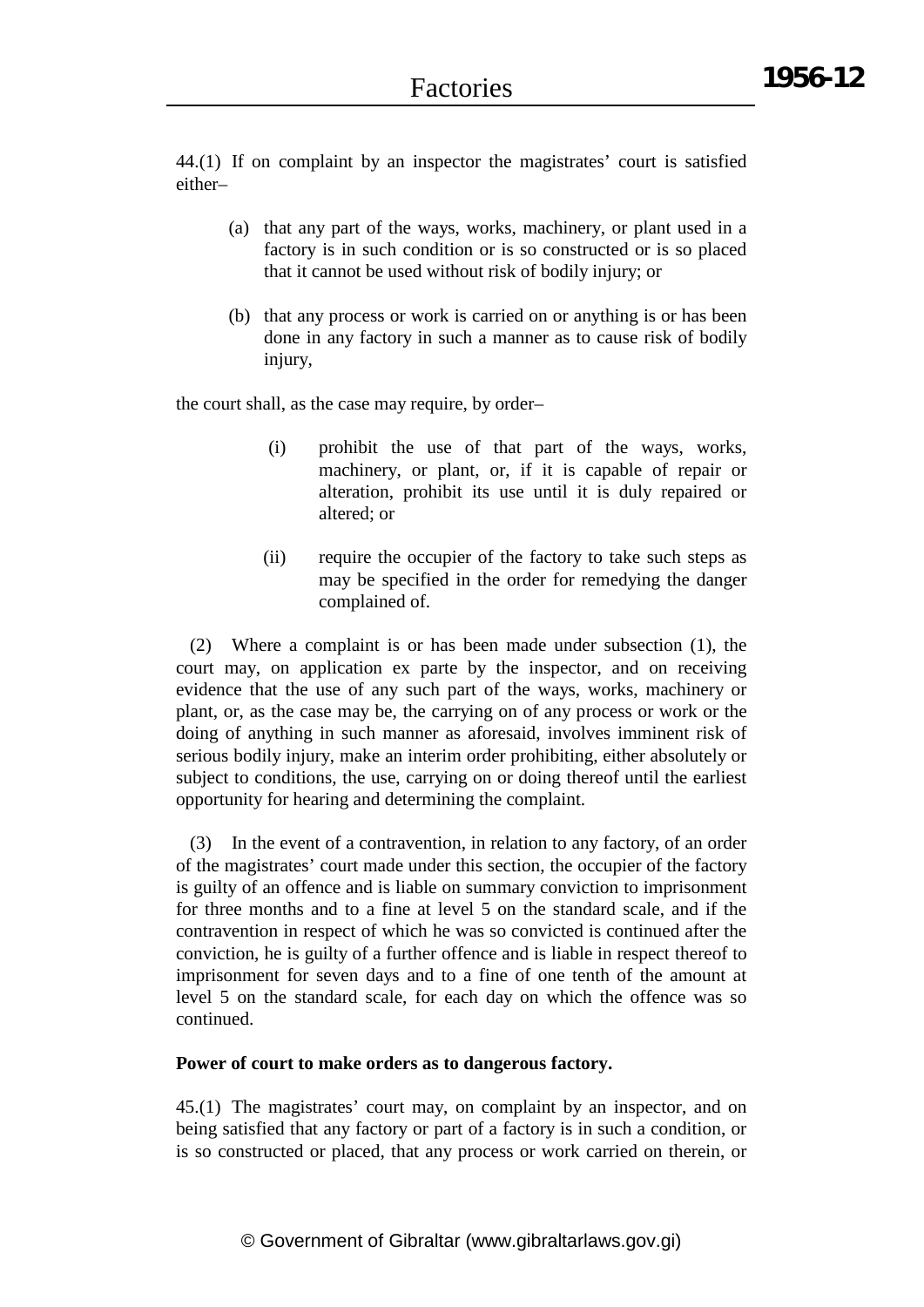intended to be carried on therein, cannot be so carried on with due regard to the safety, health and welfare of the persons employed, by order prohibit the use thereof for the purpose of that process or work.

- (2) An order made by the magistrates' court under this section may–
	- (a) prohibit the carrying on of any process or work either indefinitely, or until steps have been taken as may be specified in the order to enable the process or work to be carried on with due regard to the safety, health and welfare of the persons employed; and
	- (b) be revoked or varied on the application by way of complaint of the occupier or owner of the factory.

(3) If any process or work is carried on in a factory or part of a factory in contravention of an order of the magistrates' court made under this section, the occupier of the factory is guilty of an offence and is liable on conviction to imprisonment for three months and to a fine at level 5 on the standard scale, and if the contravention in respect of which he was so convicted is continued after the conviction, he is guilty of a further offence and is liable in respect thereof to imprisonment for seven days and to a fine of one tenth of the amount at level 5 on the standard scale, for each day on which the offence was so continued.

#### **Appeal from orders made on complaint.**

46. Any person (including an inspector) aggrieved by an order made by the magistrates' court on determining a complaint under sections 44 and 45 may appeal therefrom to the Supreme Court.

#### **PART VI.** WELFARE (GENERAL PROVISIONS).

#### **Supply of drinking water.**

47.(1) An adequate supply of wholesome drinking water shall be provided and maintained at suitable points conveniently accessible to all persons employed.

(2) A supply of drinking water which is not laid on shall be contained in suitable vessels, and shall be renewed at least daily, and all practicable steps shall be taken to preserve the water and vessels from contamination; and a drinking water supply (whether laid on or not) shall, in such cases as an inspector may direct, be clearly indicated by a notice in English and in such other language as the inspector may require.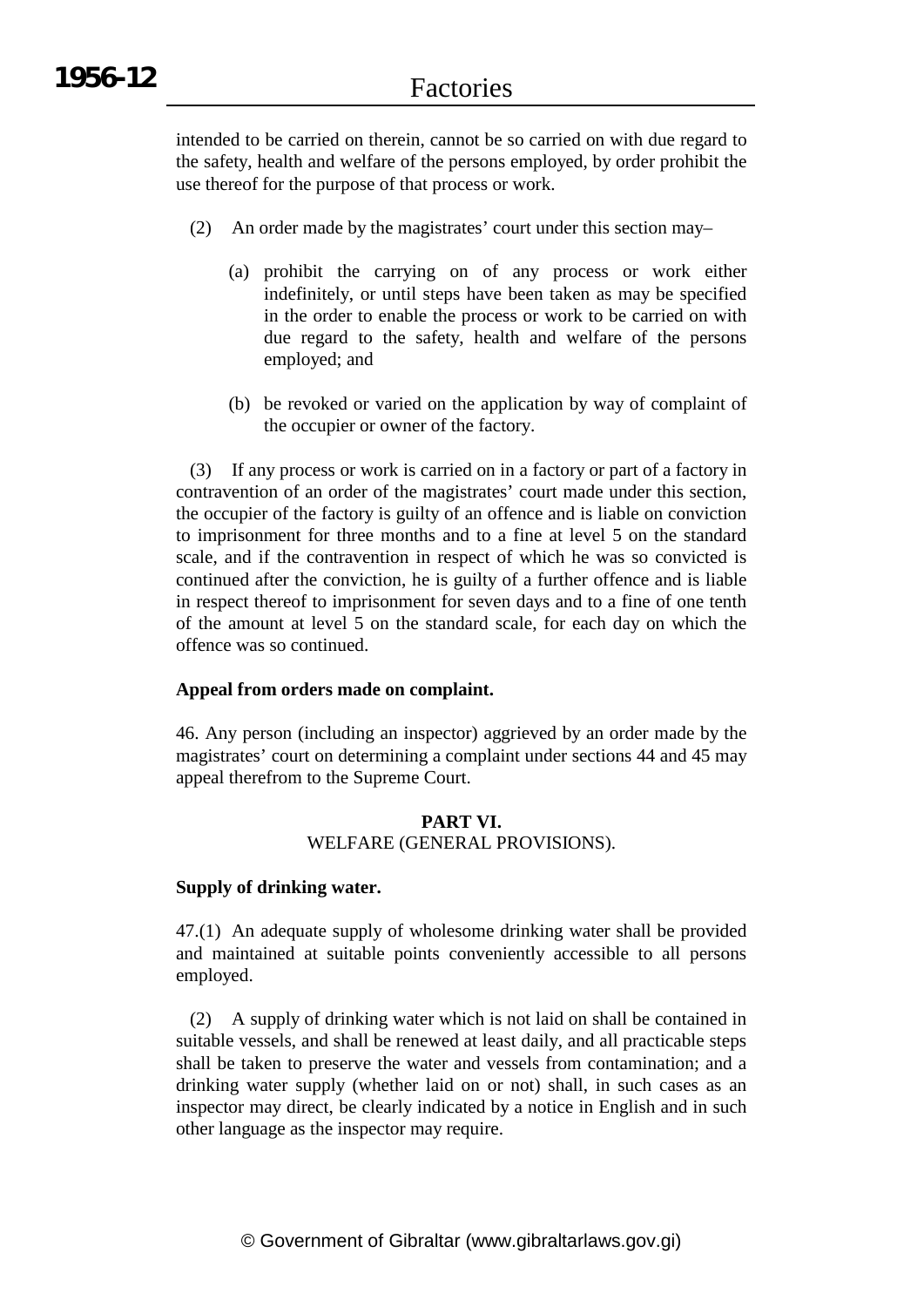(3) Except where the water is delivered in an upward jet from which the employed person can conveniently drink, one or more suitable cups or drinking vessels shall be provided at each point of supply with facilities for rinsing them in drinking water.

## **Washing facilities.**

48.(1) There shall be provided and maintained for the use of employed persons adequate and suitable facilities for washing, which shall be conveniently accessible and shall be kept in a clean and orderly condition.

(2) The Government may by regulations prescribe, either generally or as respects any class or description of factory or as respects the persons employed in any process, a standard of adequate and suitable washing facilities.

(3) The Director may, by certificate in writing, exempt from any of the requirements of subsection (2) any factory where, by reason of the difficulty of obtaining an adequate supply of water or the fact that accommodation is restricted and adequate and suitable washing facilities are otherwise conveniently available, or such other special circumstances as may be specified in the certificate, the application of the requirement would in his opinion be unreasonable.

## **Accommodation for clothing.**

49. There shall be provided and maintained for the use of employed persons adequate and suitable accommodation for clothing not worn during working hours.

## **Facilities for sitting.**

50. There shall be provided and maintained, for the use of all workers whose work is done standing, suitable facilities for sitting sufficient to enable them to take advantage of any opportunities for resting which may occur in the course of their employment.

Where a substantial proportion of any work can properly be done sitting suitable seats shall be provided for all persons employed on such work.

## **First aid.**

51.(1) There shall be provided and maintained so as to be readily accessible a first-aid box or cupboard of the prescribed standard, and where more than one hundred and fifty persons are employed an additional box or cupboard for every additional one hundred and fifty persons.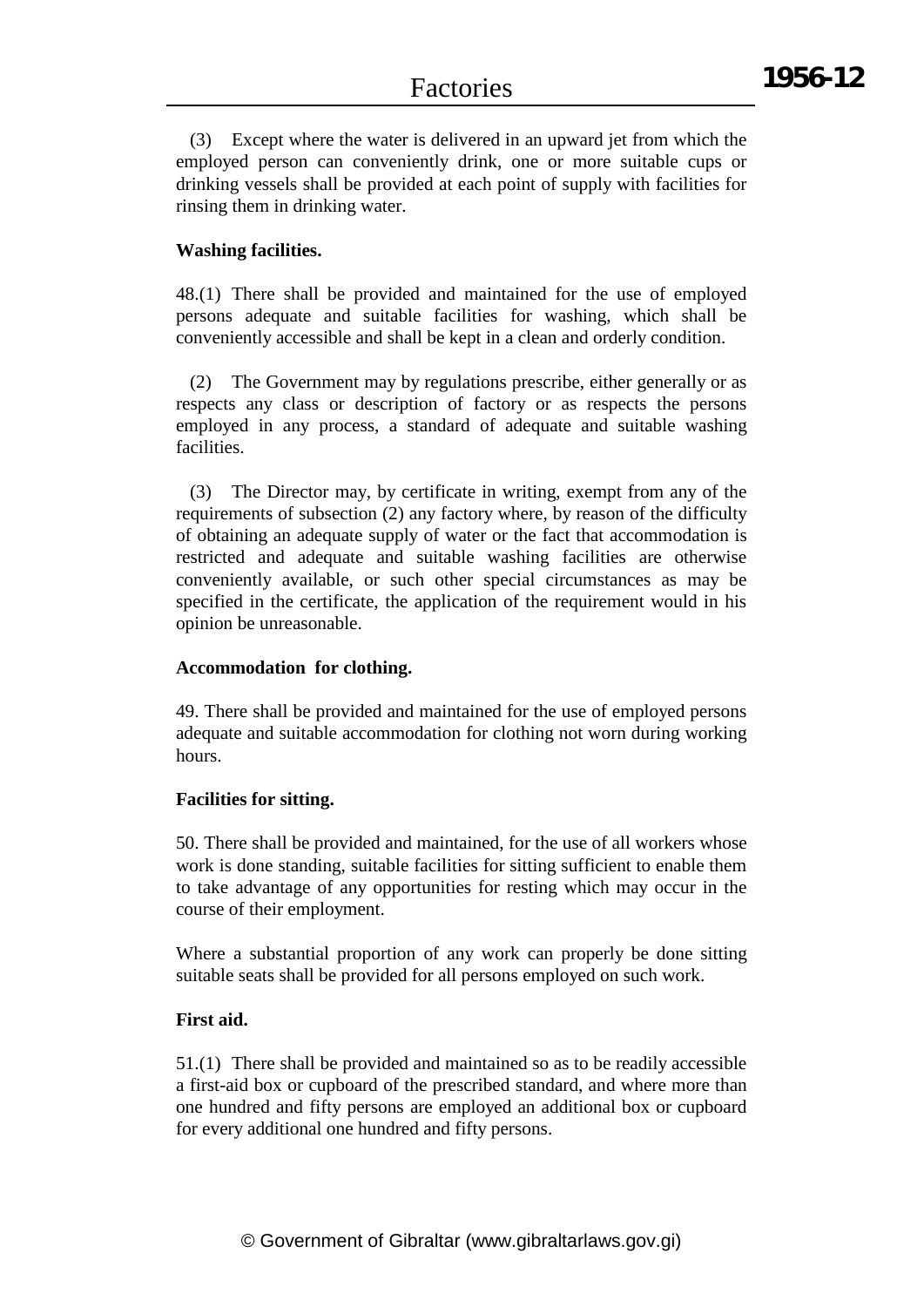For the purposes of this provision the number of persons employed in a factory shall be taken to be the largest number of persons employed therein at any one time, and any fraction of one hundred and fifty shall be reckoned as one hundred and fifty. Where the persons employed are employed in shifts, the calculation of the number employed shall be according to the largest number at work at any one time.

(2) Nothing except appliances or requisites for first-aid shall be kept in a first-aid box or cupboard.

(3) Each first-aid box or cupboard shall be placed under the charge of a responsible person who shall in the case of a factory where more than twenty-five persons are employed be trained to the prescribed standard in first-aid treatment and the person in charge shall always be readily available during working hours, and a notice shall be affixed in every workroom stating the name of the person in charge of the first-aid box or cupboard in respect of that room.

(4) If an ambulance room is provided at the factory and such arrangements are made as to ensure the immediate treatment there of all injuries occurring in the factory, the Director may by certificate in writing exempt the factory from the requirements of this section to such extent and subject to such conditions as he may specify in the certificate.

## **PART VII.** HEALTH, SAFETY AND WELFARE (SPECIAL PROVISIONS AND REGULATIONS).

## **Removal of dust or fumes.**

52.(1) In every factory in which, in connection with any process carried on, there is given off any dust or fume or other impurity of such a character and to such extent as to be likely to be injurious or offensive to the persons employed, or any substantial quantity of dust of any kind, all practicable measures shall be taken to protect the persons employed against inhalation of the dust or fume or other impurity and to prevent its accumulating in any workroom, and in particular, where the nature of the process makes it practicable, exhaust appliances shall be provided and maintained, as near as possible to the point of origin of the dust or fume or other impurity, so as to prevent its entering the air of any workroom.

(2) No stationary internal combustion engine shall be used unless provision is made for conducting the exhaust gases from the engine into the open air.

## **Prohibition of use of white phosphorus in the manufacture of matches.**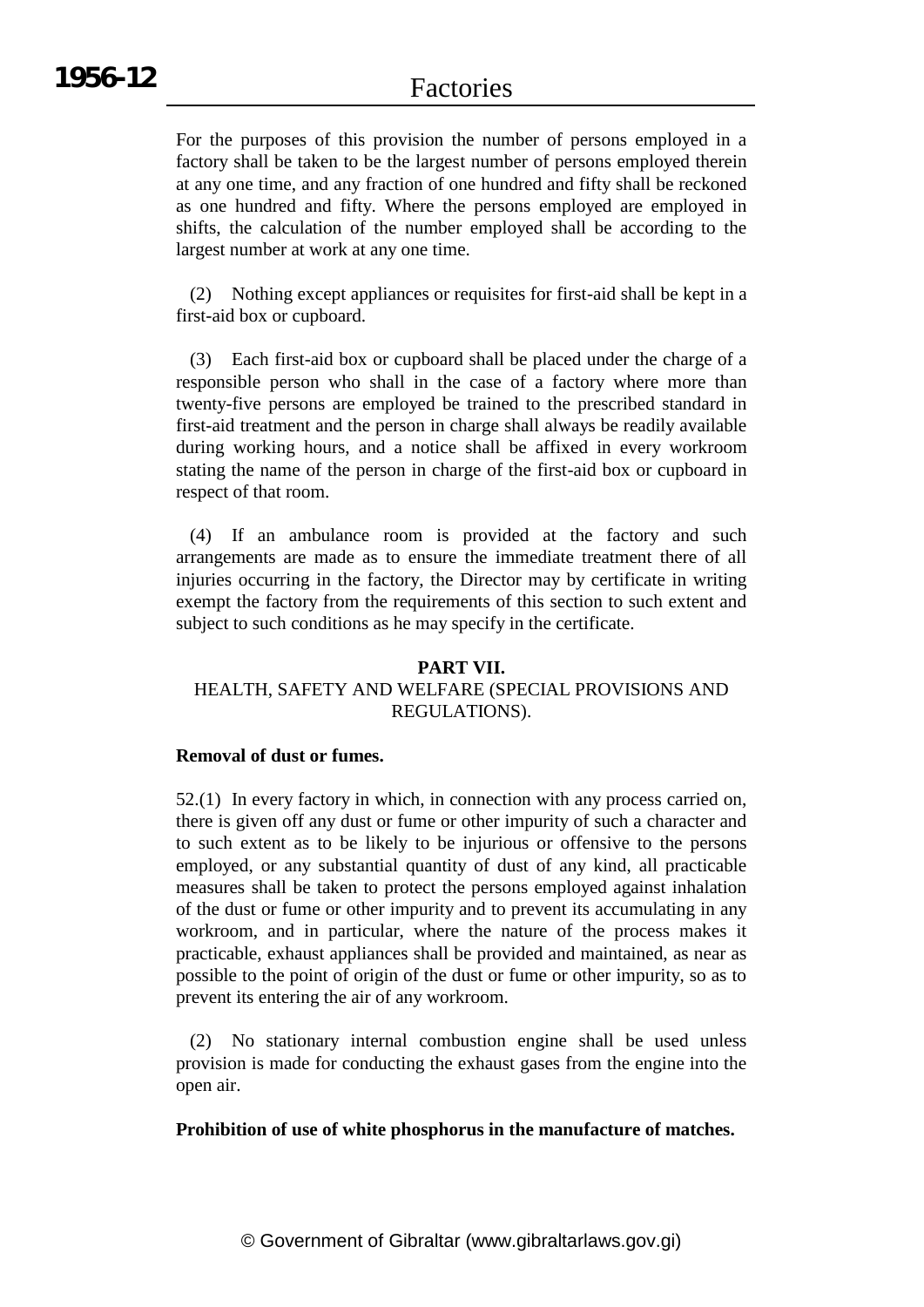53.(1) No person shall use white phosphorus in the manufacture of matches.

(2) For the purposes of this Part the expression"white phosphorus" means the substance usually known as white or yellow phosphorus.

## **Meals in certain dangerous trades.**

54. Where in any room any poisonous or otherwise injurious substance is so used as to give rise to any dust or fume, no person shall be permitted to partake of food or drink in that room, or to remain in that room when not working and suitable provision be made for enabling the persons employed in any such room to take their meals elsewhere in the factory.

## **Protective clothing and appliances.**

55. Where in any factory workers are employed in any process involving exposure to any injurious or offensive substance, suitable protective clothing and appliances, including, where necessary, suitable gloves, footwear, goggles and head coverings, shall be provided and maintained for the use of such workers.

## **Protection of eyes in certain processes.**

56.(1) In the case of any of the processes specified in Schedule 2, suitable goggles or effective screens shall be provided to protect the eyes of the persons employed in the process.

(2) Where in any factory electric arc welding is carried on, effective provision shall be made, by screening or otherwise, to prevent persons employed (other than persons employed in the welding process) being exposed to the electric arc flash.

## **Laundries.**

57. In every laundry–

- (a) effective steps shall be taken by means of a fan or otherwise to regulate the temperature in every ironing room and to carry away the steam in every wash-house;
- (b) all stoves for heating irons shall be so separated from any ironing room or ironing table as to protect the workers from the heat thereof.

## **Power to make regulations for health, safety and welfare.**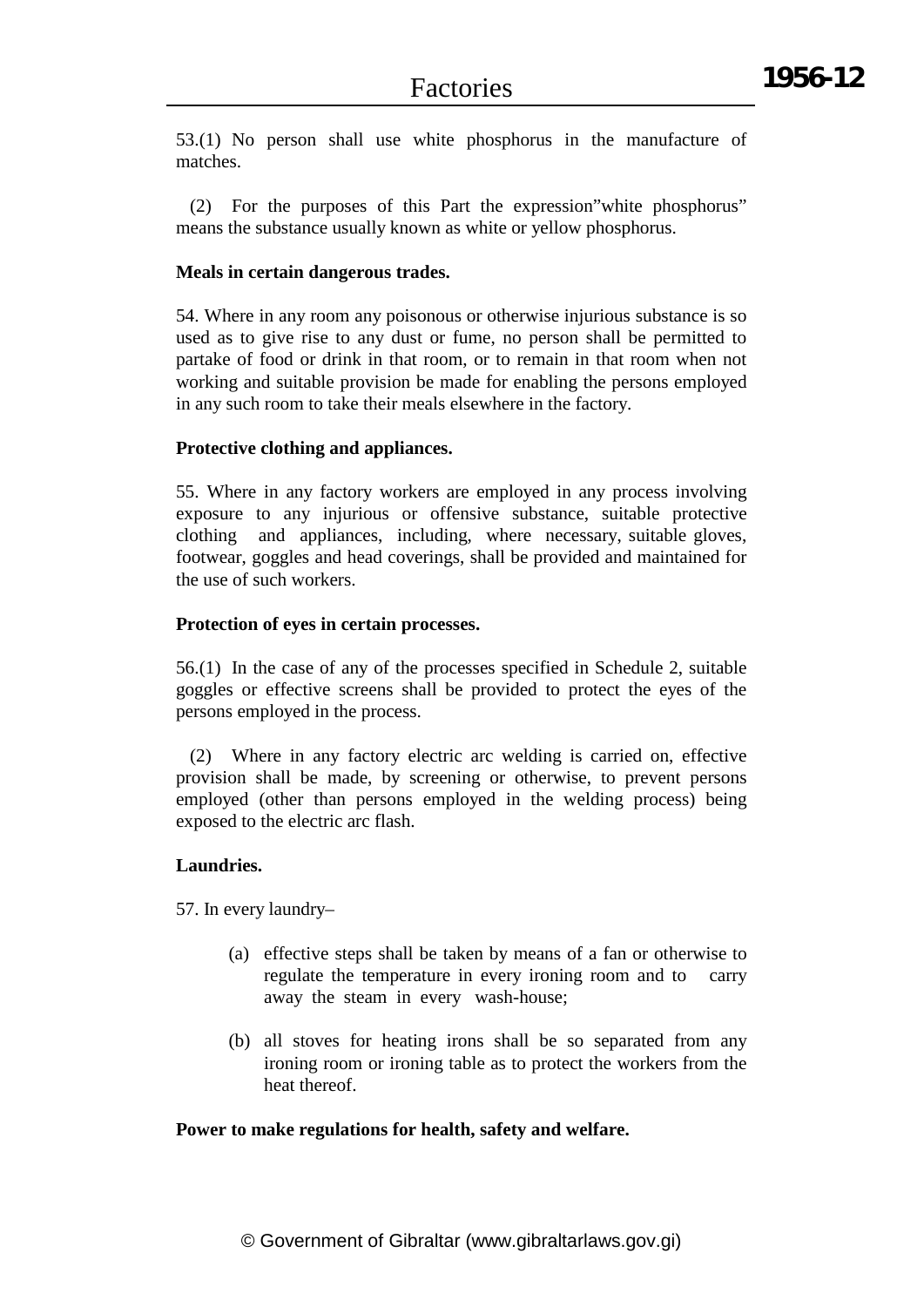- 58.(1) Where the Minister is satisfied–
	- (a) that any manufacture, machinery, plant, equipment, appliances, process or description of labour used in factories is of such a nature as to cause risk of bodily injury, or be offensive, to the persons employed, or any class of those persons; or
	- (b) that any measures are necessary to secure the health, safety or welfare of such persons;

he may, subject to the provisions of this Act, make such regulations as appear to him to be reasonably practicable and to meet the necessity of the case.

(2) Regulations so made may, without prejudice to the generality of the powers conferred by subsection (1)–

- (a) prohibit the employment of, or modify or limit the hours of employment of, all persons or any class of persons in connection with any manufacture, machinery, plant, equipment, appliance, process or description of manual labour; or
- (b) prohibit, limit or control the use of any material or process; or
- (c) apply provisions relating to–
	- (i) arrangements for preparing or heating, and taking, meals;
	- (ii) ambulance and first-aid arrangements;
	- (iii) rest rooms;
	- (iv) arrangements for the supervision of persons employed;
- (d) impose duties on owners, employed persons and other persons, as well as on occupiers;
- (e) modify or extend with respect to any class or description of factory any provisions of Part IV, Part V, or this Part, being provisions imposing requirements as to health or safety;
- (f) give effect to the law of the European Economic Communities having as its intention the regulation of places of work for the purpose of ensuring the safety, health and welfare of employed persons;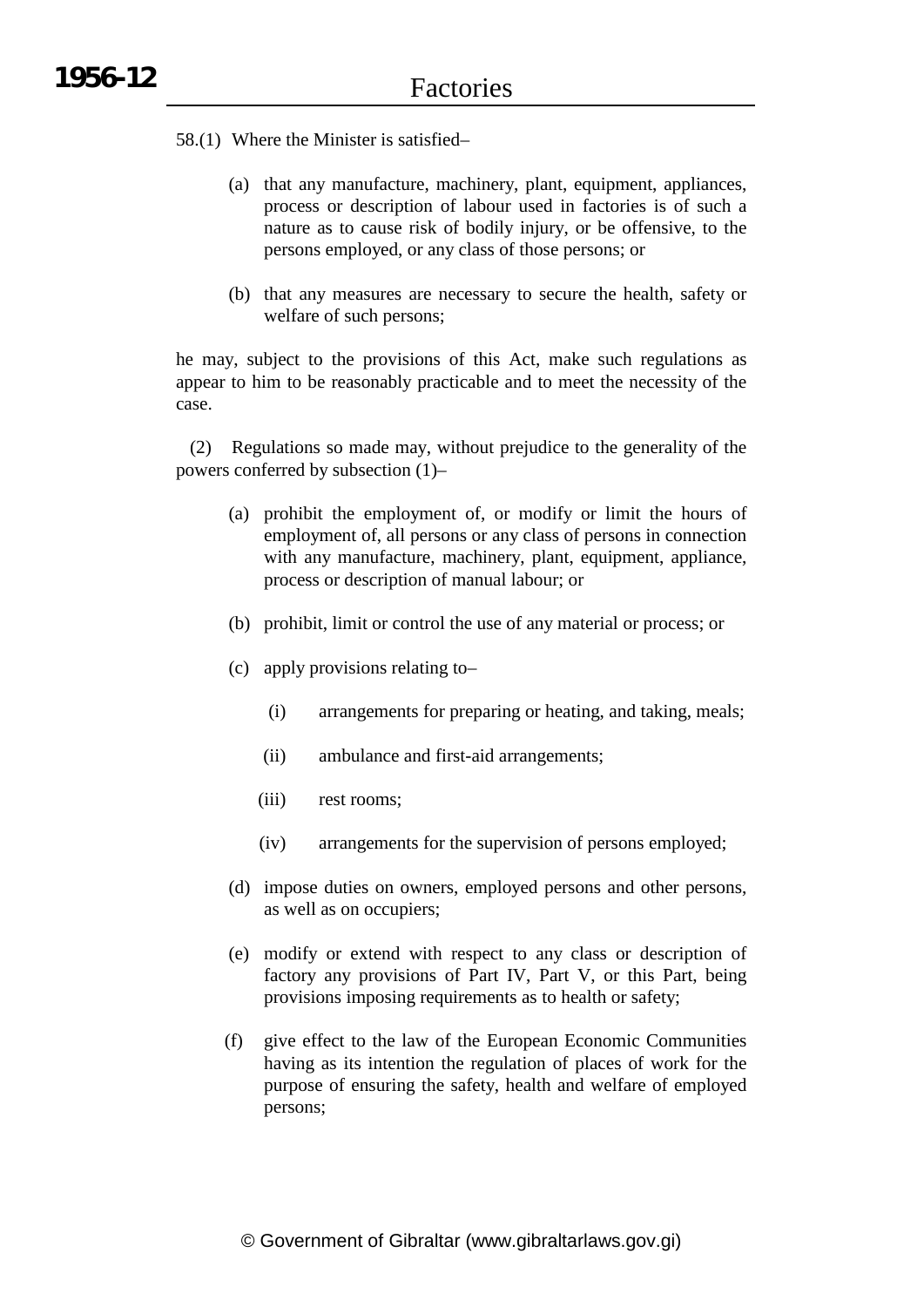- (g) provide for the extent to which regulations shall bind the Crown and for the extent to which they shall apply to persons in the service of the Crown:
- (h) prescribe anything which may be prescribed under this Act.

(3) Regulations so made may apply to any factory or to all factories in which the manufacture, machinery, plant, equipment, appliance, process or description of labour is used or to any specified class or description of such factories, and may provide for the exemption of any factory or any specified class or description of factory either absolutely or subject to conditions.

(4) Regulations so made may make provision for the charging of fees where administrative expense may be incurred by the Director in the administration of the regulations.

## **Power to take samples.**

59.(1) An inspector may at any time after informing the occupier or, if the occupier is not readily available, a foreman, or other responsible person in the factory, take for analysis sufficient samples of any substance used or intended to be used in a factory, being a substance in respect of which he suspects a contravention of any regulation made under this Part, or which he thinks may prove on analysis to be likely to cause bodily injury to the persons employed.

(2) The occupier or the foreman or other responsible person may, at the time when a sample is taken under this section, and on providing the necessary appliances, require the inspector to divide the sample into three parts, to mark and seal or fasten up each part in such manner as its nature permits, and–

- (a) to deliver one part to the occupier, or the foreman or other responsible person;
- (b) to retain one part for future comparison;
- (c) to submit one part to the analyst.

(3) Any analysis under this section shall, if so required, be carried out by the Government analyst or such other qualified person as may be appointed by the Government.

(4) A certificate purporting to be a certificate by the Government analyst or other qualified person appointed as to the result of an analysis of a sample under this section shall in any proceedings under this Act be admissible as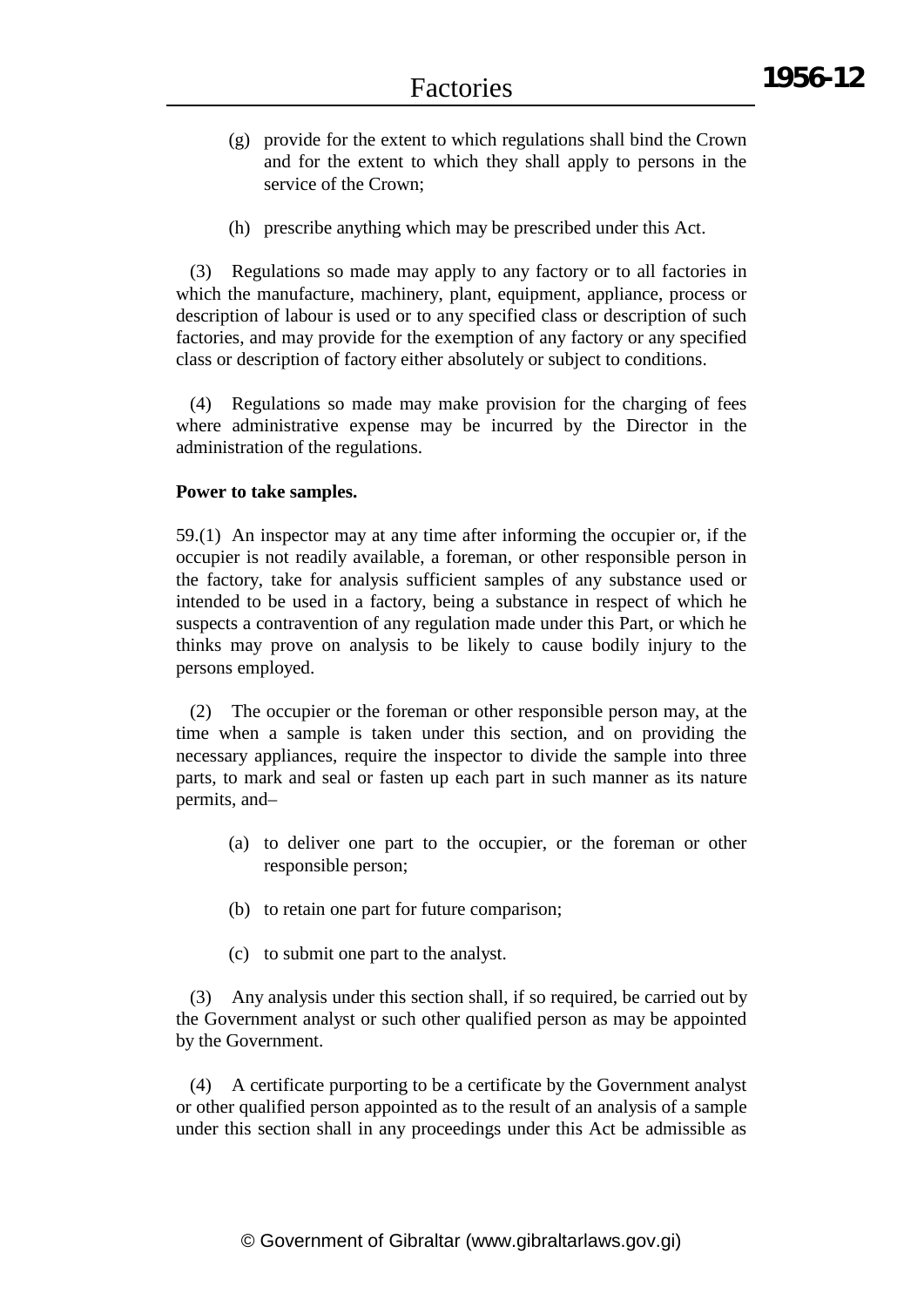evidence of the matters stated therein, but either party may require the person by whom the analysis was made to be called as a witness.

(5) It shall not be lawful for any person, except in so far as is necessary for the purposes of a prosecution for an offence under this Act, to publish or disclose to any person the results of an analysis made under this section and a person who acts in contravention of this subsection is guilty of an offence and is liable on conviction to a fine at level 3 on the standard scale.

## **PART VIII.** SPECIAL APPLICATIONS AND EXTENSIONS.

## **Premises where part of building is separate factory.**

60.(1) Where a part of a building is let off as a separate factory, the provisions of this Act hereafter in this subsection mentioned shall apply to any part of the building used for the purposes of the factory but not comprised therein, that is to say–

- (a) the provisions of Part IV with respect to cleanliness and lighting;
- (b) the provisions of Part V with respect to prime movers, transmission machinery, safe means of access and safe place of employment, steam boilers, steam receivers and steam containers, and air receivers (including the provisions as to exceptions as to steam boilers, steam receivers and steam containers, and air receivers);
- (c) the provisions of Part V with respect to the power of a court to make orders as to dangerous conditions and practices and as to dangerous factories,

and the owner of the building shall be responsible for any contravention of such provisions and shall also be responsible, instead of the occupier of the factory, for any contravention as respects the factory or the provisions of Part IV with respect to sanitary conveniences and of the provisions of Part V with respect to prevention of fire, and safety provisions in case of fire, and, for the purposes of the provisions with respect to prevention of fire and safety provisions in case of fire, the factory shall be deemed to include any part of the building used for the purpose of the factory:

Provided that the owner of the building shall be responsible for the cleanliness of sanitary conveniences only when used in common by several tenants, and shall be responsible for any contravention of the provisions of Part V, only in so far as such provisions relate to matters within his control; and the occupier of the factory shall, in any case, be responsible for any contravention (whether as respects the factory or otherwise) of any of the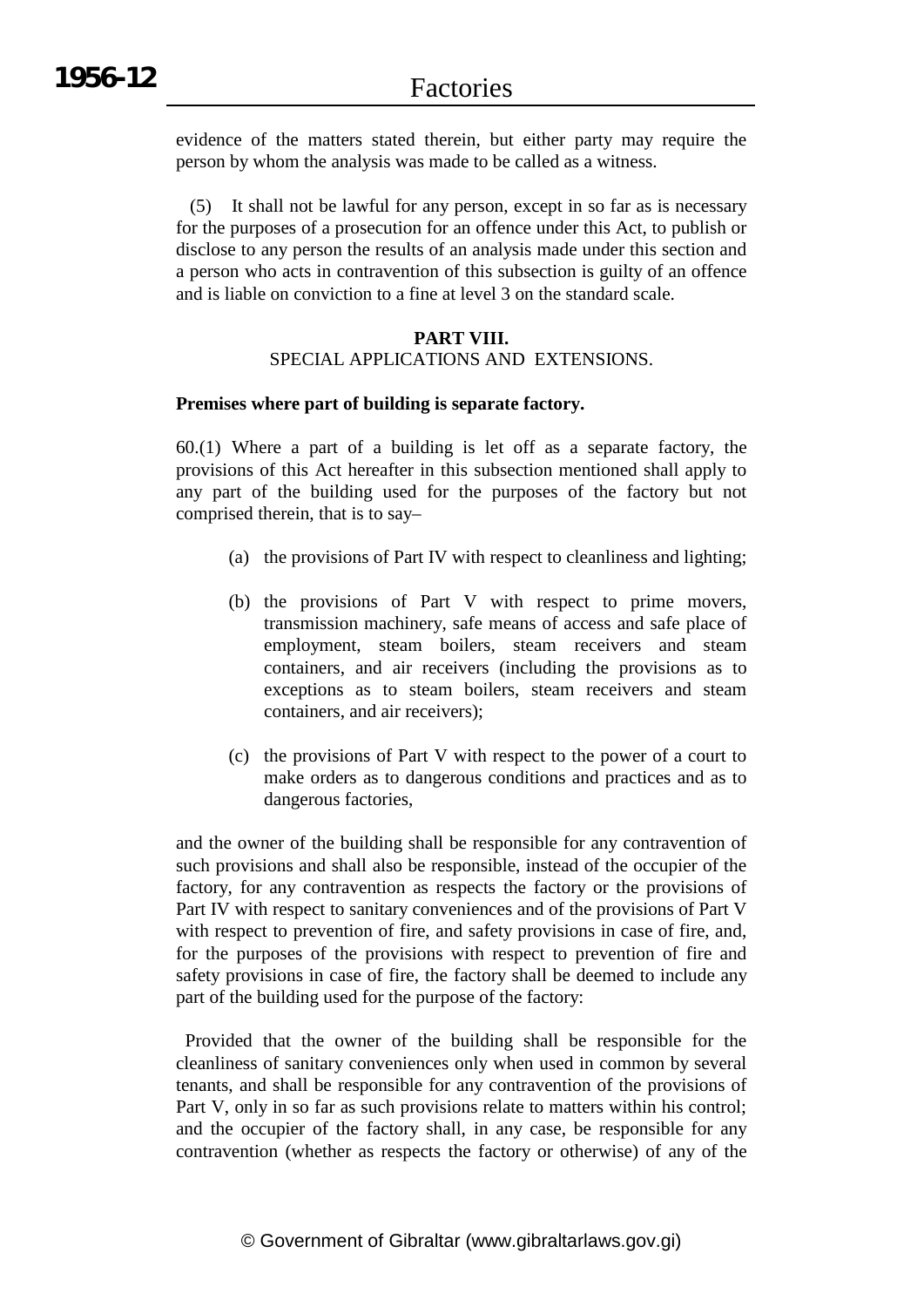provisions of Part V with respect to any machinery or plant belonging to or supplied by him.

(2) In sections 44 and 45, as they apply in relation to the factory and as they are applied by subsection (1) of this section references to the occupier shall be taken as references to the occupier of the factory or to the owner of the building, according to which of them is responsible in respect of the matters complained of.

## (3) *Omitted*

(4) Where, under subsection (1), any provision is applied containing a reference to the general register, then, in relation to matters in respect of which the owner of the building is responsible, that reference shall be taken as a reference to a register to be kept by him, and section 90(2) shall apply in relation to any such register as if the owner were the occupier of a factory.

## **Owner of machine liable in certain cases instead of occupier.**

61. When in a factory the owner or hirer of a machine or implement moved by mechanical power is some person other than the occupier of the factory, the owner or hirer shall, so far as respects any offence under this Act committed in relation to a person who is employed in or about or in connection with that machine or implement and is in the employment or pay of the owner or hirer, be deemed to be the occupier of the factory.

## **Docks, wharves, quays and warehouses.**

62.(1) The provisions of this Act hereinafter in this subsection mentioned shall apply to every dock, wharf, quay, (including any warehouse belonging to the owner of the dock, wharf or quay) and every other warehouse (not forming part of a factory) in or for the purposes of which mechanical power is used, as if it were a factory; and as if the person having the actual use or occupation of it or of any premises within it or forming part of it were the occupier of a factory, that is to say–

- (a) Part I;
- (b) Part II;
- (c) the provisions of Part V with respect to:
	- (i) steam boilers (including the provisions as to exceptions as to steam boilers) so, however, that the owner of the boiler shall, instead of the person deemed to be the occupier, be responsible for any contravention of such provisions;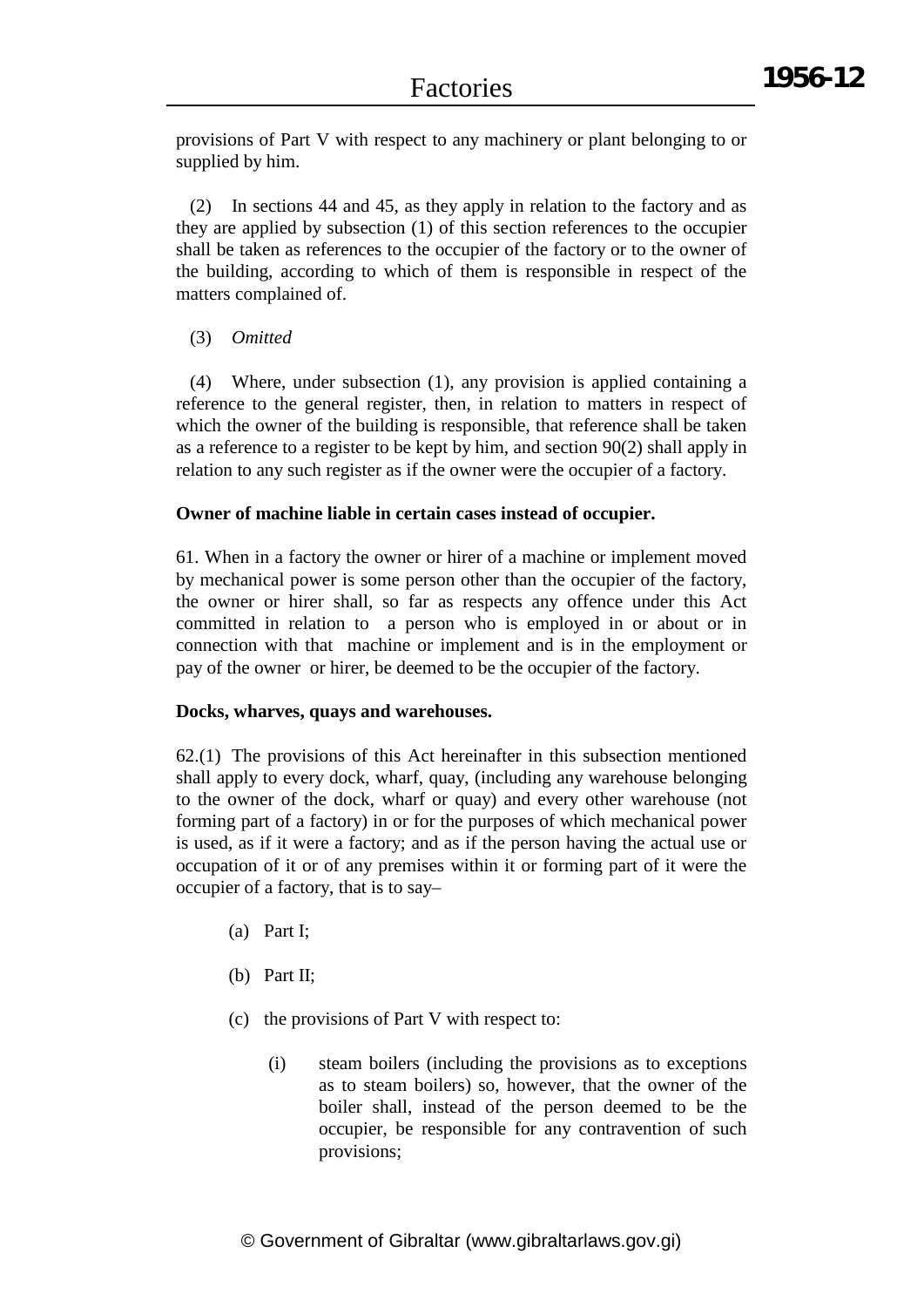- (ii) the power of a court to make orders as to dangerous conditions and practices.
- (iii) *Omitted*
- (d) the provisions of Part VII with respect to regulations for health, safety and welfare;
- (e) the provisions of Part IX with respect to the abstract of this Act, rules and notices, general registers (so far as applicable), and preservation of registers and records, and the provisions of such Part with respect of duties of persons employed, and the prohibition of deductions from wages;
- (f) the provisions of Part XI with respect to powers and duties of inspectors, offences, penalties and legal proceedings.

(2) Subject as hereinafter in this subsection provided, the provisions of this Act mentioned in paragraphs (b), (c), subject to the modifications mentioned therein, (d), (e) and (f) of subsection (1) shall apply to the process of loading, unloading or coaling of any ship in any dock or harbour, and to all machinery or plant used in those processes, as if the processes were carried on in a factory and the machinery or plant were machinery or plant in a factory and the person who carries on those processes were the occupier of a factory:

Provided that the provisions of this Act mentioned in subparagraphs (i) and (ii) of paragraph (c) shall not apply in relation to any such machinery or plant which is on board a ship and is the property of the shipowner.

For the purposes of this subsection, the expression"plant" includes any gangway or ladder used by any person employed to load or unload or coal a ship.

## **Premises in which steam boilers are used.**

63.(1) The provisions of this Act hereinafter in this subsection mentioned shall apply to any premises (not being premises forming part of a factory, or premises to which the application of this Act is otherwise extended by this Part) in which a steam boiler is used, as if the premises were a factory and as if the person having the actual use or occupation of the premises were the occupier of a factory, that is to say–

- (a) Part I;
- (b) Part II;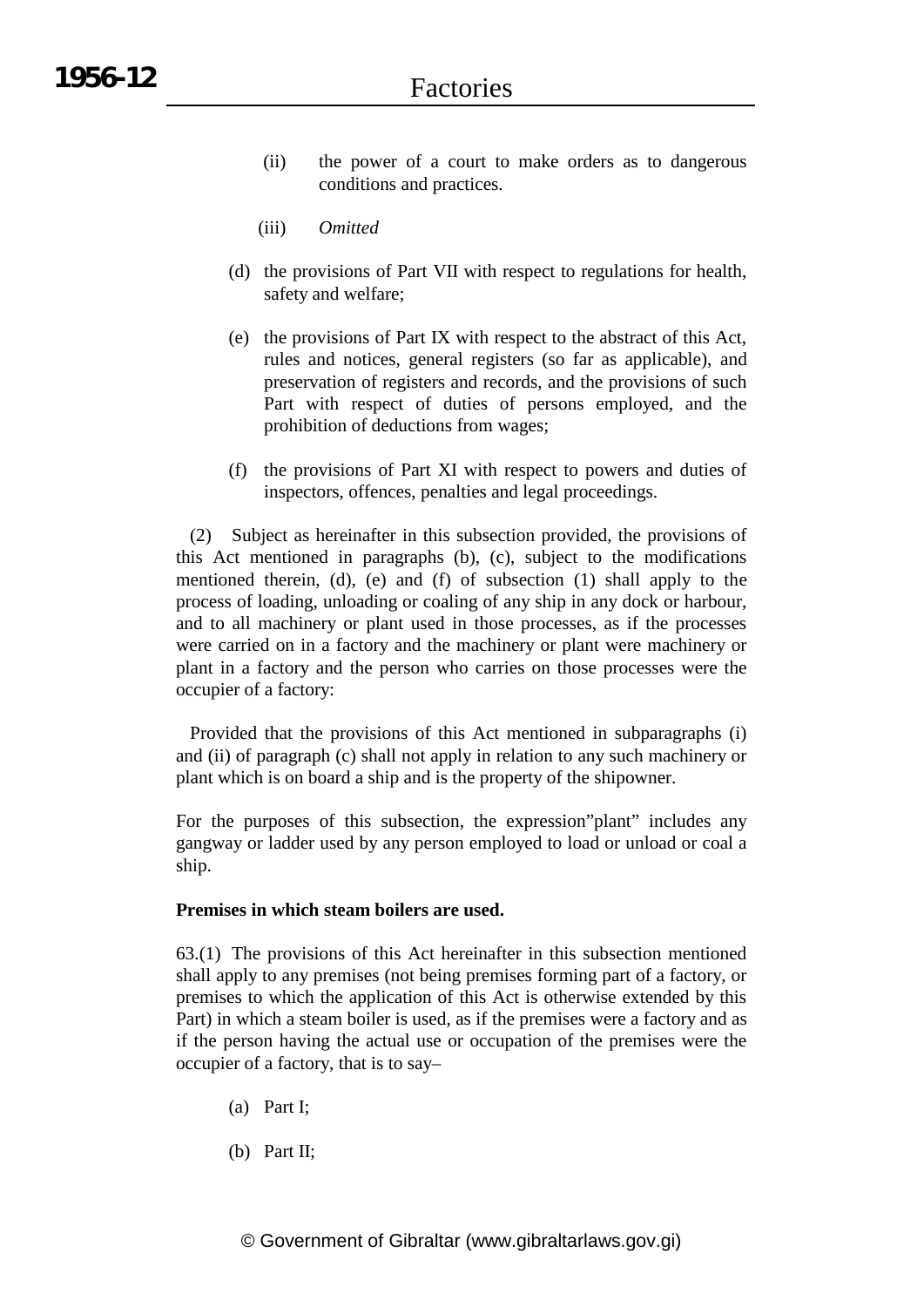- (c) the provisions of Part V with respect to steam boilers and to steam receivers and steam containers (including the provisions as to exceptions as to steam boilers, steam receivers and steam containers) so, however, that the owner of the boiler, receiver or container shall, instead of the persons deemed to be the occupier, be responsible for any contravention of such provisions in so far as they relate to matters within his control;
- (d) the provisions of Part V with respect to the power of a court to make orders as to dangerous conditions and practices;
- (e) the provisions of Part VIII with respect to regulations for health, safety and welfare;
- (f) the provisions of Part IX with respect to general registers (so far as applicable), records, and the duties of persons employed;
- (g) the provisions of Part XI with respect to powers and duties of inspectors; and
- (h) Part XII:

Provided that this section shall not apply to the use, other than by way of trade or gain, of any culinary or domestic appliance in any private dwelling house.

(2) If a steam boiler is newly taken into use in any premises (not being premises forming part of a factory), the occupier shall, within one month after the date upon which the boiler is first used, send to the Director a written notice containing the particulars set out in Schedule 3.

## **Power to extend application of provisions of Act.**

64. The Government may, by Order published in the Gazette and subject to such conditions as may be specified in that Order, extend the application of all or any of the provisions of this Act to any place of work or to any category of such place.

## **PART IX.** MISCELLANEOUS.

## **Posting of abstract of Act, regulations and notices.**

65.(1) There shall be kept posted in a prominent position in every factory–

(a) the prescribed abstract of this Act;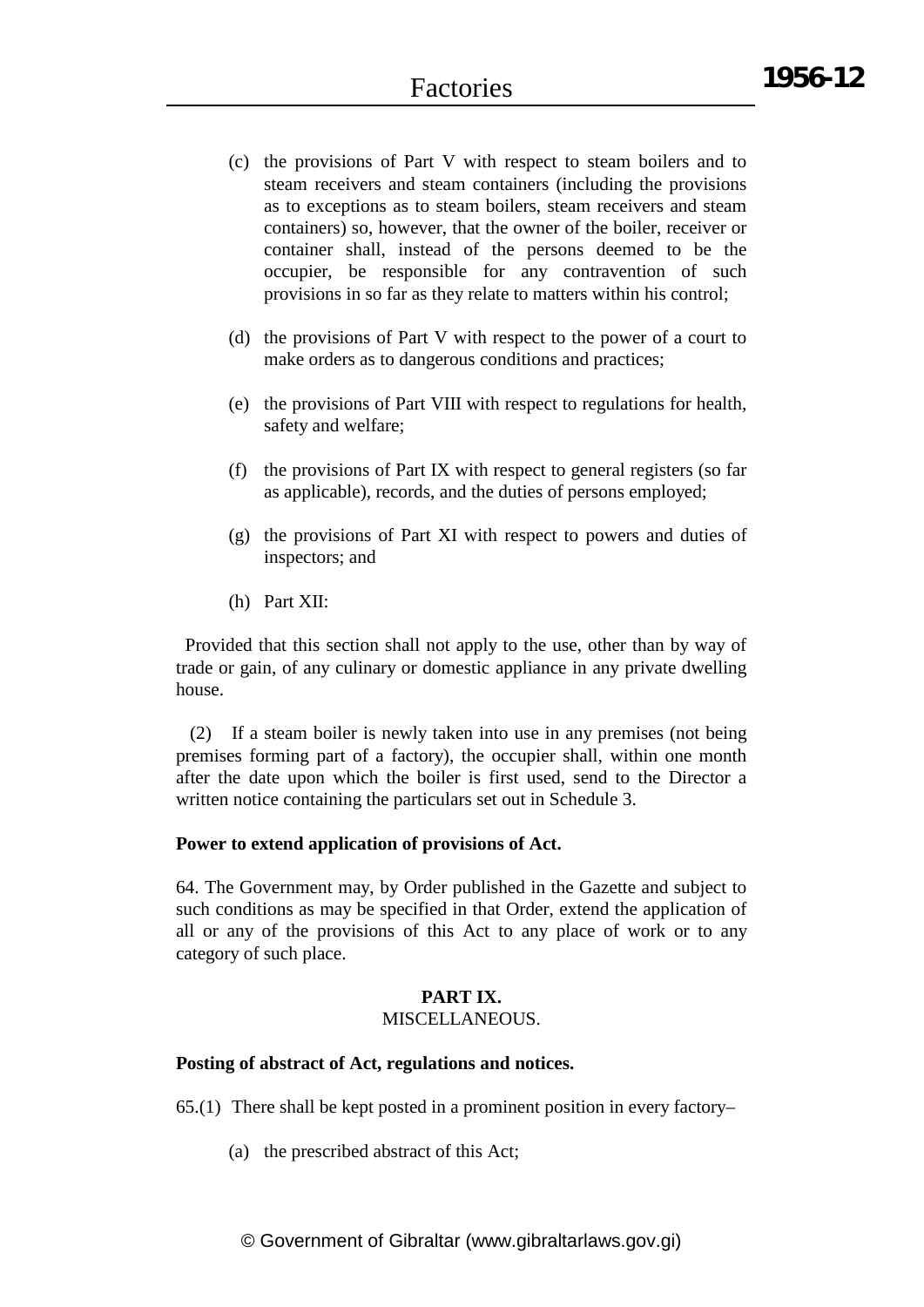- (b) a notice of the address of the Director; and
- (c) printed copies of any regulations made under Part VII which are for the time being in force in the factory, or the prescribed abstract of such regulations; and
- (d) every other notice and document required by this Act to be posted in the factory.

(2) All such documents shall be in English and, where regulations shall so prescribe, in such other language or languages as may be prescribed, and posted in such positions as to be conveniently read by all persons employed in the factory. If a form has been prescribed for any document, it shall be posted in that form.

(3) A person who pulls down, injures or defaces any abstract, notice, regulation or other document posted in pursuance of this Act is guilty of an offence and is liable on conviction to a fine at level 1 on the standard scale.

## **General register.**

66.(1) There shall be kept in every factory a register in the prescribed form, called the general register, and there shall be entered in or attached to that register–

- (a) the certificate of the Chief Fire Officer relating to means of escape in case of fire;
- (b) the prescribed particulars as to every accident and case of industrial disease occurring in the factory of which notice is required to be sent to the Director;
- (c) every other certificate issued in respect of the factory by the Director under the provisions of this Act;
- (d) the prescribed particulars as to the washing, whitewashing or colourwashing, painting or varnishing of the factory;
- (e) all reports and particulars required by any other provision of this Act to be entered in or attached to the general register; and
- (f) such other matters as may be prescribed.

(2) The occupier of a factory shall send to an inspector such extracts from the general register as the inspector may from time to time require for the purpose of the execution of his duties under this Act.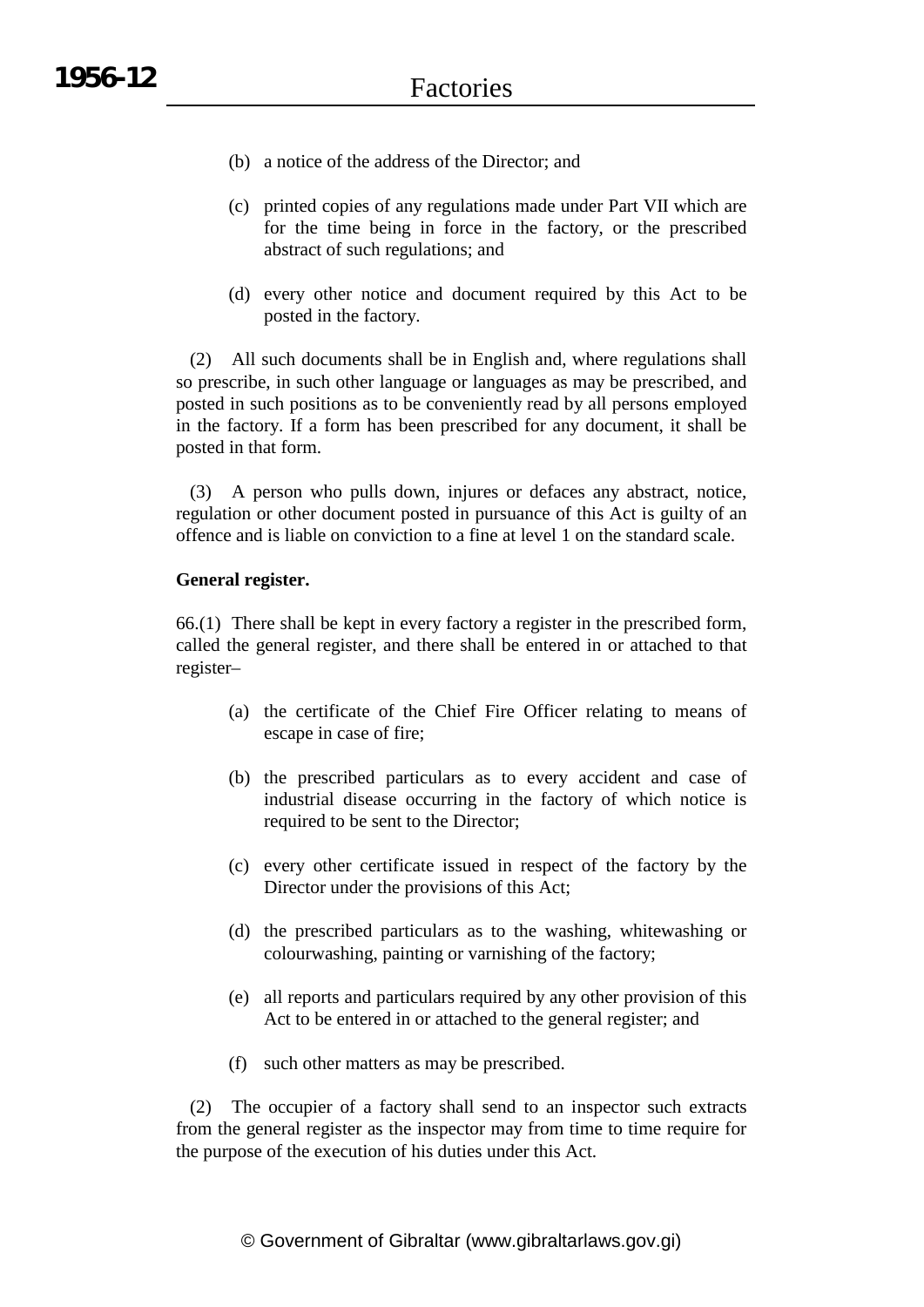## **Preservation of registers and records.**

67. The general register and every other register or record kept in pursuance of this Act shall be preserved and shall be kept available for inspection by any inspector for at least two years, or such other period as may be prescribed for any class or description of register or record, after the date of the last entry in the register or record.

## **Periodical return of persons employed.**

68.(1) The occupier of every factory or of any place to which any of the provisions of this Act apply, shall furnish in writing to the Director if so required by him and before such days as may be specified, a correct return showing, with respect to such day or days, or such period, as may be specified, the number of persons employed in the factory or place, and giving such other particulars relating to the persons employed as the Director may reasonably require.

(2) The Director may, for the purpose of facilitating the rendering of returns by occupiers under the provisions of this section, arrange for the consolidation of such returns with any other returns required from occupiers under the provisions of any other law for the time being in force.

## **Duties of persons employed.**

69.(1) No person employed in a factory or in any other place to which any provisions of this Act apply shall wilfully interfere with or misuse any means, appliance, convenience or other thing provided in pursuance of this Act for securing the health, safety or welfare of the persons employed in the factory or place, and where any means or appliance for securing health or safety is provided for the use of any such persons under this Act, he shall use that means or appliance.

(2) No person employed in a factory or in any other place to which any provision of this Act applies shall wilfully and without reasonable cause do anything likely to endanger himself or any other person.

## **Prohibition of deductions from wages.**

70. The occupier of a factory shall not in respect of anything to be done or provided by him in pursuance of this Act, make any deductions from the sum contracted to be paid by him to any person employed, or receive, or allow any person in his employment to receive, any payment from any such person.

## **PART X.**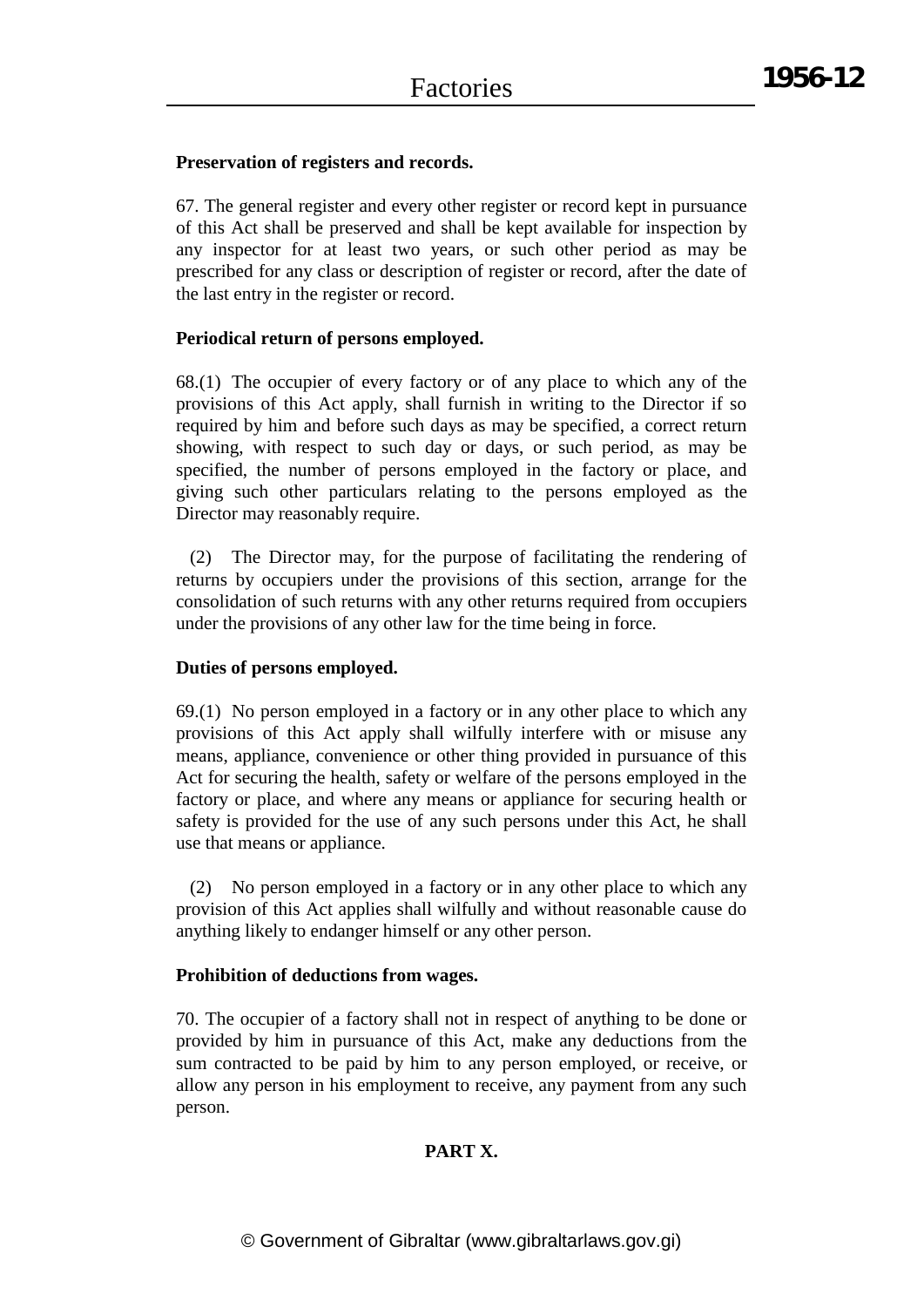## NOTIFICATION AND INVESTIGATION OF ACCIDENTS AND OCCUPATIONAL DISEASES.

## **Notification of accidents.**

71.(1) Where any accident occurs in a factory which either–

- (a) causes loss of life to a person employed in that factory; or
- (b) disables any such person for more than three days, from earning full wages at the work at which he was employed,

written notice of the accident, in the form and accompanied by the particulars set out in the prescribed form shall forthwith be sent by the employer to the Director.

(2) Where any accident causing disablement is notified under this section, and after notification thereof results in the death of the person disabled, notice in writing of the death shall be sent by the occupier to the Director as soon as the death comes to the knowledge of the employer.

(3) Where any accident to which this section applies occurs to a person employed and the occupier of the factory is not the actual employer of the person killed or injured, the actual employer shall report the accident to the occupier immediately.

## **Power to extend to dangerous occurrences provisions as to notification of accidents.**

72. If the Government considers that, by reason of the risk of serious bodily injury to persons employed, it is expedient that notice should be given by employers under section 71 in every case of any special class of explosion, fire, collapse of buildings, accidents to machinery or plant, or other occurrences in places where workers are employed, he may by Order extend the provisions of so much of that section as applies to notification by employers to any such class of occurrences, whether death or disablement is caused or not, and may by any such Order allow the required notice of any occurrence to which the Order relates, instead of being sent forthwith, to be sent within the time limited by the Order.

## **Notification of occupational diseases.**

73.(1) Every medical practitioner attending on or called in to visit a patient whom he believes to be suffering from any occupational disease contracted in any factory shall, unless such a notice has been previously sent, forthwith give to the Director a notice stating the name and address of the patient and the disease from which, in the opinion of the medical practitioner, the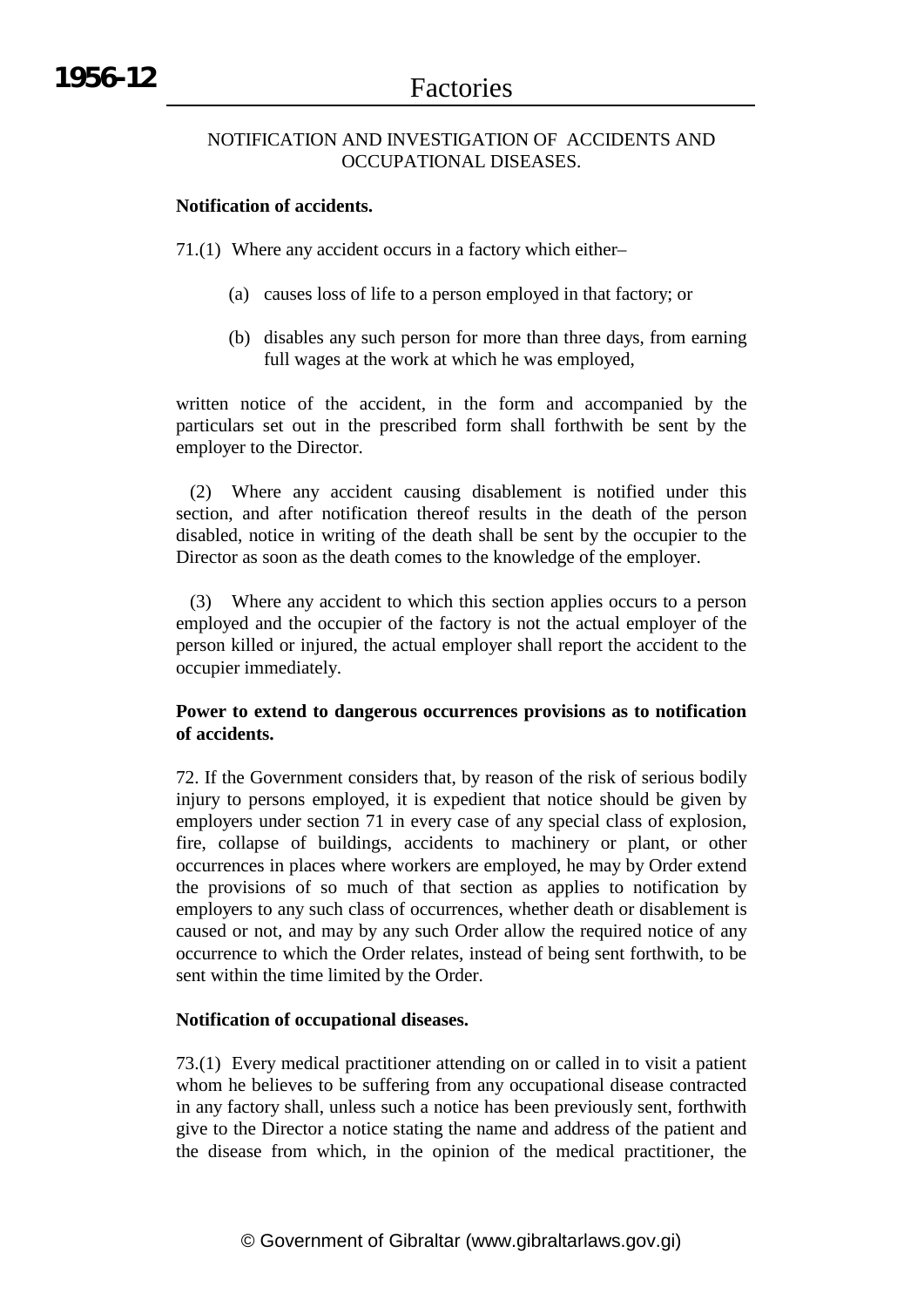patient is suffering, and the name and address of the factory in which he is or was last employed.

(2) A medical practitioner who fails to send any notice in accordance with the requirements of this section is guilty of an offence and is liable on summary conviction to a fine at level 1 on the standard scale.

(3) Any occupier of a factory who believes or suspects, or has reasonable grounds for believing or suspecting, that a case of occupational disease has occurred among the workers employed by him, shall forthwith send written notice of such case, in the prescribed form and accompanied by the prescribed particulars, to the Director and to the Community Physician, and the provisions of this Act with respect to the notification of accidents shall apply to any such case in like manner as to any such accident as is mentioned in those provisions.

#### **Inquest in case of death by accident or occupational disease.**

74.(1) Where the Coroner holds an inquest on the body of any person whose death may have been caused by an accident or disease of which notice is required by this Act to be given, the Coroner shall adjourn the inquest unless the Director or a person authorized on his behalf is present to watch the proceedings, and shall, at least four days before holding the adjourned inquest, send to the Director notice in writing of the time and place of holding the adjourned inquest:

Provided that the Coroner, before the adjournment, may take evidence to identify the body, and may order the interment thereof.

(2) With respect to any such inquest the following persons, that is to say–

- (a) the Director or person authorized on his behalf;
- (b) any relation of the person in respect of whose death the inquest is being held;
- (c) the occupier of the factory in which the accident or disease occurred or was contracted;
- (d) any persons appointed in writing by the majority of the workers employed in the factory in which the deceased was employed;
- (e) any person appointed in writing by any organization of workers or other association of persons to which the deceased at the time of his death belonged or to which any worker employed in the factory belongs; and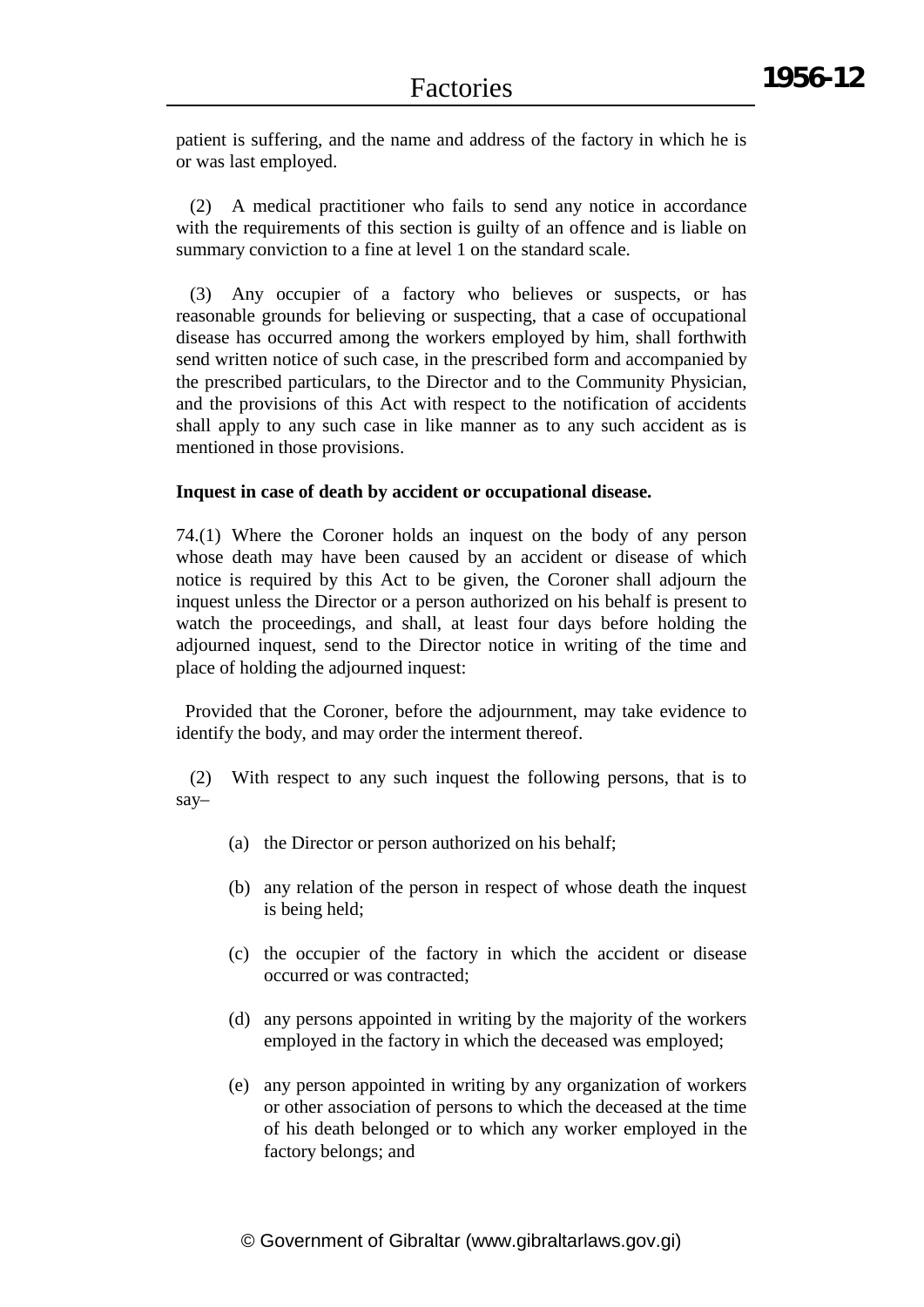(f) any association of employers of which the occupier is a member,

shall, subject to the power of the Coroner to disallow any question which in his opinion is not relevant or is otherwise not a proper question, be entitled to examine any witness either in person or by barrister or solicitor.

(3) Where evidence is given at any such inquest, at which neither the Director nor any person acting on his behalf is present, of any neglect as having caused or contributed to the accident or disease, or of any defect in or about the factory appearing to the Coroner to require a remedy, the Coroner shall send to the Director notice in writing of the neglect or defect.

(4) The provisions of this section shall be in addition to, and not in derogation of, the provisions of the Coroner's Act.

## **Power of Government to require formal investigation of accidents and dangerous occurrences.**

75.(1) The Government may, where he considers it expedient so to do, direct a formal investigation to be held into any accident occurring or in case of disease contracted or suspected to have been contracted in a factory and of its cause and circumstances, and with respect to any such investigation the following provisions shall have effect:–

- (a) the Government may appoint a competent person to hold the investigation, and may appoint any person possessing legal or special knowledge to act as assessor in holding the investigation;
- (b) the person or persons so appointed (hereinafter in this section referred to as "the court") shall hold the investigation in open court, in such manner and under such conditions as the court may think most effectual for ascertaining the causes and circumstances of the accident or case of disease, and for enabling the court to make the report in this section mentioned;
- (c) the court shall have, for the purposes of investigation, all the powers of the magistrates' court when acting as a court in hearing informations for offences under this Act and all the powers of an inspector under this Act, and in addition, power–
	- (i) to enter or inspect any place or building the entry or inspection whereof appears to the court requisite for such purposes;
	- (ii) by summons signed by the court to require the attendance of all such persons as it thinks fit to call and examine for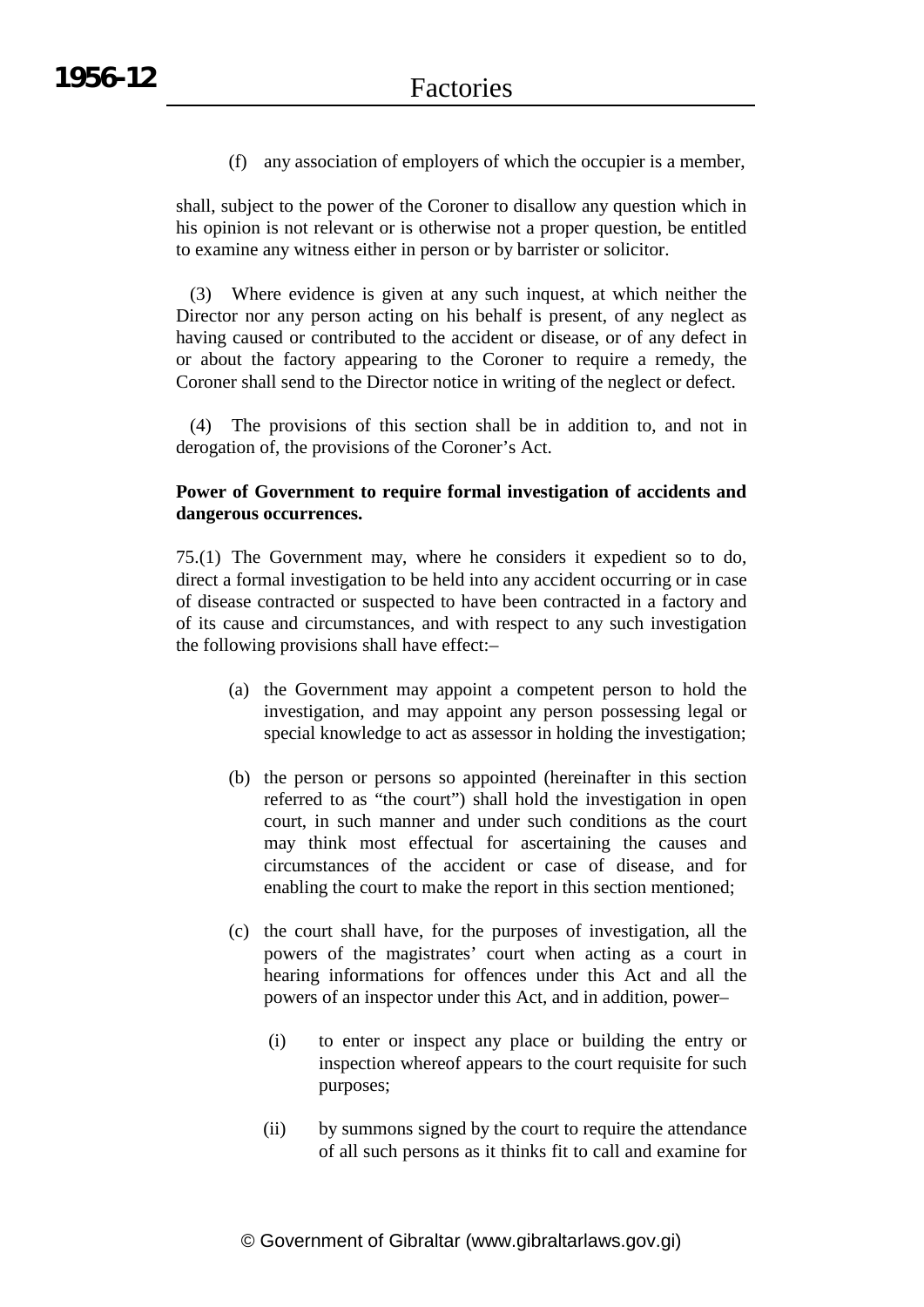such purposes, and to require answers or returns to such enquiries as it thinks fit to make;

- (iii) to require the production of all books, papers and documents which it considers important for such purposes;
- (iv) to administer an oath and require any person examined to make and sign a declaration of the truth of the statements made by such person in his examination;
- (d) persons attending as witnesses may be allowed such expenses as might be allowed to witnesses attending the magistrates' court to give evidence in criminal proceedings;
- (e) the court shall make a report to the Government stating the causes and circumstances of the accident or case of disease, adding any observations which the court thinks right to make;
- (f) the court may require expenses incurred in and about an investigation under this section (including the remuneration of any persons appointed to act as assessors) to be paid in whole or part by any person summoned before it who appears to the court to be, by reason of any act or default on his part or on the part of any servant or agent of his, responsible in any degree for the occurrence of the accident or case of disease, but any such expenses not required to be so paid shall be deemed to be part of the expenses of the Director in the administration of this Act.

(2) The Government may cause the report of the court to be made public at such time and in such manner as he thinks fit.

#### **PART XI.** ADMINISTRATION.

# **Administration of Act.**

76.(1) The Director shall, subject to the provisions of sections 39 and 40, be responsible for the administration of this Act.

(2) Any notice or certificate issued by the Director under the provisions of this Act may be issued for a limited period or without limit of period and may be varied or revoked by him.

#### **Appointment of inspectors and other officers.**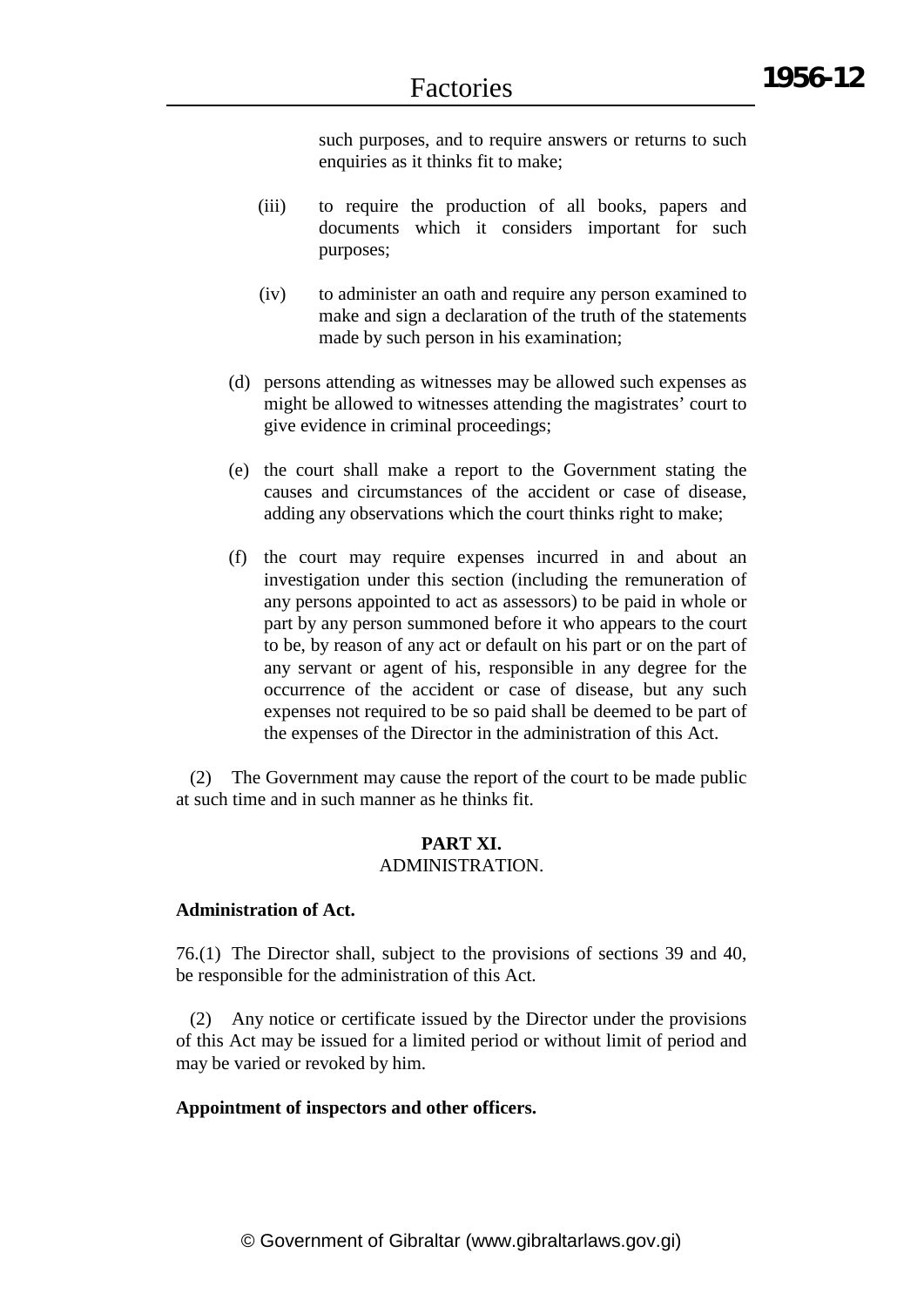77.(1) The Director may appoint such inspectors or other officers as may be considered necessary (under whatever title he may from time to time determine) for the purposes of this Act.

(2) Every inspector shall be furnished with a certificate of his appointment, and when visiting a factory or place to which any of the provisions of this Act apply shall, if so required, produce such certificate to the occupier or other person holding a responsible position of management at the factory.

## **Powers of inspectors.**

78.(1) An inspector shall, for the purpose of the execution of this Act, have the powers prescribed by regulation, subject to any limitations therein prescribed, and such regulations may make provision for the creation of offences and penalties in respect thereof.

- (2) *Omitted*
- (3) *Omitted*

(4) The occupier of every factory, his agents and servants shall furnish the means required by an inspector as necessary for an entry, inspection, examination, inquiry, the taking of samples, or otherwise for the exercise of his powers under this Act in relation to that factory.

(5) If any person wilfully delays an inspector in the exercise of any power under this section, or fails to comply with the requisition of an inspector in pursuance of this section or to produce any register, certificate, notice or document which he is required by or in pursuance of this Act to produce, or wilfully withholds any information as to who is the occupier of any factory, or conceals or prevents, or attempts to conceal or prevent, a person from appearing before or being examined by an inspector, that person shall be deemed to obstruct an inspector in the execution of his duties under this Act.

(6) Where an inspector is obstructed in the execution of his powers or duties under this Act, the person obstructing him is guilty of an offence and is liable on conviction to a fine at level 1 on the standard scale, and where an inspector is so obstructed in a factory, the occupier of that factory is guilty of an offence.

## **Power of inspector to conduct proceedings before the magistrates' court.**

79.(1) An inspector may prosecute, conduct or defend before the magistrates' court any information, complaint, or other proceeding under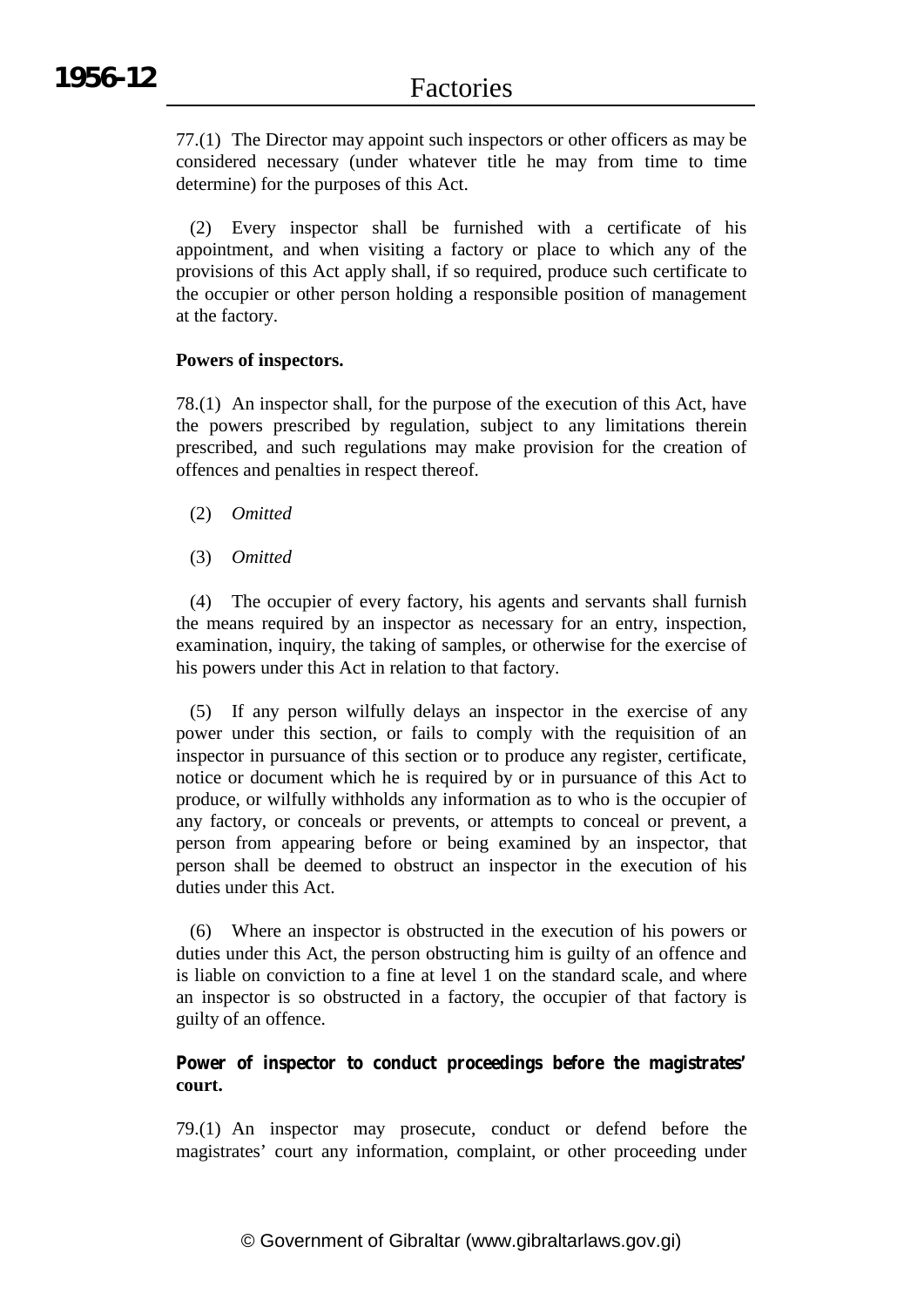this Act, or in the discharge of his duty as inspector, or with the consent of the Chief Environmental Health Officer, under the Public Health Act.

(2) It shall not be an objection to the competency of an inspector to give evidence as a witness in any prosecution for an offence against this Act that the prosecution is brought at his instance or conducted by him.

#### **PART XII.**

## OFFENCES, PENALTIES AND LEGAL PROCEEDINGS.

#### **Offences.**

80.(1) In the event of any contravention in or in connection with or in relation to a factory of the provisions of this Act, or of any regulation or Order made thereunder, the occupier, or (if the contravention is one in respect of which the owner is by or under this Act made responsible) the owner, of the factory is, subject as hereinafter in this Act provided, guilty of an offence.

(2) In the event of a contravention by an employed person of the provisions of Part IX with respect to duties of persons employed or of a contravention by any person of any regulation or Order made under this Act which expressly imposes any duty upon him, that person is guilty of an offence and the occupier or owner, as the case may be, is not guilty of an offence by reason only of the contravention of the provisions of Part IX, or the contravention of the provisions imposing such duty, as the case may be, unless it is proved that he failed to take all reasonable steps to prevent the contravention; but this subsection shall not be taken as affecting any liability of the occupier or owner in respect of the same matters by virtue of some provision other than the provisions or provision aforesaid.

(2A) Nothing in any relevant statutory provision shall be construed as imposing on an employer a duty where an occurrence is due to unusual and unforeseeable circumstances beyond the employer's control or to exceptional events, the consequences of which could not have been avoided despite the exercise of due care and the words"so far as is reasonably practicable" shall be construed accordingly.

(3) If the occupier of a factory avails himself of any special exception allowed by or under this Act and fails to comply with any of the conditions attached to the exception, he shall be deemed to have contravened the provisions of this Act.

(4) If any persons are employed in a factory otherwise than in accordance with the provisions of this Act, or of any regulation or Order made thereunder, there shall be deemed to be a separate contravention in respect of each person so employed.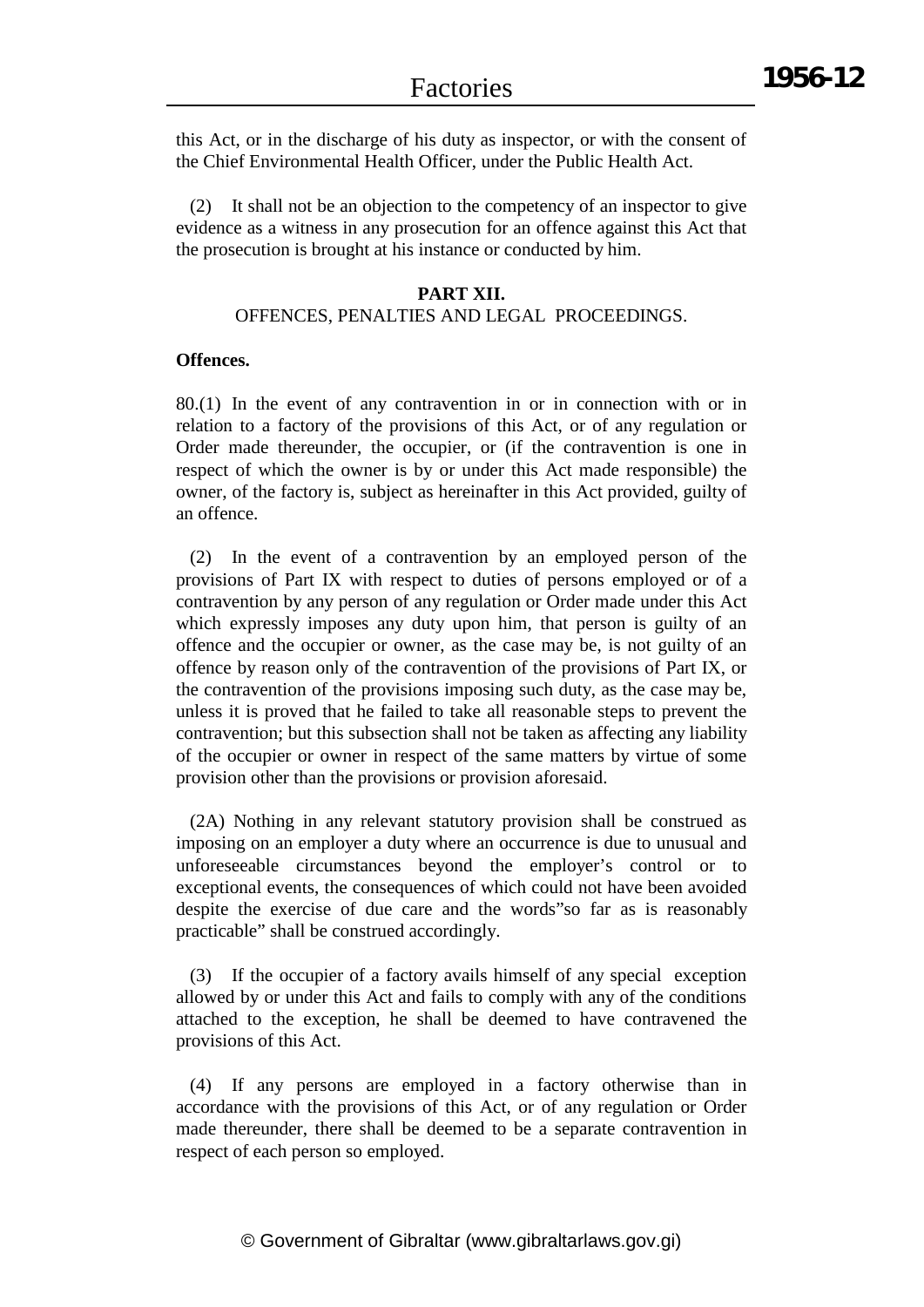(5) Where an offence under this Act committed by a company, corporation, society, or other body of persons is proved to have been committed with the consent or connivance of, or to have been facilitated by any neglect on the part of, any director, chairman, manager, secretary or other officer of the company, co-operative society or other body of persons, he, as well as the company, co-operative society or other body of persons, is guilty of the offence and is liable to be proceeded against and punished accordingly.

## **Penalty for offences for which no express penalty provided.**

81.(1) Subject as hereinafter in this Act provided, any person guilty of an offence against this Act for which no express penalty is provided by this Act is liable to a fine at level 3 on the standard scale and if the contravention in respect of which he was so convicted is continued after the conviction, he is (subject to the provisions of section 82) guilty of a further offence and is liable in respect thereof to a fine of one tenth of the amount at level 3 on the standard scale for each day on which the contravention was so continued.

(2) Regulations made under section 58 may make provision for offences in respect of contraventions of the requirements of those regulations and may impose fines in respect of such offences of a maximum of ten times the amount at level 5 on the standard scale.

## **Power of court to order cause of contravention to be remedied.**

82. Where the occupier or owner of a factory is convicted of an offence against this Act, the court may, in addition to or instead of imposing any penalty, order him, within the time specified in the order, to take such steps as may be so specified for remedying the matters in respect of which the contravention occurred, and may, on application, enlarge the time so specified, and where such an order is made, the occupier or owner shall not be liable under this Act in respect of the continuation of the contravention during the time allowed by the court, but if, after the expiration of that time as originally specified or enlarged by subsequent order, the order is not complied with, the occupier or owner, as the case may be, is liable to a fine at level 1 on the standard scale for each day on which the non-compliance continues.

## **Penalty in case of death or injury.**

83. If any person is killed, or dies, or suffers any bodily injury, in consequence of the occupier or owner of the factory having contravened any provision of this Act or of regulation or Order made thereunder, the occupier or owner of the factory is, without prejudice to any other penalty, liable to a fine of ten times the amount at level 5 on the standard scale and the whole or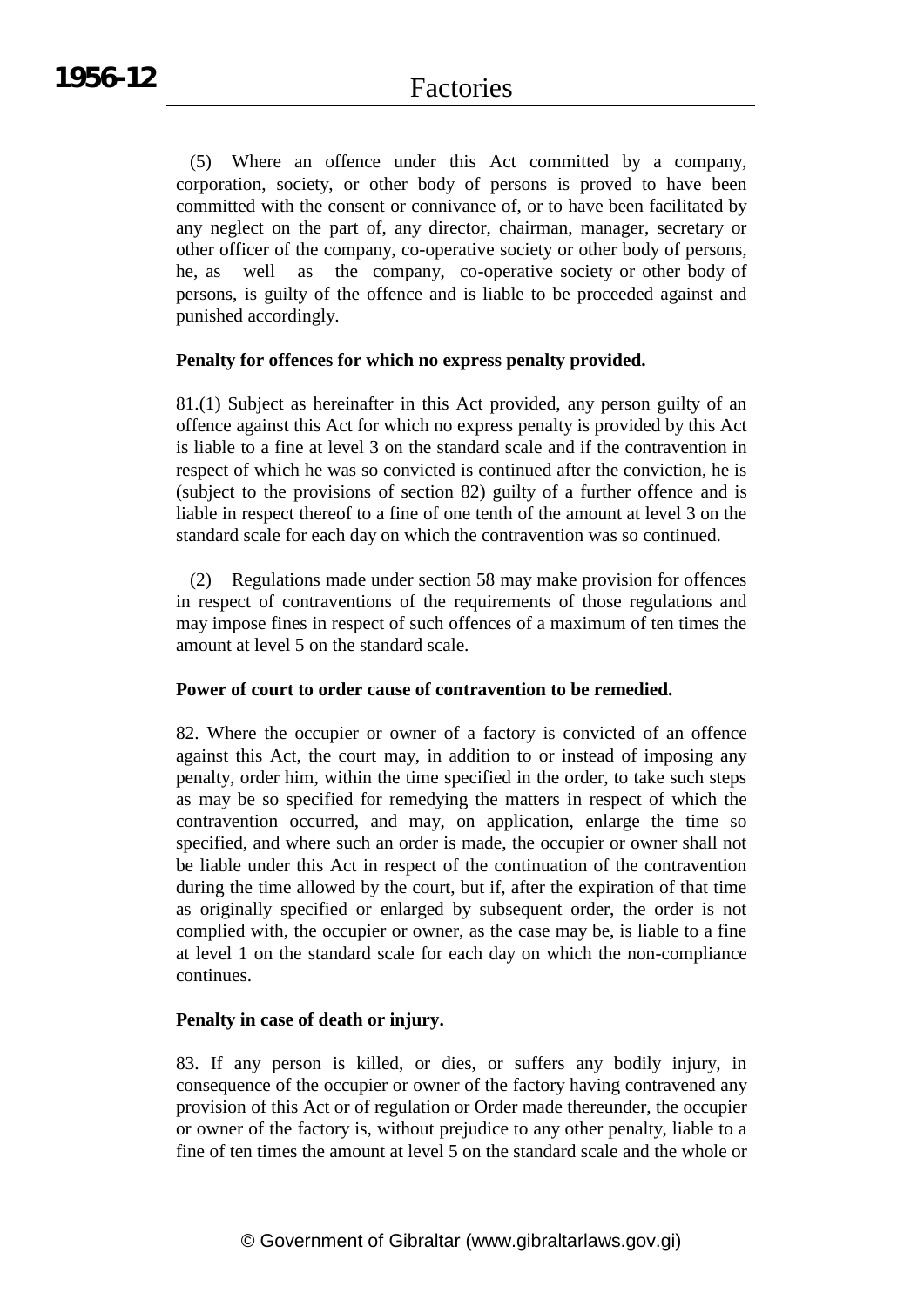any part of the fine may be applied for the benefit of the injured person or his family or otherwise as the Government may determine:

Provided that–

- (a) in the case of injury to health, the occupier or owner shall not be liable to a penalty under this section unless the injury was caused directly by the contravention; and
- (b) the occupier or owner is not liable to a penalty under this section if a charge against him under this Act in respect of the act or default by which the death or injury was caused has been heard and dismissed before the death or injury occurred.

## **Forgery of certificates, false entries and false declarations.**

84. A person who–

- (a) forges or counterfeits any certificate required by, under or for the purposes of this Act or any regulation or order made thereunder; or
- (b) gives or signs any such certificate knowing it to be false or deficient in any material particular; or
- (c) knowingly utters or makes use of any such certificate so forged, counterfeited, or false as aforesaid; or
- (d) knowingly utters or makes use of, as applying to any person, any such certificate which does not so apply; or
- (e) personates any person named in any such certificate; or
- (f) falsely pretends to be an inspector; or
- (g) wilfully connives at any such forging, counterfeiting, giving, signing, uttering, making use, personating or pretending; or
- (h) wilfully makes a false entry in any register, notice, certificate, or document required by, under, or for the purposes of, this Act or any regulation or order made thereunder to be kept or served or sent; or
- (i) wilfully makes or signs a false declaration required by, under, or for the purposes of, this Act or any regulation or order made thereunder; or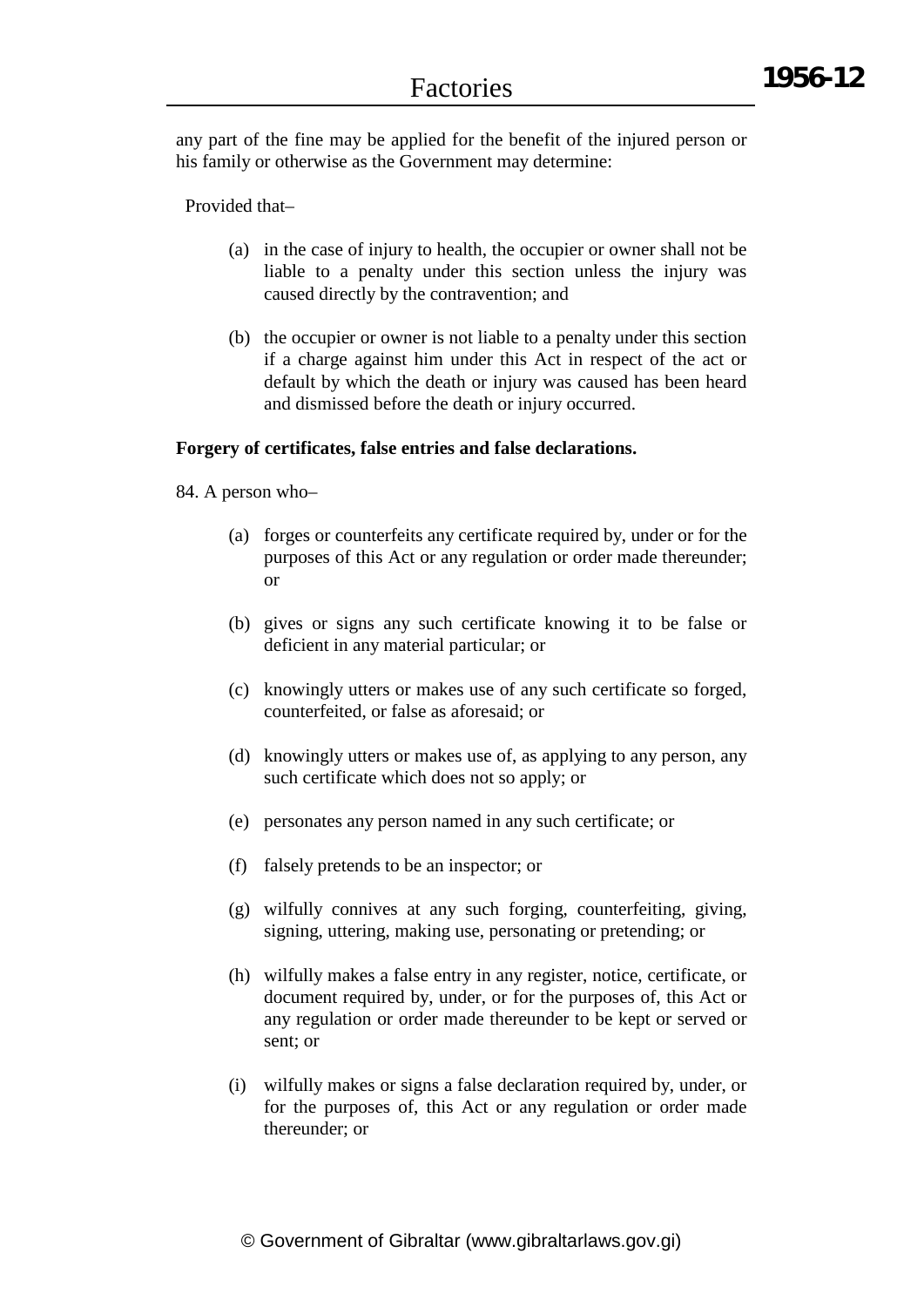(j) knowingly makes use of any such false entry or declaration,

is, without prejudice to any other penalty, guilty of an offence against this Act, and is liable on conviction to imprisonment for three months, or to a fine at level 4 on the standard scale.

## **Penalty on persons actually committing offence for which occupier is liable.**

85. Where an act or default for which an occupier or owner of a factory is liable under this Act is in fact the act or default of some agent, servant, worker or other person, that agent, servant, worker or other person is guilty of an offence and is liable to the like penalty as if he were the occupier or owner, as the case may be.

## **Power of occupier or owner to exempt himself from liability on conviction of the actual offender.**

86.(1) Where the occupier or owner of a factory is charged with an offence under this Act, he shall be entitled, upon a charge duly made by him and on giving to the prosecution not less than three days' notice in writing of his intention to have any other person whom he charges as the actual offender (whether or not that person is his agent or servant) brought before the court at the time appointed for hearing the charge; and if after the commission of the offence has been proved, the occupier of the factory proves to the satisfaction of the court–

- (a) that he has used all due diligence to enforce the execution of this Act and of any relevant Order or rule made thereunder; and
- (b) that the other person had committed the offence in question without his consent, connivance, or wilful default,

that other person shall be convicted of the offence, and the occupier or owner shall not be guilty of the offence, and the person so convicted shall, in the discretion of the court, be also liable to pay any costs incidental to the proceedings.

The prosecution shall have the right in any such case to cross-examine the occupier or owner if he gives evidence and any witnesses called by him in support of his charge, and to call rebutting evidence.

(2) When it is made to appear to the satisfaction of an inspector at the time of discovering an offence–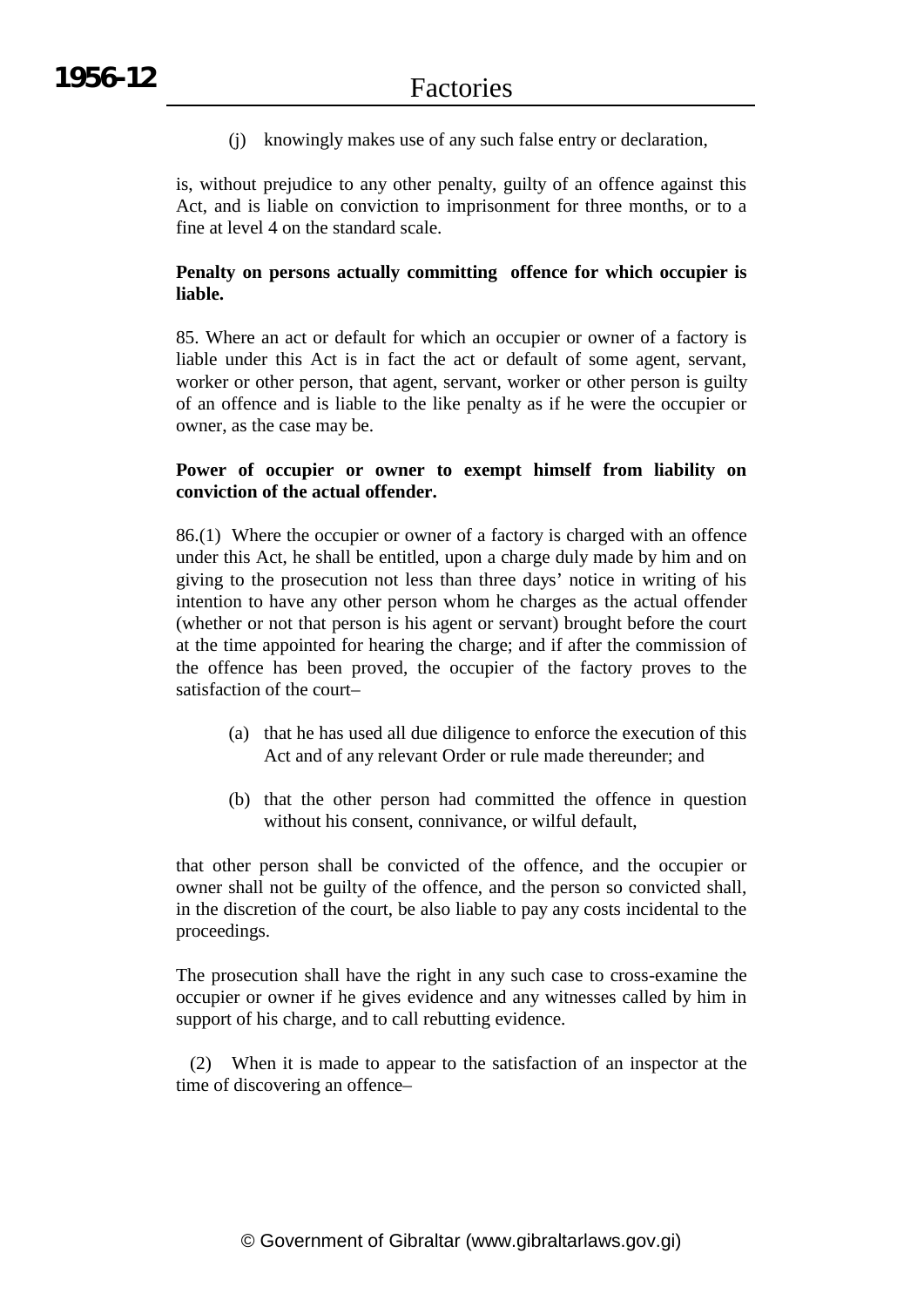- (a) that the occupier or owner, as the case may be, of the factory has used all due diligence to enforce the execution of this Act and of any relevant order or rule made thereunder; and
- (b) by what person the offence has been committed; and
- (c) that it has been committed without the consent, connivance, or wilful default of the occupier or owner and in contravention of his orders,

the inspector shall proceed against the person whom he believes to be the actual offender without first proceeding against the occupier or owner of the factory.

## **Proceedings against persons other than occupiers or owners.**

87. Where, under this Act, any person is substituted for the occupier or owner of a factory with respect to any provisions of this Act, any order, summons, notice or proceedings which, for the purpose of any of those provisions, is by or under this Act required or authorized to be served or taken in relation to the occupier or owner, is hereby required or authorized, as the case may be, to be served on or taken in relation to that person.

## **Prosecution of offences.**

88.(1) All offences under this Act shall be prosecuted, and all fines under this Act shall be recovered, in the magistrates' court.

(2) In any proceedings under this Act, it shall be sufficient in the charge or information to allege that the factory is a factory within the meaning of this Act and to state the name of the ostensible occupier of the factory or, where the occupier is a firm, the title of the firm.

(3) Where any offence is committed under this Act by reason of a failure to make an examination, enter a report, or do any other thing, at or within a time specified by this Act, or any regulation or order made thereunder, the offence shall be deemed to continue until the examination is made or the report entered, or the other thing done, as the case may be.

(4) Where, with respect to or in consequence of any accident in a factory, a report is made by the court appointed to hold a formal investigation under this Act, or a coroner's inquest is held, and it appears from the report, or from the proceedings at the inquest, that any of the provisions of this Act, or any orders or regulations made thereunder, were not complied with at or before the time of the accident, summary proceedings against any person liable to be proceeded against in respect of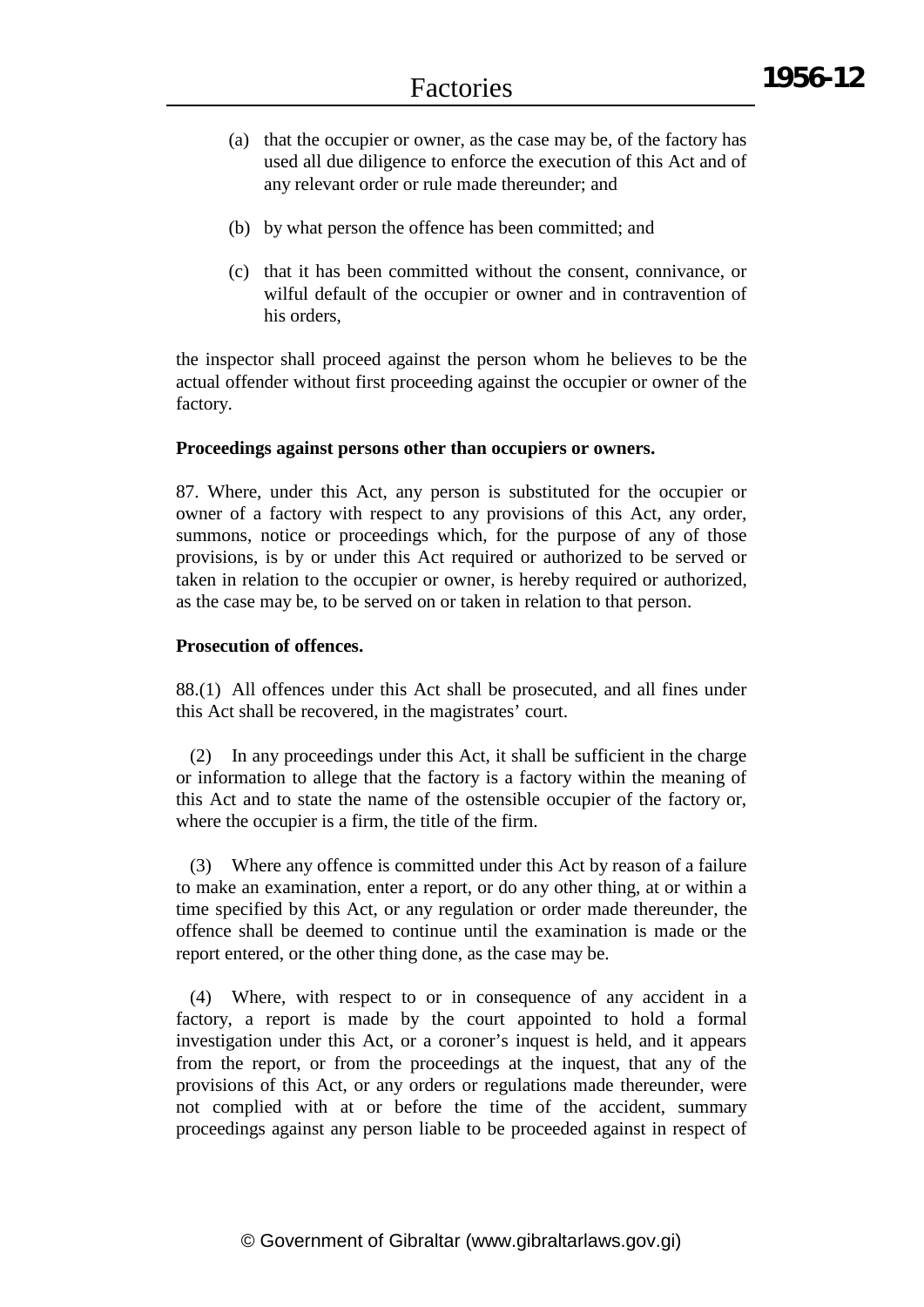such non-compliance may be commenced at any time within three months after the making of the report or the conclusion of the inquest.

(5) Where a proceeding is taken before the magistrates' court with respect to an offence under this Act alleged to be committed in or with reference to a factory, no person shall be qualified to act as a member of the court who is the occupier or owner of the factory, or the husband, wife, parent, son, daughter, brother, or sister of the occupier or owner of the factory, or a person engaged in, or an officer of any association of persons engaged in, the same trade or occupation as any person charged with the offence.

## **Appeal from orders made on complaint.**

89. A person aggrieved by an order made by the magistrates' court on determining a complaint under this Act may appeal therefrom to the Supreme Court.

## **Special provisions as to evidence.**

90.(1) If a person is found in a factory at any time at which work is going on or the machinery is in motion, except during the intervals for meals or rest, he shall, until the contrary is proved, be deemed for the purposes of this Act to have been then employed in the factory:

Provided that this subsection shall not apply to a factory in which the only persons employed are members of the same family dwelling there.

(2) Where any entry is required by this Act or by any regulation or Order made thereunder to be made in the general register or in any other register or record, the entry made by the occupier of the factory or on his behalf shall, as against him, be admissible as evidence of the facts therein stated and the fact that any entry so required with respect to the observance of any provision of this Act or of any regulation or order made thereunder has not been made, shall be admissible as evidence that such provision has not been observed.

(3) In this section"members of the same family" means persons, who stand in the following relationship to one another: husband, wife, parent, son, daughter, brother or sister.

## **Service and sending of documents, etc.**

91.(1) Any document (including any summons or order) required or authorized to be served under this Act may be served–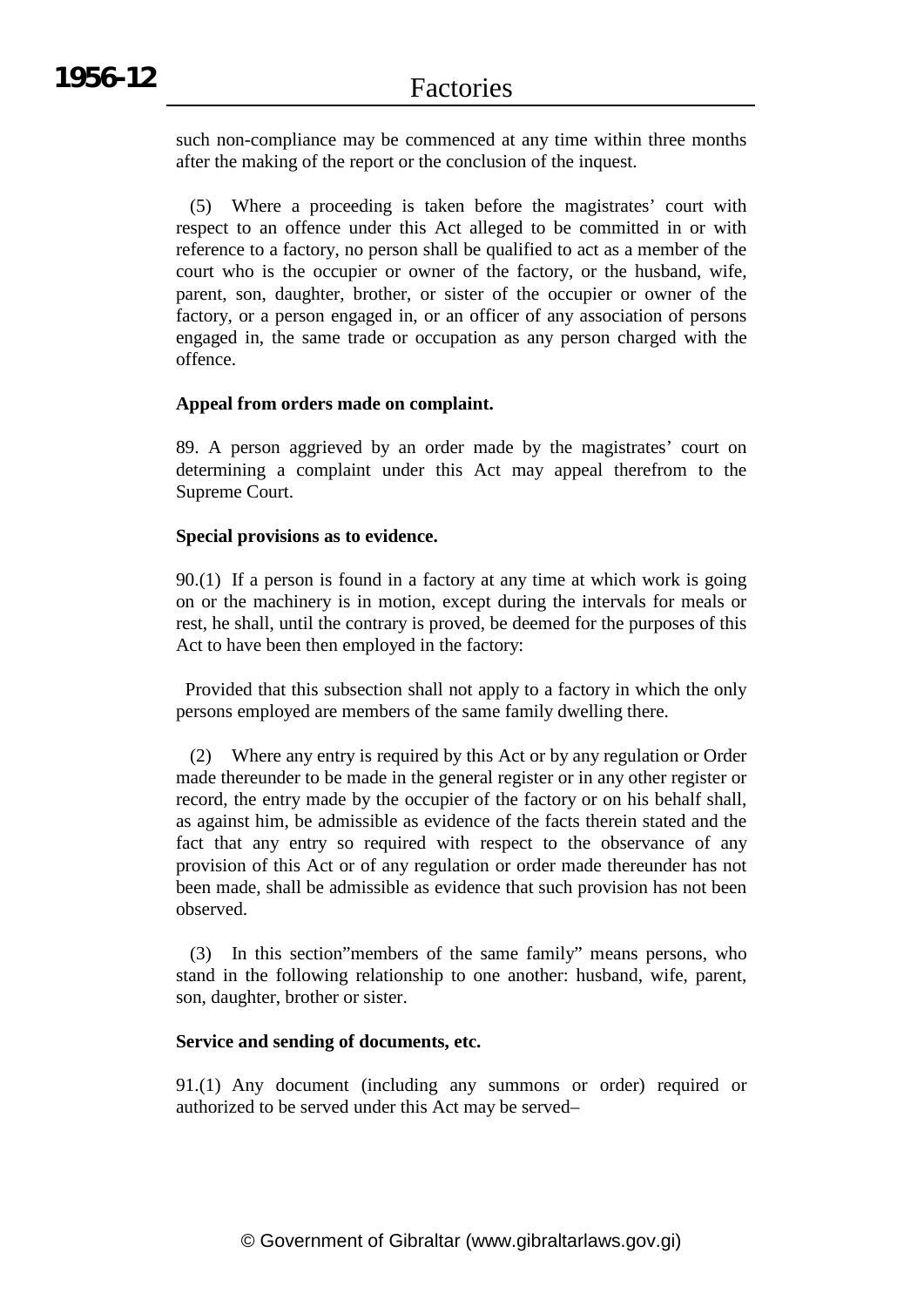- (a) on any person by delivering it to him, or by leaving it at, or sending it by registered post to, his residence or place of business;
- (b) on any firm by delivering it to any partner of the firm, or by leaving it at, or sending it by registered post to, the office of the firm;
- (c) on the owner or occupier of a factory (including any such owner or occupier being a company to which the Companies Act applies), in any such manner as aforesaid, or by delivering it, or a true copy thereof, to the manager, foreman, or other responsible person at the factory.

(2) Any such document may be addressed, for the purposes of the service thereof on the occupier of a factory, to"the occupier" at the proper postal address of the factory, without further name or description.

(3) The foregoing provisions of this section shall apply, with the necessary modifications, to documents required or authorized under this Act to be sent to any person, firm, owner or occupier, and to the sending, addressing and delivery of such documents.

## **Power to modify agreements.**

92. If by reason of an agreement between the owner and the occupier of premises the whole or any part of which has been let as a factory the owner or occupier is prevented from carrying out any structural or other alterations in the premises which are necessary to enable him to comply with the provisions of this Act or of any regulation or Order made under this Act or in order to conform with any standard or requirement imposed by or under this Act, he may apply in accordance with rules of court to the Supreme Court for the terms of the agreement to be set aside or modified; and the court, after hearing the parties and any witnesses whom they may desire to call, may make such an order setting aside or modifying the terms of the agreement as the court considers just and equitable in the circumstances of the case.

## **Power to apportion expenses.**

93. Where in any premises the whole or any part of which has been let as a factory, any structural or other alterations are required in order to comply with the provisions of this Act or of any regulation or Order made thereunder, or in order to conform with any standard or requirement imposed by or under this Act, and the owner or occupier, as the case may be, alleges that the whole or part of the expenses of the alterations ought to be borne by the occupier or owner, the occupier or owner may apply in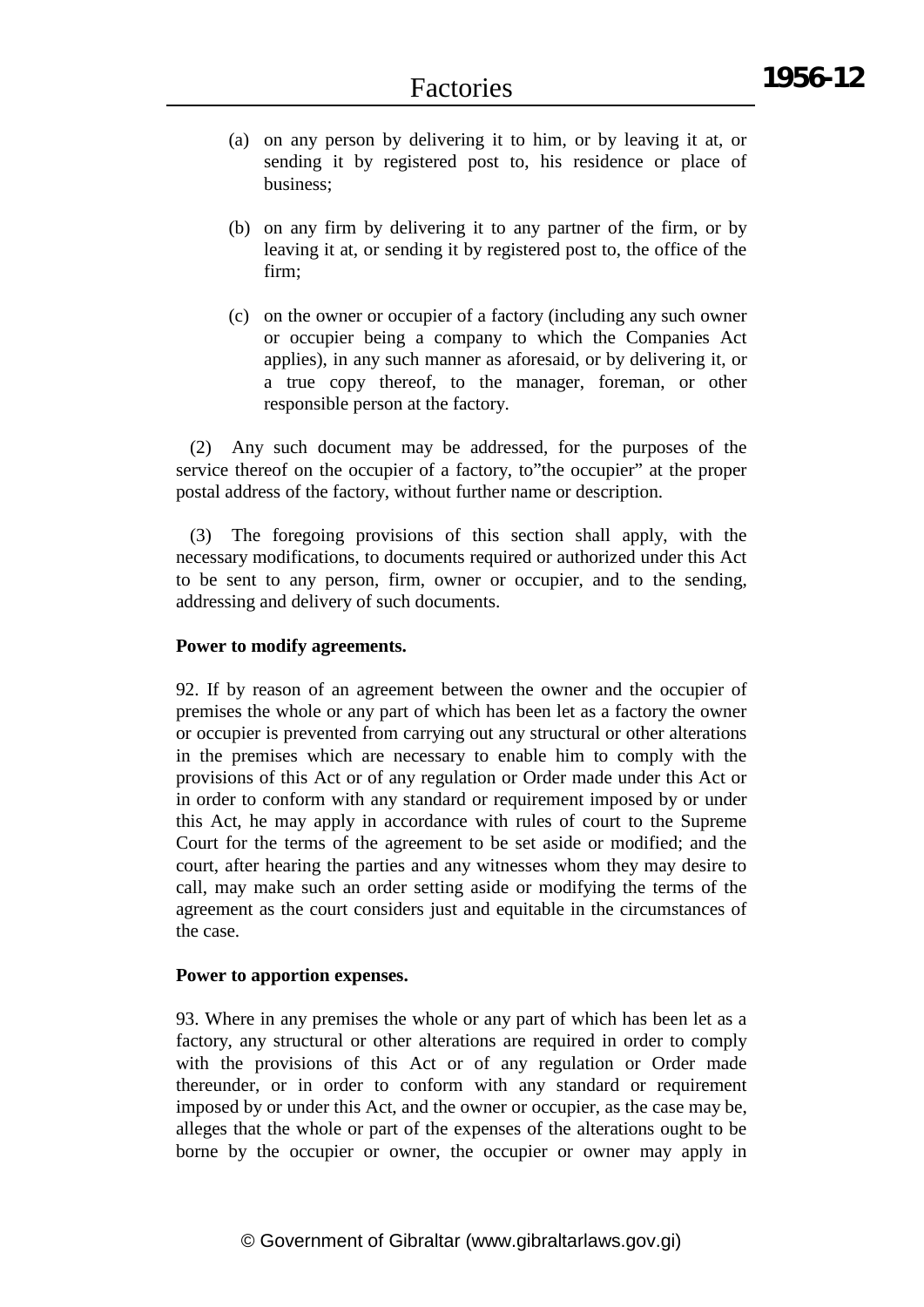accordance with rules of court to the Supreme Court for the expenses of the alterations to be apportioned between them; and the court, after hearing the parties and any witnesses whom they may desire to call, may make such order concerning the expenses of their apportionment as the court considers just and equitable in the circumstances of the case, regard being had to the terms of any contract between the parties, or, in the alternative, the court may, at the request of the owner or occupier, determine the lease.

## **PART XIII.**

*Repealed*

*94 – 104 repealed*

## **PART XIV.** PREVENTION AND REDUCTION OF ASBESTOS FIBRE DISCHARGES.

#### **Interpretation.**

105.(1) In this Act–

"asbestos" means the following fibrous silicates–

- (a) crocidolite (blue asbestos),
- (b) actinolite,
- (c) anthophyllite,
- (d) chrysotile (white asbestos),
- (e) amosite (brown asbestos), and
- (f) tremolite;
- "the Minister" means the Minister charged with responsibility for employment and training;
- "raw asbestos" means the product resulting from the primary crushing of asbestos ore;
- "use of asbestos" means activities which involve the handling of a quantity of more than 100 kilograms of raw asbestos per year and which concern–
	- (a) the production of raw asbestos ore excluding any process directly associated with the mining of the ore; and/or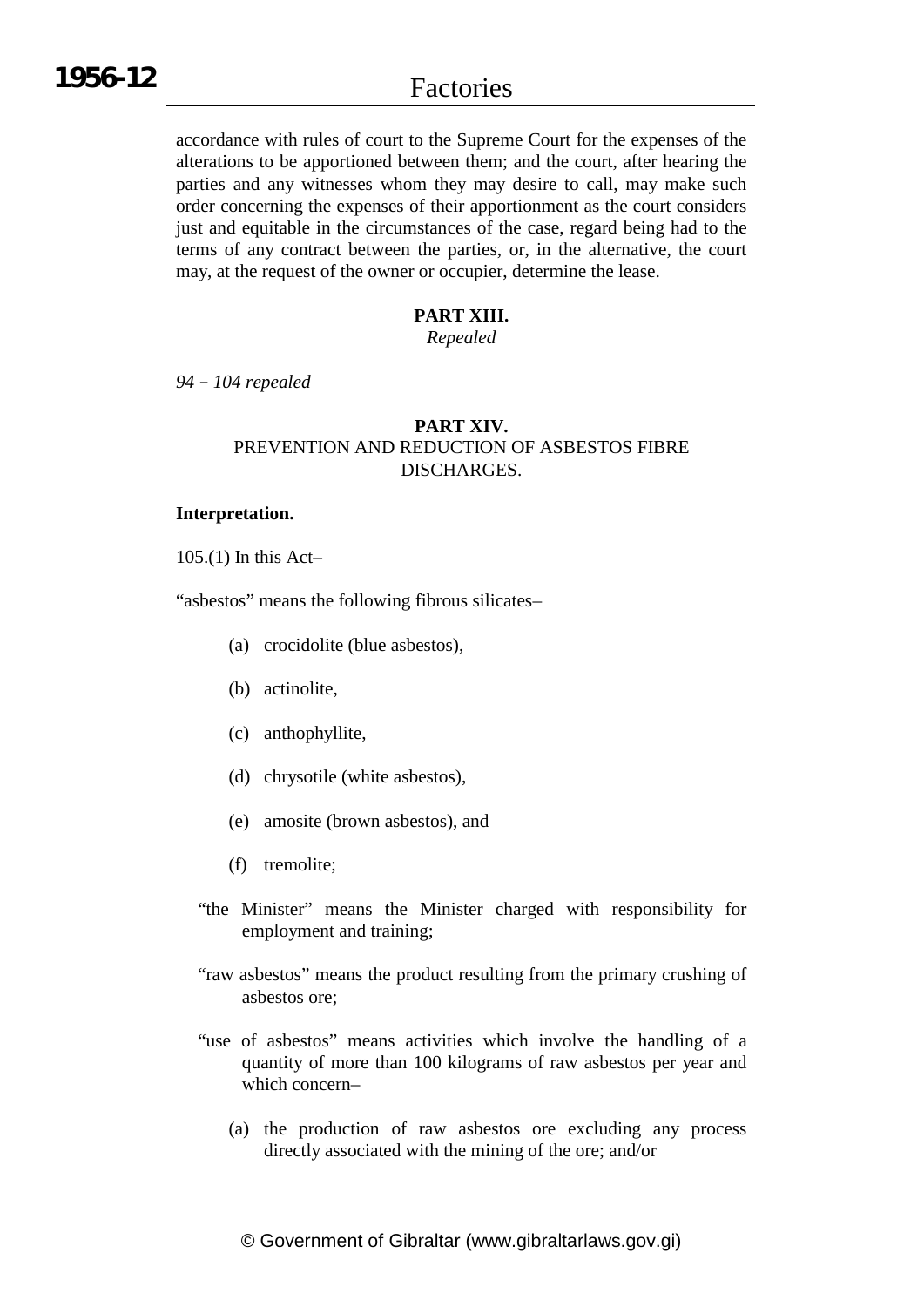- (b) the manufacturing and industrial finishing of the following products using raw asbestos–
	- (i) asbestos cement,
	- (ii) asbestos-cement products,
	- (iii) asbestos friction products,
	- (iv) asbestos filters,
	- (v) asbestos textiles,
	- (vi) asbestos paper and card,
	- (vii) asbestos jointing, packaging and reinforcement materials,
	- (viii) asbestos floor coverings, and
	- (ix) asbestos fillers;
- "variation notice" means a notice issued by the Minister under section 106(4) below;
- "waste" means any substance or object defined in section 192A of the Public Health Act as constituting"waste";
- "working of products containing asbestos" means activities other than the use of asbestos, which are liable to release asbestos into the environment;
- "relevant authorisation" means an authorisation by the Minister to carry on a process specified in section 106 below.

## **Relevant authorisations.**

106.(1) There shall not be carried out any use of asbestos without the prior authorisation of the Minister.

(2) There shall not be carried out any working of products containing asbestos without the prior authorisation of the Minister.

(3) The following activities shall not be carried out without the prior authorisation of the Minister–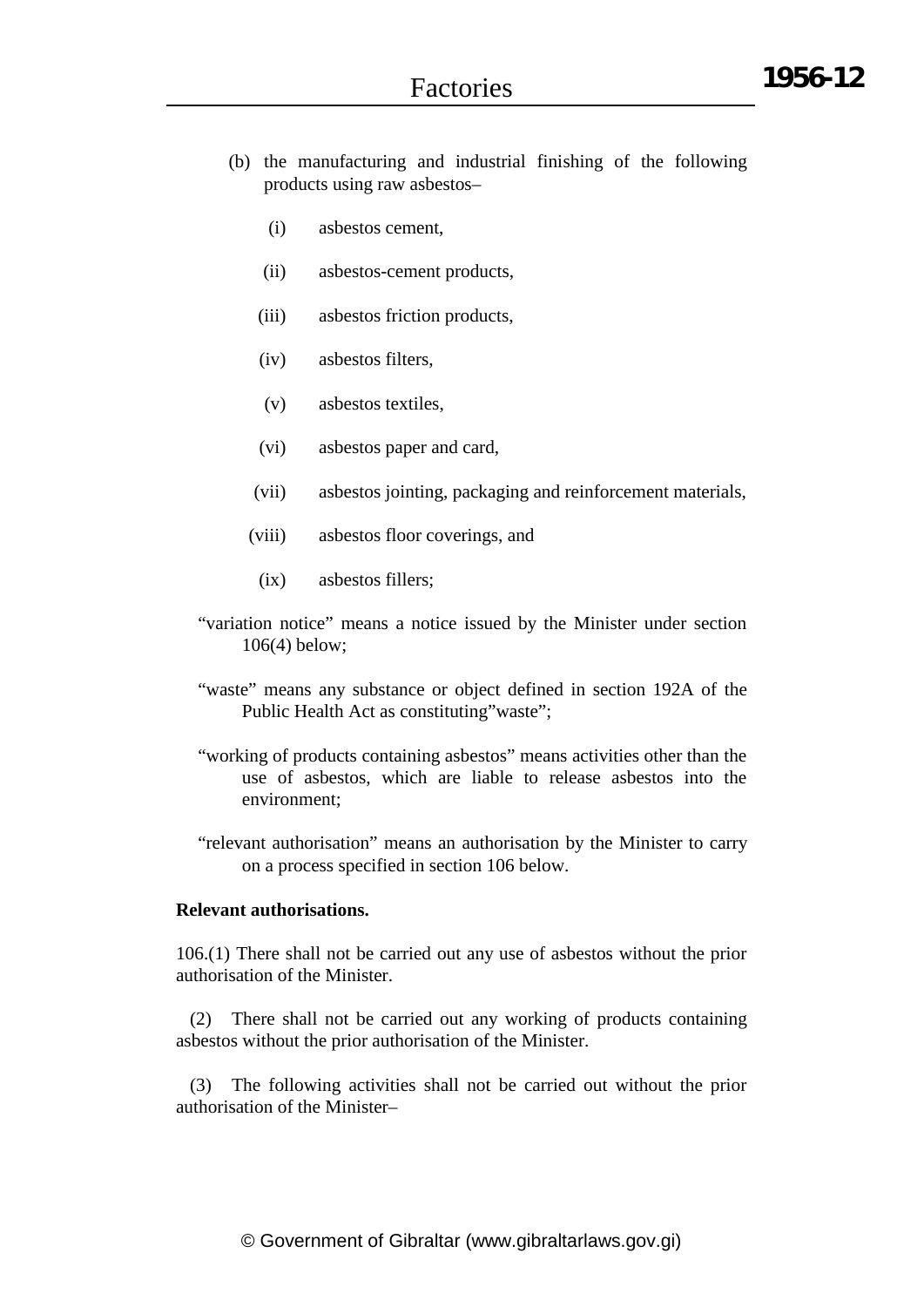- (a) the demolition of buildings, structures and installations containing asbestos and the removal of asbestos or materials containing asbestos, involving the release of asbestos fibres or dust;
- (b) the transport and deposition of waste containing asbestos fibres or dust, whether landfilled at sites licensed for the purpose or otherwise.

(4) The Minister may, at his discretion and giving reasonable notice, vary any of the conditions to which the relevant authorisation has been made subject.

(5) It shall be an offence to carry out a process for which a relevant authorisation is required pursuant to this section without such an authorisation having first been obtained and in accordance with the conditions to which the said authorisation may be subject.

(6) Any person found guilty of an offence contrary to subsection (5) above shall be liable to a fine not exceeding level 3 on the standard scale.

## **Prevention and reduction of pollution by asbestos discharges into the natural environment.**

107.(1) The Minister shall include in any relevant authorisation (whether on the grant of the authorisation or by means of a variation notice) such conditions as will secure–

- (a) that asbestos emissions into the air, asbestos discharges into the aquatic environment and solid asbestos waste are, as far as reasonably practicable, reduced at source and prevented;
- (b) that in the course of the transportation and dumping of waste containing asbestos fibres or dust, no such fibres or dust are released into the air and no liquids which risk containing asbestos fibres are spilled, and
- (c) that, where waste containing asbestos fibres or dust is landfilled, such waste shall be so treated, packaged or covered in such manner as shall reasonably secure that the release of asbestos particles into the environment is prevented.

(2) A relevant authorisation shall not be granted unless the Minister considers that the applicant for such an authorisation will be able to carry on the process so as to comply with the conditions which would be included in the authorisation.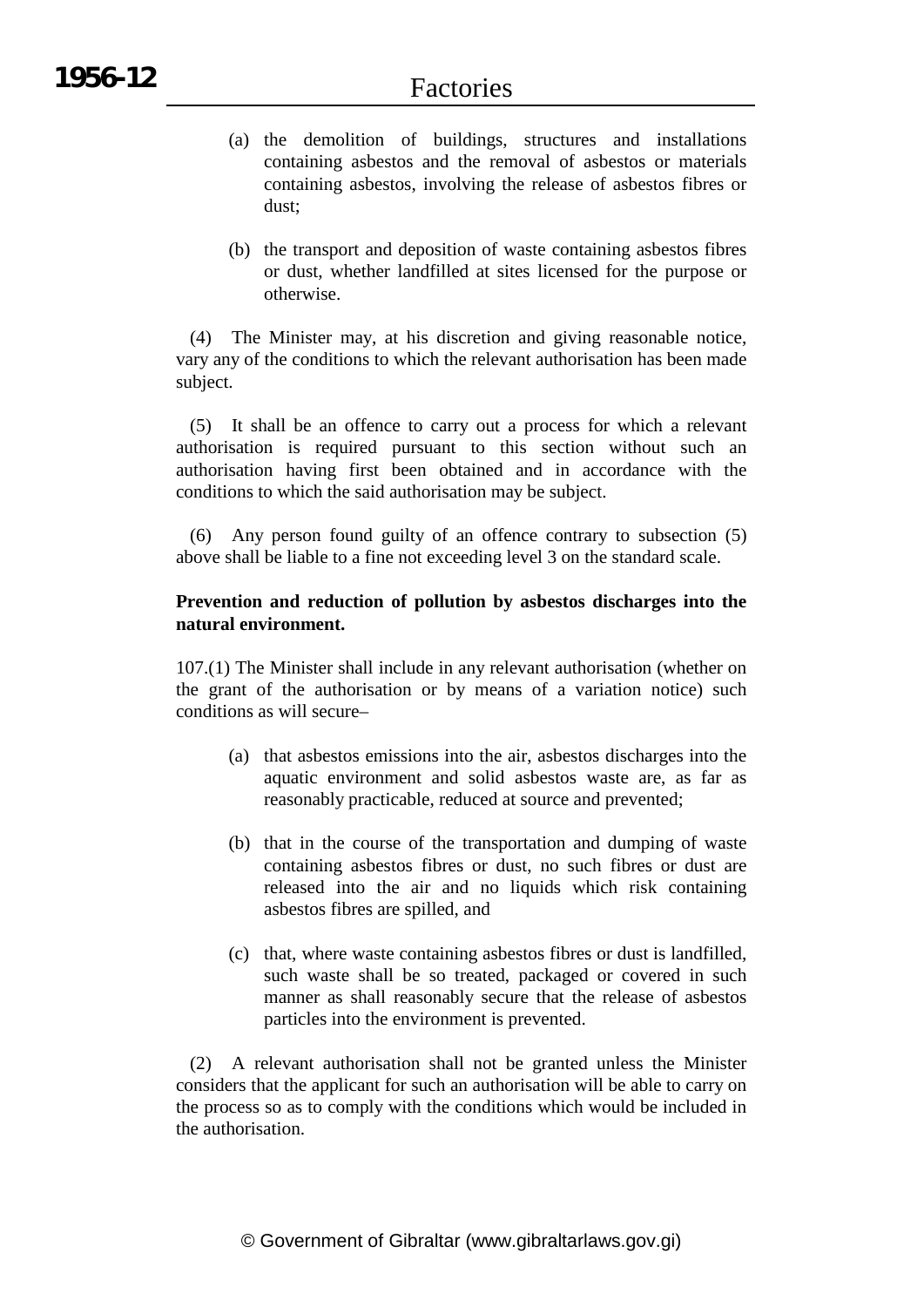(3) Where the process for which a relevant authorisation is given includes the use of asbestos, those conditions shall include such provision as will secure the use of the best available technology not entailing excessive cost, including where appropriate recycling or treatment.

(4) When granting an authorisation under this section to a plant already in existence at the time of coming into force of this Act, the Minister shall apply the requirement in subsection (3) above regarding the use of the best avialable technology to that authorisation, taking into account the following criteria–

- (a) the plant's technical characteristics,
- (b) the plant's rate of utilisation and the estimated length of its remaining life,
- (c) the nature and volume of polluting emissions from it, and
- (d) the desirability of not entailing excessive costs for the plant concerned, having regard, in particular, to the economic situation of the proprietor of the plant.

(5) When granting an authorisation under this section to a plant already in existence at the time of coming into force of this Act, the Minister shall accord the plant such time for compliance as, in his discretion, may seem reasonable.

## **Airborne discharges.**

108.(1) The Minister shall include, in any relevant authorisation for the use of asbestos, such conditions as will ensure the concentration of asbestos emitted through discharge ducts into the air does not exceed a limit value of 0.1 milligrams of asbestos per cubic metre of air discharged.

(2) Subsection (1) shall not apply to plants emitting less than 5000 cubic metres per hour of total gaseous discharges of asbestos into the air where the the discharge of asbestos into the air is not more than 0.5 grams per hour at any time under normal operating conditions, provided that the Minister shall include in the relevant authorisations for such plants such conditions as will ensure that those thresholds are not exceeded.

(3) Plants to which subsection (2) applies shall not discharge into the air more than 0.5 grams of asbestos per hour.

#### **Manufacture of asbestos cement.**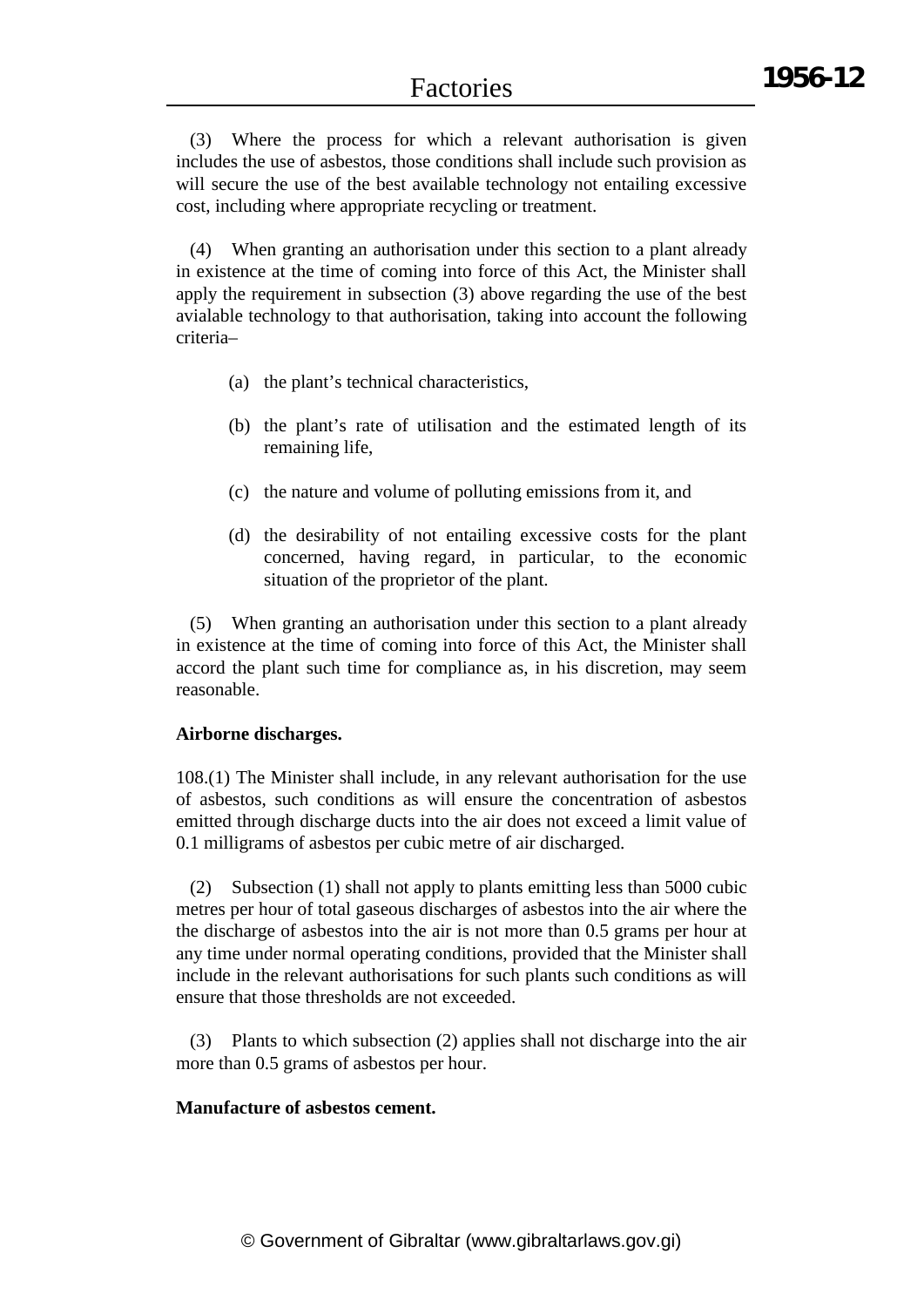109.(1) The Minister shall include in any relevant authorisation (whether on the grant of the authorisation or by means of a variation notice) such conditions as will secure, in relation to the manufacture of asbestos cement–

- (a) if it is economically feasible, that all aqueous effluent arising is recycled;
- (b) if it is not economically feasible, that the disposal of liquid waste containing asbestos does not result in pollution of, the aquatic environment and other sectors including the air.

(2) For the purposes of subsection (1)(b) above, the Minister shall secure that–

- (a) a limit value of 30 grams of total suspended matter per cubic metre of aqueous effluent discharged is applied;
- (b) for each plant concerned, the volume of discharges into water of the total quantity of suspended matter discharged per tonne of product is specified taking into account the specific situation of the plant.

(3) The limits mentioned in subsection (2)(a) and (b) above shall apply at the point where the waste waters leave the industrial plant.

## **Manufacture of asbestos paper and board.**

110.(1) The Minister shall, subject to subsection (2) below, include in any relevant authorisation (whether on the grant of the authorisation or by means of a variation notice) such conditions as will secure, in relation to the manufacture of asbestos paper or board, that all aqueous effluent arising is recycled.

(2) The Minister may authorise, during routine cleaning or maintenance of the plant, the discharge of aqueous effluent containing not more than 30 grams of suspended matter per cubic metre of water.

## **Monitoring for compliance: effluent.**

111.(1) The Minister shall ensure that the necessary measures are taken to ensure that measurements are taken at regular intervals of discharges of effluent from facilities to which the limit values provided by section  $109(2)(a)$  and (b) and section  $110(2)$  apply.

(2) For the purpose of checking compliance with those limit values, the sampling and analysis procedures and methods shall be in conformity with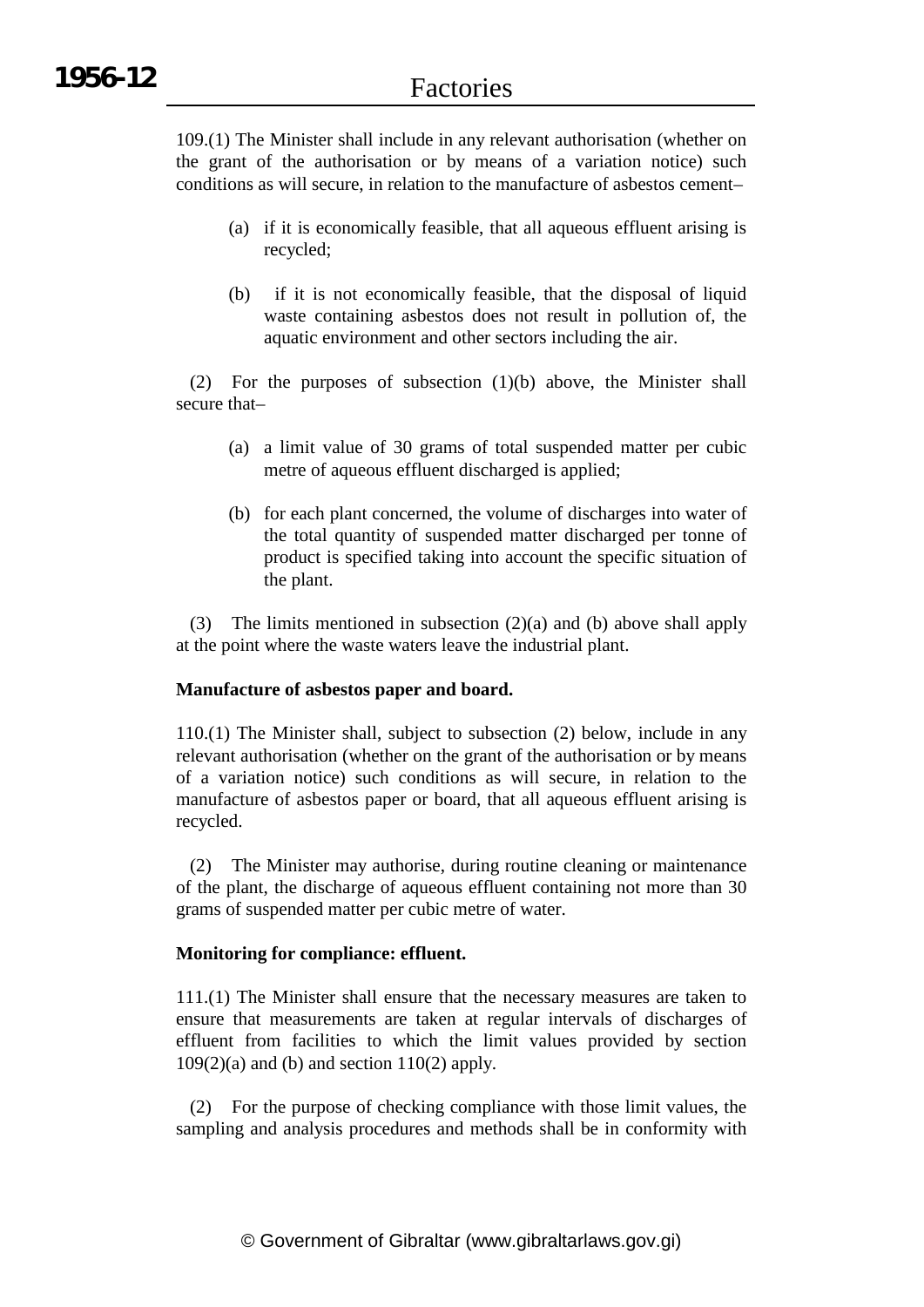the reference method described in subsections (3) to (5) below or with any other method or procedure which gives equivalent results.

(3) The reference method of analysis to determine total suspended matter (filterable matter from the non-precipitated sample) as expressed in mg/l shall be filtering through a 0.45 millimetre filter membrane, drying at 105 degrees Celsius.

(4) Samples must be taken in such a way as to be representative of the discharge over a 24 hour period.

(5) The determination must be conducted to a precision of plus or minus 5% and an accuracy of plus or minus 10% and for this purpose–

- "precision" means the range within which 95% of the results of the measurements made on a single sample, using the same method, are located; and
- "accuracy" means the difference between the true value of the parameter examined and the average experimental value obtained.

#### **Monitoring for compliance: airborne discharges.**

112.(1) The Minister shall ensure that the necessary measures are taken to ensure that measurements are taken at regular intervals of emissions into the air from facilities to which the limit values provided by section 108 apply.

(2) For the purpose of checking compliance with those limit values, the sampling and analysis procedures and methods shall be in conformity with the reference method described in Schedule 1B or with any other method or procedure which gives equivalent results.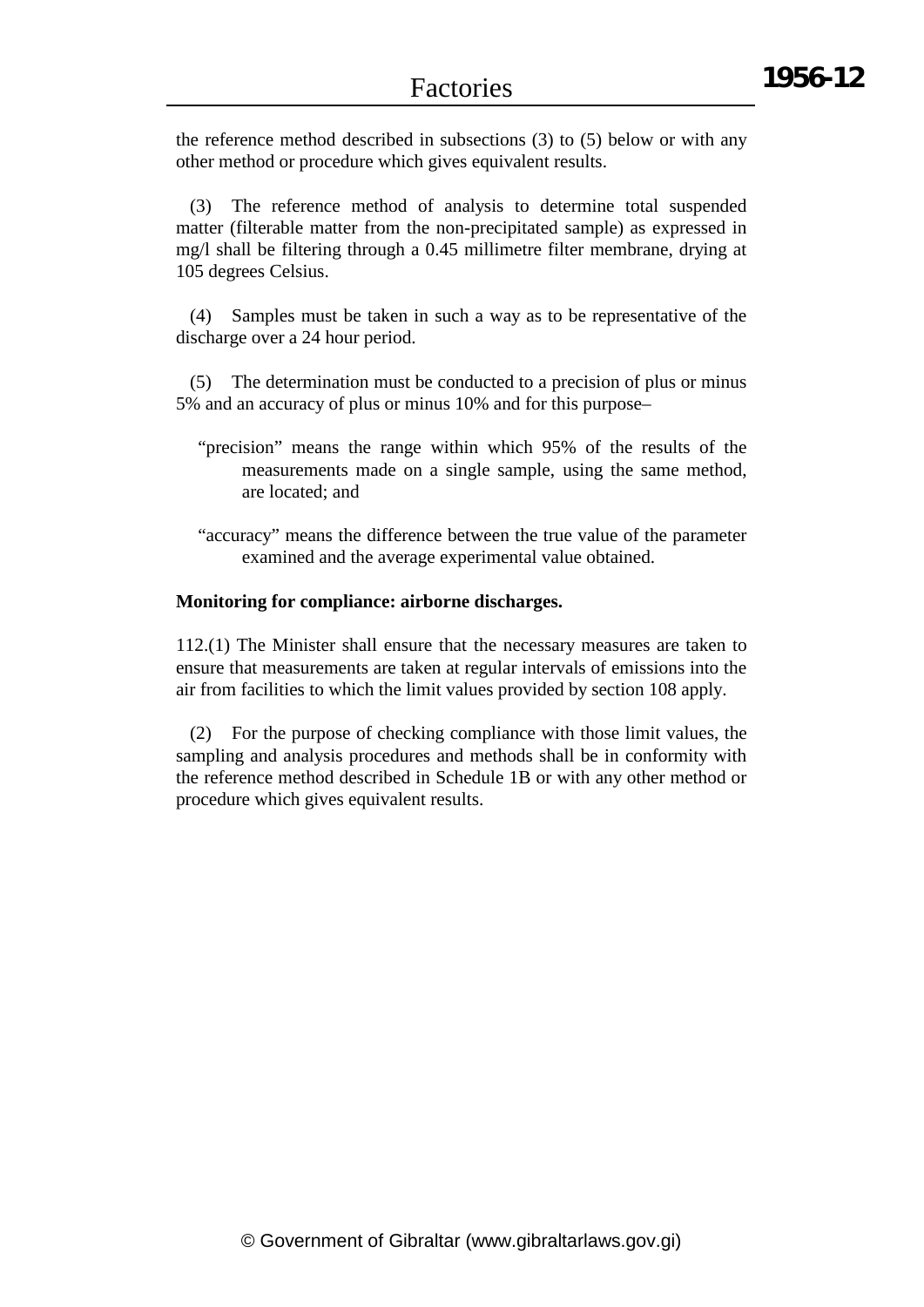## **SCHEDULE 1**

Section 8

## PARTICULARS TO BE SUBMITTED BY OCCUPIER OR INTENDING OCCUPIER OF A FACTORY

1. Name of the intending occupier of the factory.

2. Address and location of the factory.

3. Nature of the work proposed to be carried on in the factory.

4. Whether mechanical power is intended to be used and, if so, its nature.

5. Whether steam boilers are intended to be used, and if so, the following particulars in respect of each such boiler–

- (a) type, description and distinctive number;
- (b) country and year of manufacture;
- (c) date of the last thorough examination and name of the person by whom the examination was made;
- (d) maximum permissible working pressure in pounds per square inch.
- 6. (a) Total number of persons intended to be employed in the factory.
	- (b) Where persons are intended to be employed in shifts, the maximum number intended to be employed at any one time.

\_\_\_\_\_\_\_\_\_\_\_\_\_\_\_\_\_\_\_\_\_

## **SCHEDULE 1A** *Repealed*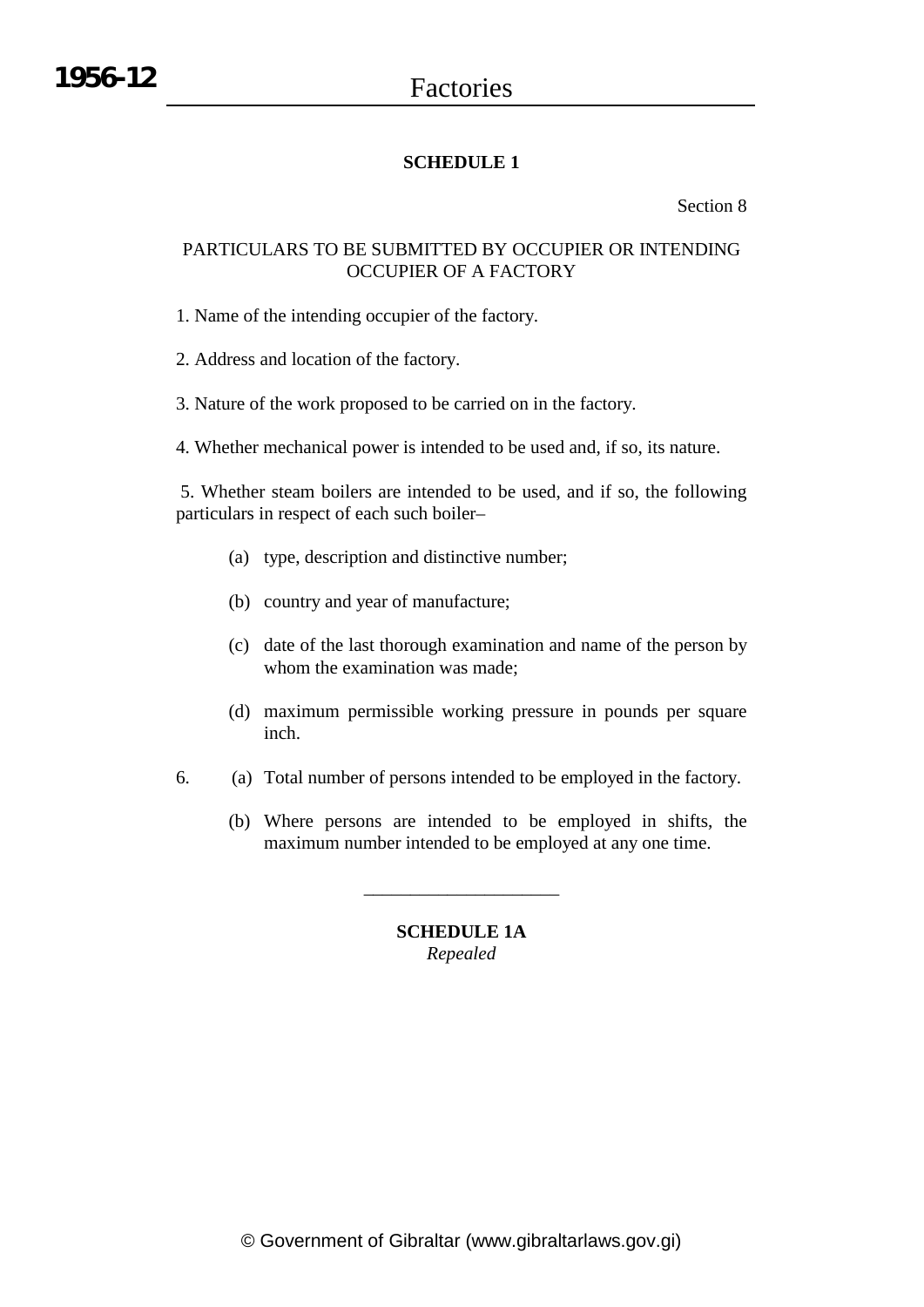## **SCHEDULE 1B**

Section 112

## METHOD OF SAMPLING ANALYSIS OF AIR DISCHARGES

Specifications to be met when selecting a method for measuring emissions into the air.

## *Gravimetric method*

## **Method.**

1. The method selected shall be a gravimetric method which is capable of measuring the total quantities of dust emitted through the discharge ducts.

Account shall be taken of the concentration of asbestos in dust. When concentration measurements are required, the concentration of asbestos in dust shall be measured or evaluated. The Minister shall decide on the periodicity of such measure, according to the characteristics of the plant and of its production, but this should be initially at least every six months. If the Minister has established that the concentration does not display any significant variation, the frequency of measurement may be reduced. Where periodical measures are not taken, the limit value specified in section 112 of the Act apply to the total dust emissions. Sampling shall be conducted before any dilution of the flow to be measured.

## **Sampling.**

2. The sampling must be conducted to a precision of plus or minus 40 % and an accuracy of plus or minus 20 % at the limit value. The limit of detection must be 20 %. At least two measurements under the same conditions shall be made in order to check the compliance with the limit value.

## **Operation of the installation.**

3. Measurements shall only be valid if sampling takes place while the installation is operating normally.

## **Selecting the sampling point.**

4. Sampling shall take place at a point where there is a laminar flow of air. As far as possible, care shall be taken to avoid turbulence and obstacles which might disrupt the flow of air.

## **Modifications required for sampling.**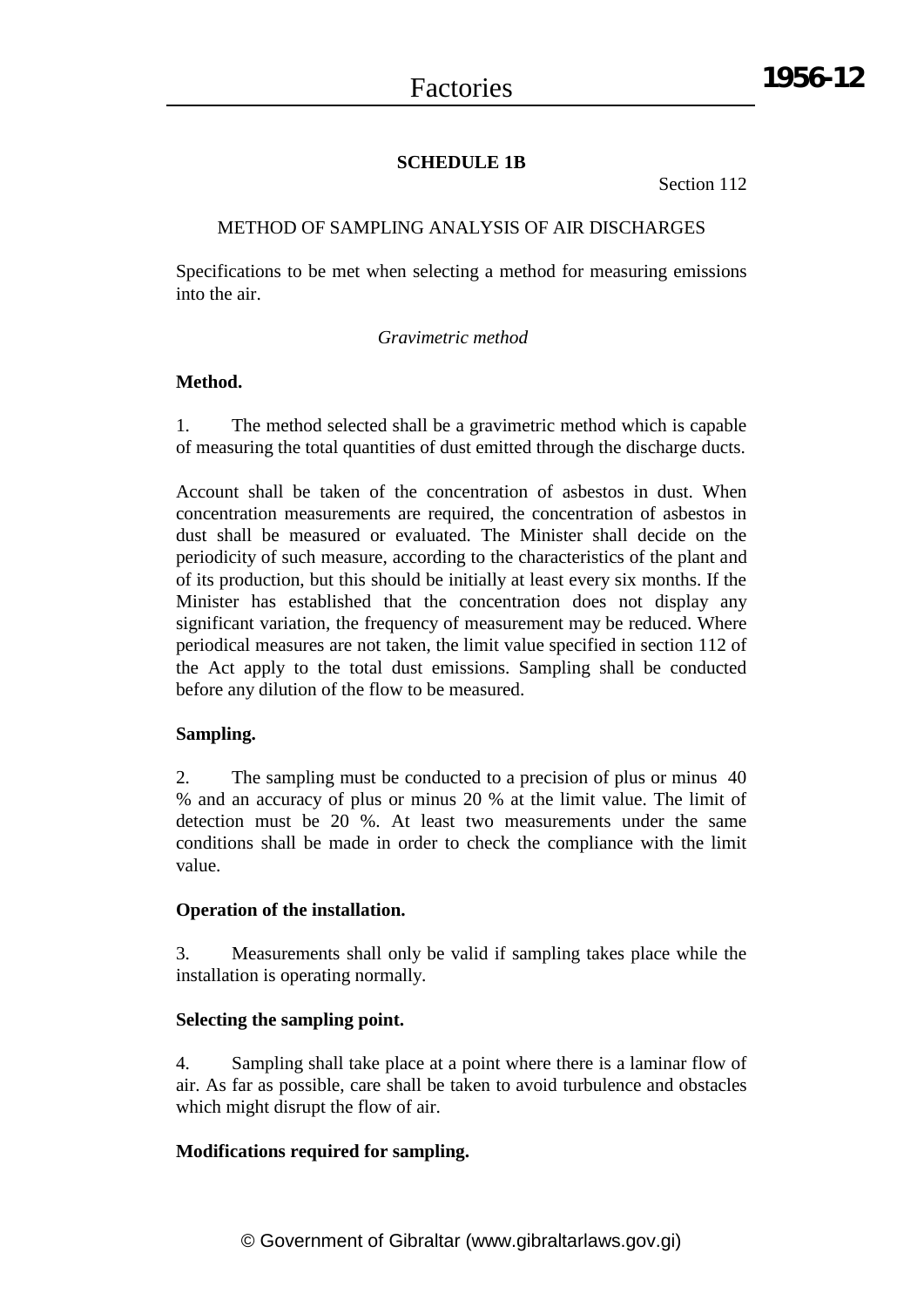5. Suitable apertures shall be made in ducts where sampling is to take place and proper platforms shall be provided.

## **Measurements to be taken before sampling.**

6. Before sampling commences, it is first necessary to measure air temperature and pressure and the velocity of flow in the duct. Air temperature and pressure shall normally be measured along the sampling line at normal flow rates. Under exceptional conditions, it is also necessary to measure the water vapour concentration so that the results can be amended accordingly.

## **General requirements of the sampling procedure.**

7. The procedure requires a sample of air from a duct carrying the emissions of asbestos dust to be drawn through a filter, and the asbestos content of the dust retained in the filter to be measured.

7.1. The sampling line shall first be checked to ensure that it is airtight and that there are no leaks which might give rise to measurement errors. The sampler head shall be carefully sealed off and the sampler pump started up. The rate of leakage shall not exceed 1 % of the normal sampling flow.

7.2. Normally sampling shall be conducted under isokinetic conditions.

7.3. Duration of sampling shall depend on the type of process being monitored and the sampling line used and the sampling period shall be sufficient to ensure that an adequate quantity of material is collected for weighing. It shall be representative of the full process being monitored.

7.4. When the sampler filter is not in the immediate proximity of the sampler head, it is essential to recover materials deposited in the sampling probe.

7.5. The sampler head and the number of points where samples must be taken shall be determined in accordance with the national standard adopted.

## **Nature of the sampler filter.**

8. The filter appropriate to the technique of analysis used shall be chosen. For the gravimetric method, glassfibre filters are preferable.

8.1. A minimum filtration efficiency of 99% is required, as defined with reference to the DOP test using an aerosol with particles of 0,3 ,um diameter.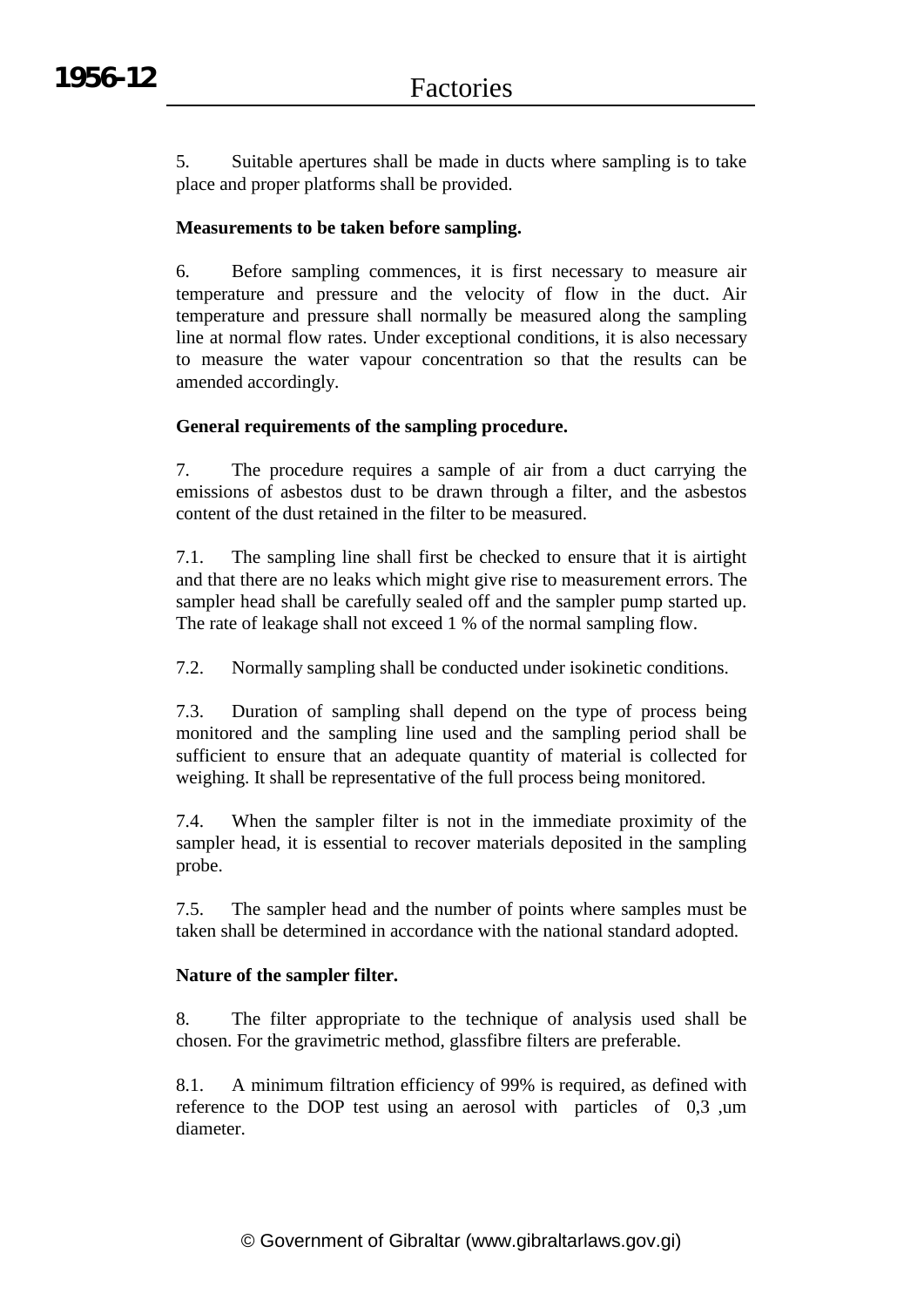## **Weighing.**

9. An appropriate high precision balance shall be used.

9.1. In order to achieve the accuracy required for weighing it is essential to condition filters thoroughly before and after sampling.

## **Expression of results.**

10. In addition to measurement data, results shall record temperature, pressure and flow data and shall include all relevant information, such as a simple diagram showing the location of sampling points, the dimensions of ducts, the volumes sampled and the method of calculation used to obtain the results. These results shall be expressed at normal temperature (273 K) and pressure (101,3 kPA).

## **Countable fibres method.**

11. Where fibre counting procedures are used for the purpose of checking compliance with the limit value in section 112 of the Act, a conversion factor of two fibres/ml to 0,1 milligram per cubic metre of asbestos dust may be used. For the purposes of sections 105 to 112 of the Act, a fibre is defined as any object of length greater than 5,um, breadth less than 3,um, and having a length/breadth ratio greater than 3/1, which is countable by phase contrast optical microscopy using the European reference method defined in Annex 1 of Directive 83/477/EEC.

## **A fibre counting method shall meet the following specifications.**

12. The method shall be capable of measuring the concentration of countable fibres in the emitted gases. The Minister shall decide on the periodicity of such measures, according to the characteristics of the plant and of its production, but this should be at least every six months. Where periodical measures are not taken, the limit value specified in article 4 applies to the total dust emission. Sampling shall be conducted before any dilution of the flow to be measured.

## **Operation of the installation.**

12.1. Measurement shall only be valid if sampling takes place while the installation is operating normally.

## **Selecting the sampling point.**

12.2. Sampling shall take place at a point where there is a laminar flow of air. As far as possible, care shall be taken to avoid turbulence and obstacles which might disrupt the flow of air.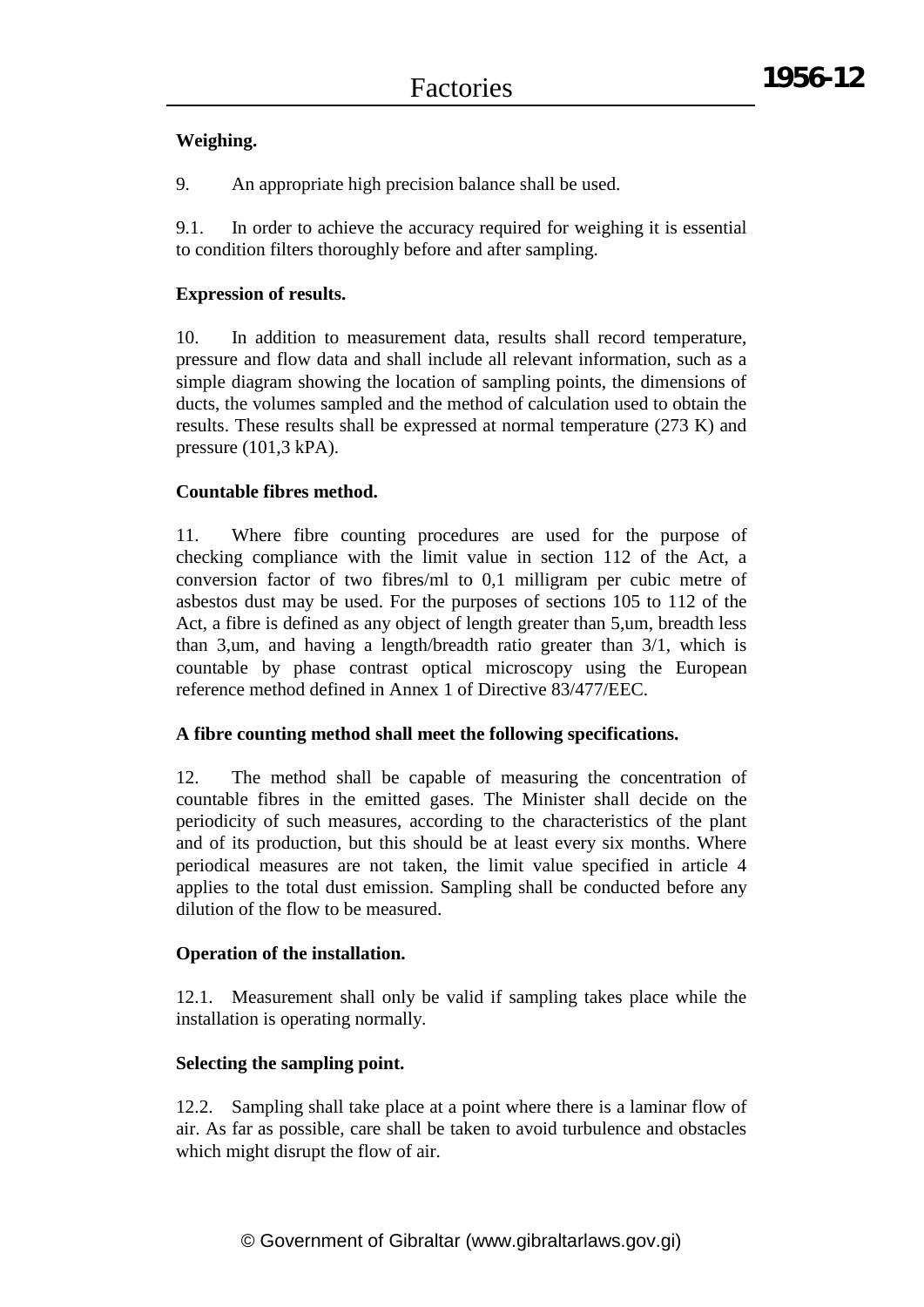## **Modifications required for sampling.**

12.3. Suitable apertures shall be made in ducts where sampling is to take place, and proper platforms shall be provided.

## **Measurements to be taken before sampling.**

12.4. Before sampling commences, it is first necessary to measure air temperature and pressure, and the velocity of flow in the duct. Air temperature and pressure shall normally be measured along the sampling line at normal flow rates. Under exceptional conditions, it is also necessary to measure the water vapour concentration so that the results can be amended accordingly.

## **General requirements of the sampling procedure.**

12.5. The procedure requires a sample of air from a duct carrying the emissions of asbestos dust to be drawn through a filter, and the countable asbestos fibres in the dust retained on the filter to be measured.

12.5.1. The sampling line shall first be checked to ensure that it is airtight, and that there are no leaks which might give rise to measurement errors. The sampling head shall be carefully sealed off and the sampling pump started up. The rate of leakage shall not exceed 1 % of the normal sampling flow.

12.5.2. Sampling of the emitted gases shall be conducted inside the emission duct under isokinetic conditions.

12.5.3. Duration of sampling shall depend on the type of process being monitored and the size of the sampling nozzle used. The sampling period shall be sufficient to ensure that the sample collection filter carries between 100-600 countable asbestos fibres/ $mm^2$ . It shall be representative of the full process being monitored.

12.5.4. The sampling head and the number of points where samples must be taken shall be determined in accordance with the national standard adopted.

## **Nature of the sampling collection filter.**

12.6. The filter appropriate to the technique of measurement shall be chosen. For the countable fibre method, membrane filters (mixed esters of cellulose or cellulose nitrate) of nominal pore size 5 mm, with printed squares and a diameter of 25 mm shall be used.

12.6.1. The sample collection filter shall have a minimum filtration efficiency of 99 % with respect to countable asbestos fibres.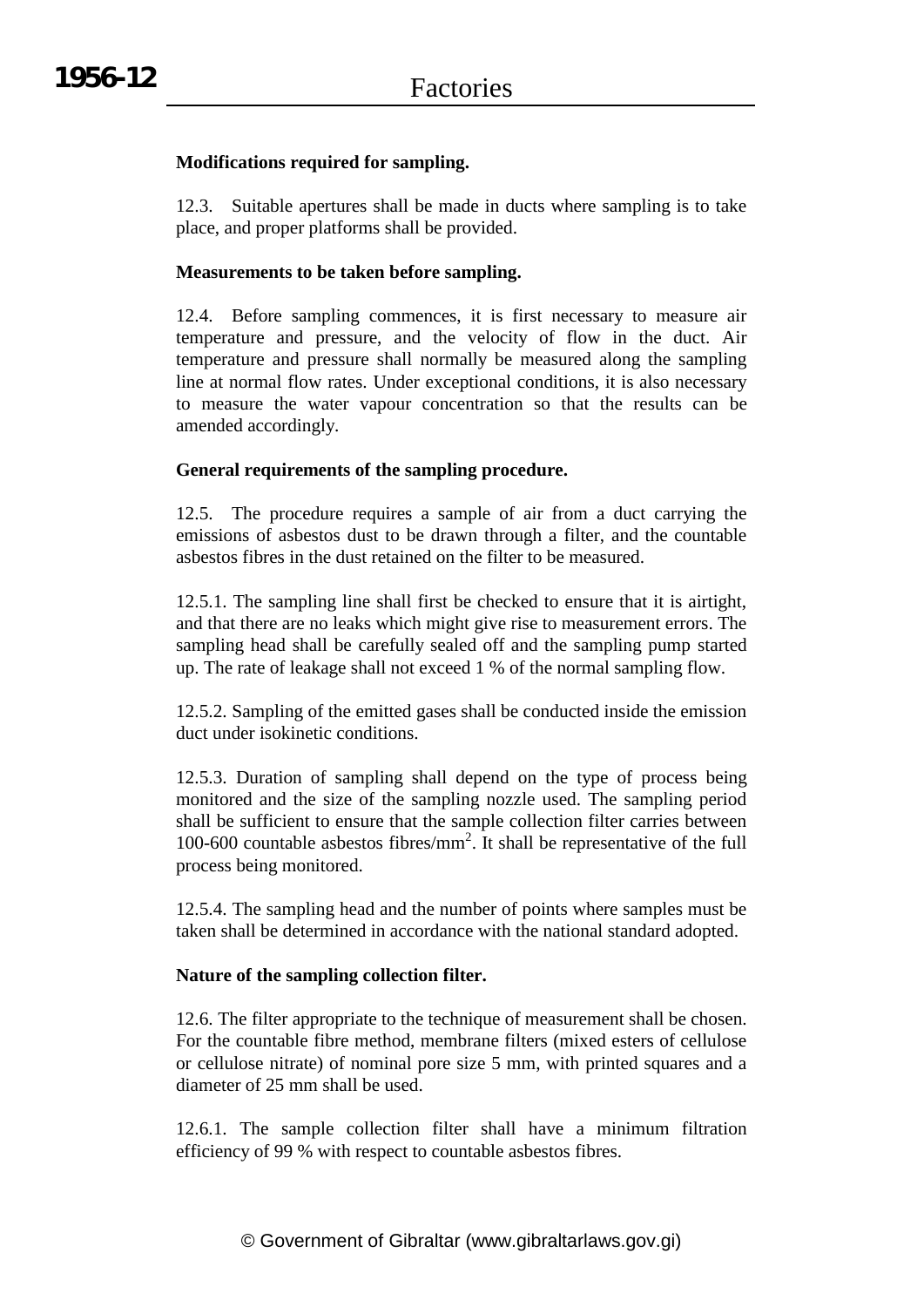## **Counting of fibres.**

12.7. The fibre counting method shall conform to the European reference method, as set out in Annex I of directive 83/477/EEC.

## **Expression of results.**

12.8. In addition to measurement data, results shall record temperature, pressure and flow data and shall include all relevant information, such as a simple diagram showing the location of sampling points, the dimensions of ducts, the volumes sampled and the market of calculation used to obtain the results. These results shall be expressed at normal temperature (273 K) and pressure (101,3 kPA).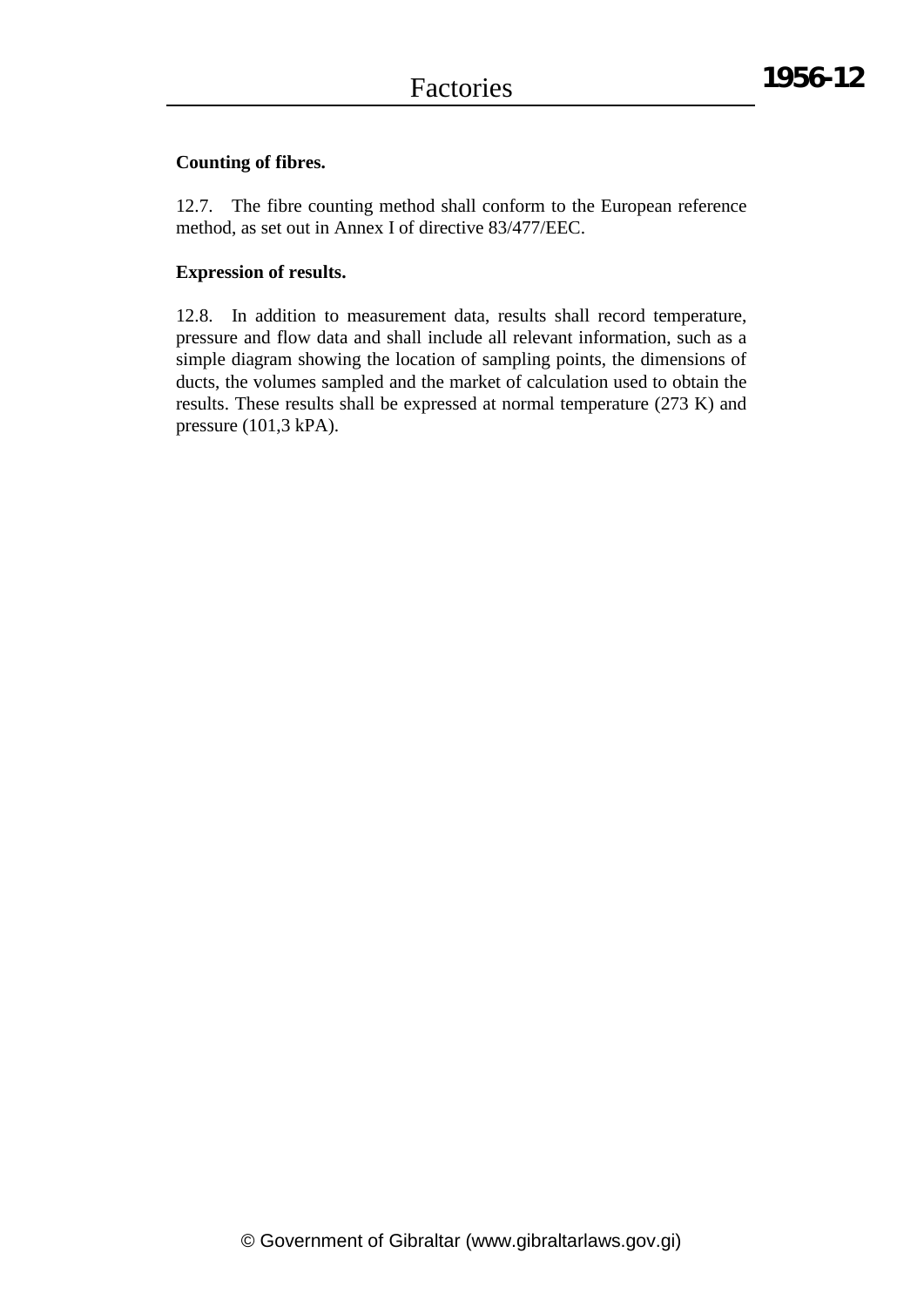## **SCHEDULE 2**

Section 56

## PROCESSES REQUIRING PROVISION OF SUITABLE GOGGLES OR EFFECTIVE SCREENS.

1. Dry grinding of metals, or articles of metal, applied by hand to a revolving wheel or disc driven by mechanical power.

2. Turning (external or internal) of non-ferrous metals, or of cast iron, or of articles of such metals or such iron, where the work is done dry, other than precision turning where the use of goggles or a screen would seriously interfere with the work, or turning by means of hand tools.

3. Welding or cutting of metals by means of an electrical oxyacetylene or similar process.

4. The following processes when carried on by means of hand tools or other portable tools–

- (a) fettling of metal castings involving the removal of metal;
- (b) cutting out or cutting off (not including drilling or punching back) of cold rivets or bolts from boilers and other plant or from ships;
- (c) chipping or scaling of boilers or ships' plates;
- (d) breaking or dressing of stone, concrete or slag.